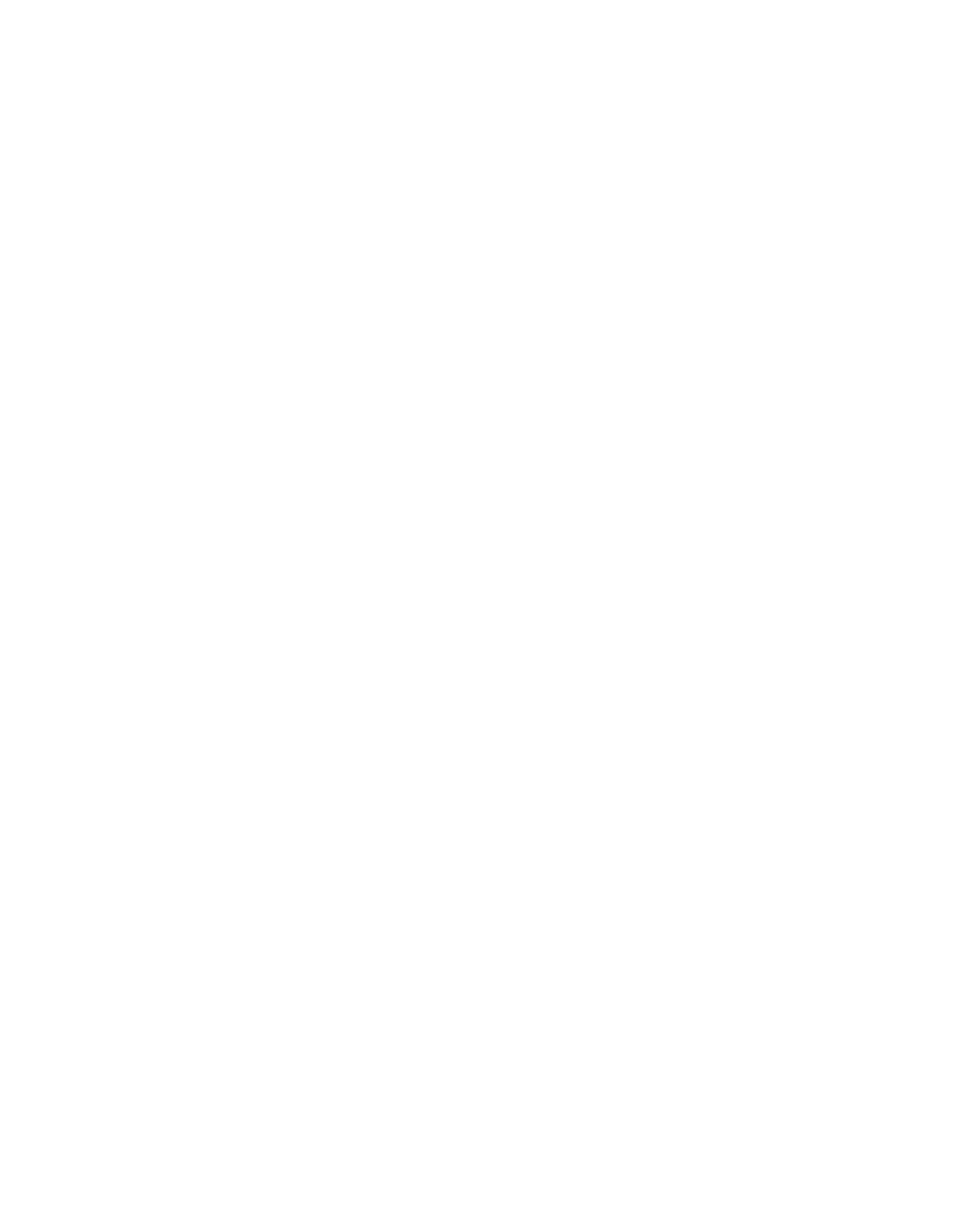# **Contents**

[Prasanthi Vahini 5](#page-4-0) [To the Reader 6](#page-5-0) [Preface for this Edition 7](#page-6-0) [PRASANTHI VAHINI 8](#page-7-0) [The meaning of peace 8](#page-7-0) [Peace, love, and the Atma 9](#page-8-0) [Shaping the mind 9](#page-8-0) [Overcoming the disease of words devoid of experience 10](#page-9-0) [Spiritual exercise wins His grace 11](#page-10-0) [The need for an unruffled mind 12](#page-11-0) [Prayer 13](#page-12-0) [Dwelling in God 15](#page-14-0) [The Path of devotion 16](#page-15-0) [Faith in oneself and in the scriptures 16](#page-15-0) [The spirituality of India 18](#page-17-0) [Spiritual steps toward peace 19](#page-18-0) [Detachment and renunciation 21](#page-20-0) [Happiness through unity 22](#page-21-0) [Peace through truth, dharma, love, patience 22](#page-21-0) [World peace and individual peace 23](#page-22-0) [Path of inquiry, discrimination, renunciation 25](#page-24-0) [The Crest-jewel of fools 26](#page-25-0) [Inquire, discriminate, detach 27](#page-26-0) [Deep into the ocean of peace 28](#page-27-0) [The need for activity \(karma\) 29](#page-28-0) [Canalize the thoughts, reform the character 30](#page-29-0) [The Atma is the Reality 31](#page-30-0) [The Practice of silence 34](#page-33-0) [Action rather than inaction 35](#page-34-0) [Practice of the name of the Lord 35](#page-34-0) [Devotion and wisdom 36](#page-35-0) [Indirect and direct knowledge 37](#page-36-0) [The Eightfold path of yoga 38](#page-37-0) [Glossary 44](#page-43-0)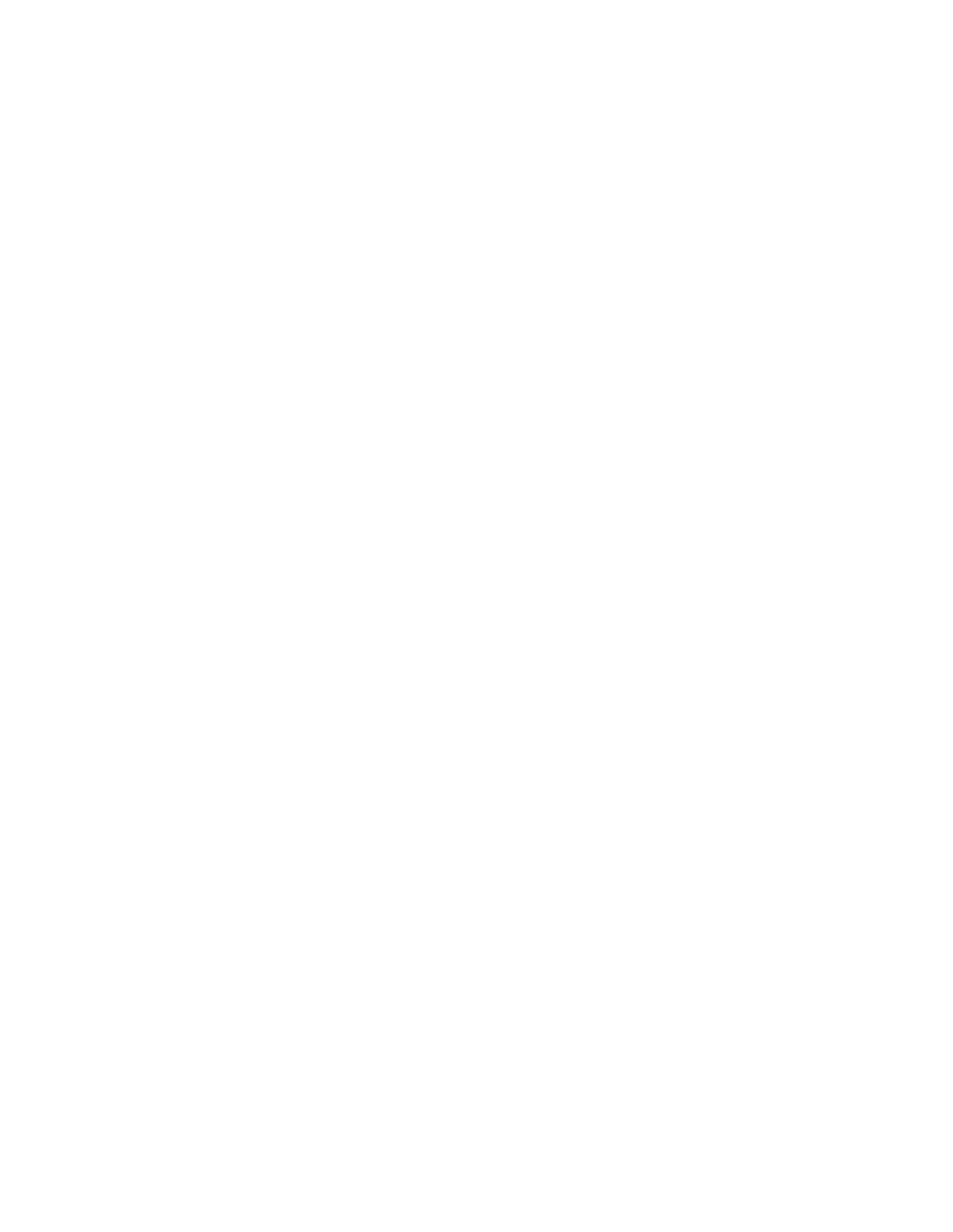# <span id="page-4-0"></span>**Prasanthi Vahini**



## **SRI SATHYA SAI SADHANA TRUST Publications Division**

Prasanthi Nilayam - 515134 Anantapur District, Andhra Pradesh, India STD: 08555 : ISD : 91-8555 Phone: 287375, Fax: 287236 Email: enquiry@sssbpt.org URL www.sssbpt.org

© Sri Sathya Sai Sadhana Trust, Publications Division, Prasanthi Nilayam P.O. 515 134, Anantapur District, A.P. (India.)

All Rights Reserved.

The copyright and the rights of translation in any language are reserved by the Publishers. No part, passage, text or photograph or Artwork of this book should be reproduced, transmitted or utilised, in original language or by translation, in any form or by any means, electronic, mechanical, photo copying, recording or by any information, storage and retrieval system except with the express and prior permission, in writing from the Convener, Sri Sathya Sai Sadhana Trust, Publications Division, Prasanthi Nilayam (Andhra Pradesh) India - Pin Code 515 134, except for brief passages quoted in book review. This book can be exported from India only by the Publishers - Sri Sathya Sai Sadhana Trust, Publications Division, Prasanthi Nilayam, India.

International Standard Book Number for paper edition: 81-7208-340-8: ISBN for this ebook edition will come later

First Edition: July 2010

Published by: The Convener, Sri Sathya Sai Sadhana Trust, Publications Division Prasanthi Nilayam, Pincode 515 134, India STD: 08555 ISD: 91-8555 Phone: 287375 Fax: 287236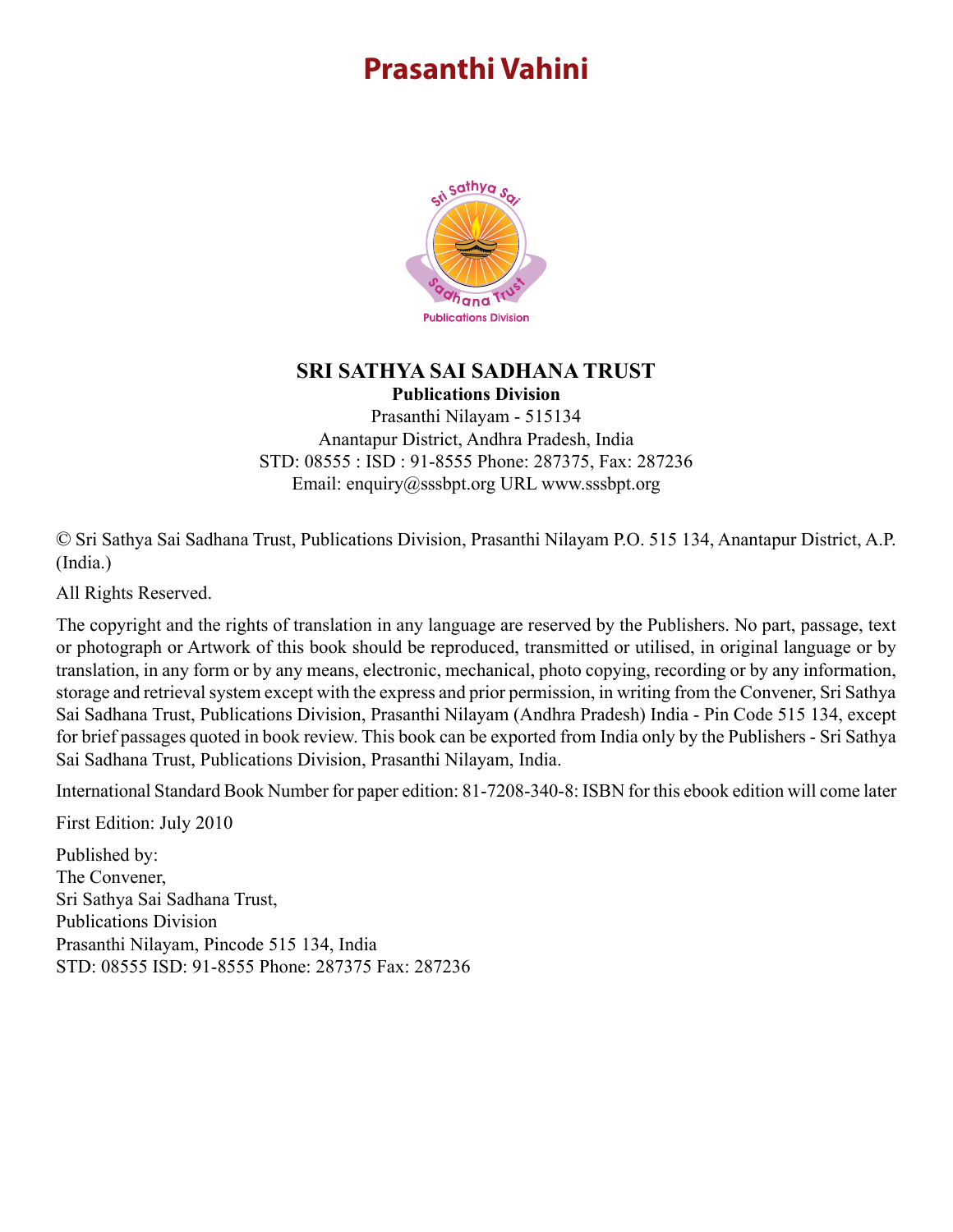## **To the Reader**

<span id="page-5-0"></span>Today, we are right in the vortex of a crisis in human history. Fear stalks mankind, from one end of the world<br>to the other. Anxiety rules the heart of people and deprives them everywhere of sleep and rest and joy and laughter. Virtue has become rare, and wickedness has put on respectable robes. In the family, in society, in the nation, and in the community there is a pathetic cry for peace (*santhi*).

But we need not despair; we have a *Prasanthi Nilayam*, the abode of Supreme Peace, where Bhagavan Sri Sathya Sai Baba has inaugurated the process of reestablishing *[Prasanthi](#page-48-0)* (Supreme Peace)! His Miraculous Powers proclaim Him a God; His Omniscience astounds the pundits of science; His Omnipresence is felt even across the seven seas; His Grace is available to all who cleanse their hearts with the tears of repentance. He is thirty-six years of age now, and He has promised to wear this human habiliment for well nigh sixty years more. He teaches us the secret of Supreme Peace in conversation, by speeches, and through His letters and writings. These last are to be found in the monthly magazine, published from the Prasanthi Nilayam, and this book is the English translation of a series He wrote on the subject of Supreme Peace (*[Prasanthi](#page-48-0)*). Study it with devotion, dear reader, and practise its lessons, for they are from the *[Avatar](#page-44-0)* of the Lord Himself, come to retell the ancient wisdom to men who have lost their way.

> N. KASTURI Editor, *Sanathana Sarathi* 1962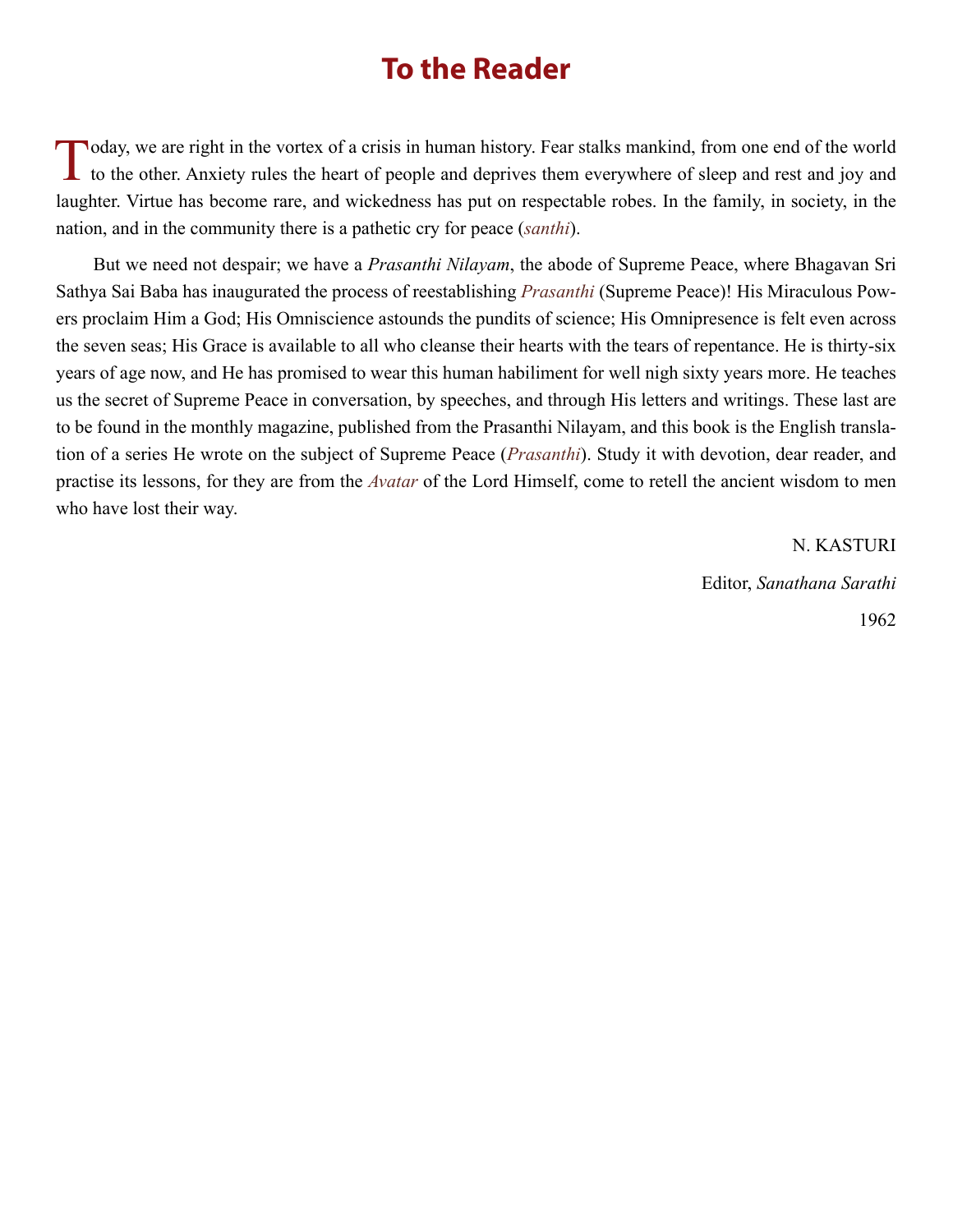# **Preface for this Edition**

<span id="page-6-0"></span>This edition of the *Prasanthi Vahini* improves on the previous edition in several ways. Some grammatical errors and typos have been corrected, and several sentences have been rewritten to smooth and clarify the presentation —of course, without disturbing the original meaning. Some long paragraphs have been split in two where it made sense and provided easier reading.

The original version of *Prasanthi Vahini* had no chapters or sections. We have inserted section titles in appropriate places in order to make the contents of *Prasanthi Vahini* more accessible to the reader. The titles appear in the table of contents.

Sanskrit words have been replaced by their English equivalents, to make the *Prasanthi Vahini* more accessible to readers who do not know Sanskrit. However, most of the Sanskrit words have been retained (in parentheses, following their English replacements). Many Sanskrit words have no exact English equivalent, and retaining the Sanskrit keeps the edition accurate.

Some Sanskrit compounds have been hyphenated between their constituent words to aid those who like to analyze the meanings of the individual words. Several Sanskrit words have made their way into the English language and can be found in most dictionaries —e.g. *[dharma](#page-45-0)*, *[guru](#page-45-1)*, *yoga*, and *[moksha](#page-47-0)*. These words have generally been used without translation, although their meanings appear in the glossary at the end of the book.

Besides definitions of Sanskrit words used in *Prasanthi Vahini*, the Glossary contains descriptions of the people and places mentioned.

Finally, clicking on the names of people, places, and also most Sanskrit words in the text will take you to the Glossary entry for that item, making it much easier to use the glossary. Your ebook reader should have a back button to get you back to where you were reading

With these changes, we hope that the revised *Prasanthi Vahini* will be of great benefit to earnest seekers in the spiritual realm.Convenor

Convenor

Sri Sathya Sai Books and Publications Trust

Prasanthi Nilayam Pin 515134, Indiai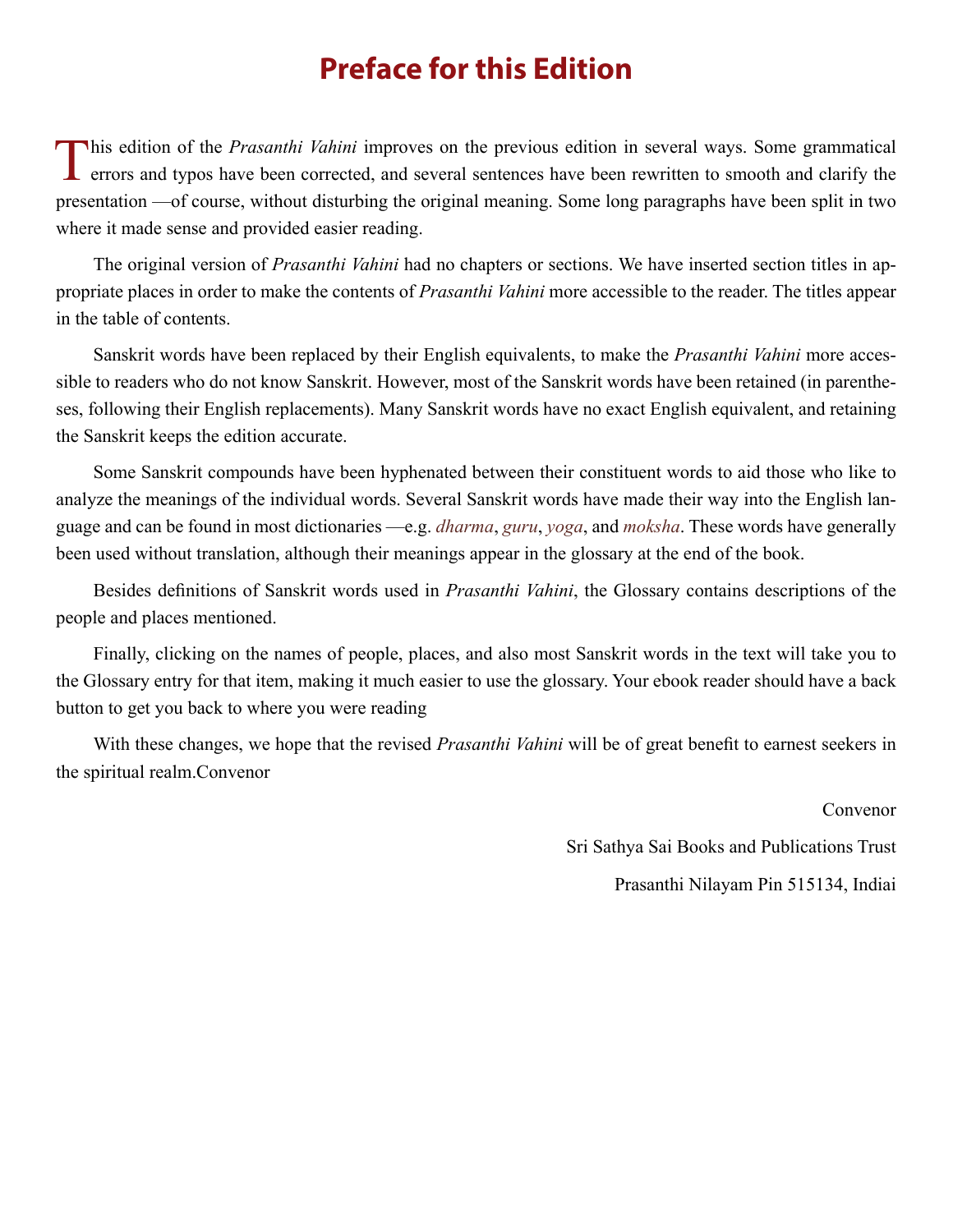## **PRASANTHI VAHINI**

## **Stream of Supreme Peace**

<span id="page-7-0"></span>Readers! May this stream of divine love ([prema](#page-48-1)) put down the burning fires of disquiet, ignorance, injustice,<br>Rand irreligion that is consuming you, and may it slake your thirst. May it shower peace, joy, and happiness on you.

## **The meaning of peace**

Many people are not aware of even the meaning of the phrase supreme peace (*[prasanthi](#page-48-0)*). It is the backbone of an individual and, for, the spiritual aspirant (*sadhaka*), the very breath. The word is taken by each to mean something different. Many feel they have peace when some worldly desire that was vexing them is satisfied! But that is not real peace; it is only a temporary short-lived interval between one worry and another. The syllable *pra* in *[prasanthi](#page-48-0)* means expanding, enlarging (*vikasa*), so *[prasanthi](#page-48-0)* means that type of peace (*santhi*), that is to say, the absence of desire, anger, greed, and hatred.

Supreme peace means success in the elimination of the qualities grouped under desire (*[kama](#page-46-0)*) and anger (*[krodha](#page-46-1)*). This process of elimination, called "developing equanimity (*[sama](#page-49-1)*)", is very essential for all. The spiritual aspirant must be constantly engaged in practising it. What does the aspirant strive for? Fulfilment, is it not? In other words, the aspirant strives for peace.

Now, this peace is the innate nature of humanity. It is the force that comes to the aid of those who try to develop discrimination (*viveka*), renunciation or detachment (*vairagya*), and keenness of intellect (*vichakshana*). It is but a phase of the *[Atma](#page-44-1)* itself. Just like the *[Atma](#page-44-1)*, it has no beginning or end; no blemish can mar it; it is equaled only by itself; it cannot be compared with any other.

Peace must be manifested in feeling, word, posture, and deed (*[manas](#page-47-1)*, *vaak*, *[kaya](#page-46-2)*, *[karma](#page-46-3)*) in the same uniform, equal, measure. Then, peace (*santhi*) becomes the real peace (*[prasanthi](#page-48-0)*). Bereft of such peace, one cannot hope to get either worldly, other worldly, or trans-worldly bliss. Peace is the nursery of all happiness and all joy. [Thyagaraja](#page-51-0) knew this, for he sang, "No peace, no happiness". All men need it, whoever they are, be they selfrestrained men or *vedanthins*, ascetics or scholars, pious men or philosophers.

But people are unable to stand still even for a moment! Absence of mere anger cannot be taken as peace. The winning of a desired object and the satisfaction one then gets should not be confused with peace. The peace that has pervaded the heart must not be shaken subsequently for any reason; only that type of peace (*santhi*) deserves to be called supreme peace (*[prasanthi](#page-48-0)*). Supreme peace has no ups and downs; it cannot be partial in adversity and complete in prosperity. It cannot be one thing today and another tomorrow. Always maintaining the same even flow of bliss *([ananda](#page-43-1))*, that is supreme peace.

This "Stream of Supreme Peace" (*Prasanthi Vahini*) tells you what supreme peace is and makes you understand how to earn it, how it can be utilized, and what its attributes are. Every single aspirant has the legitimate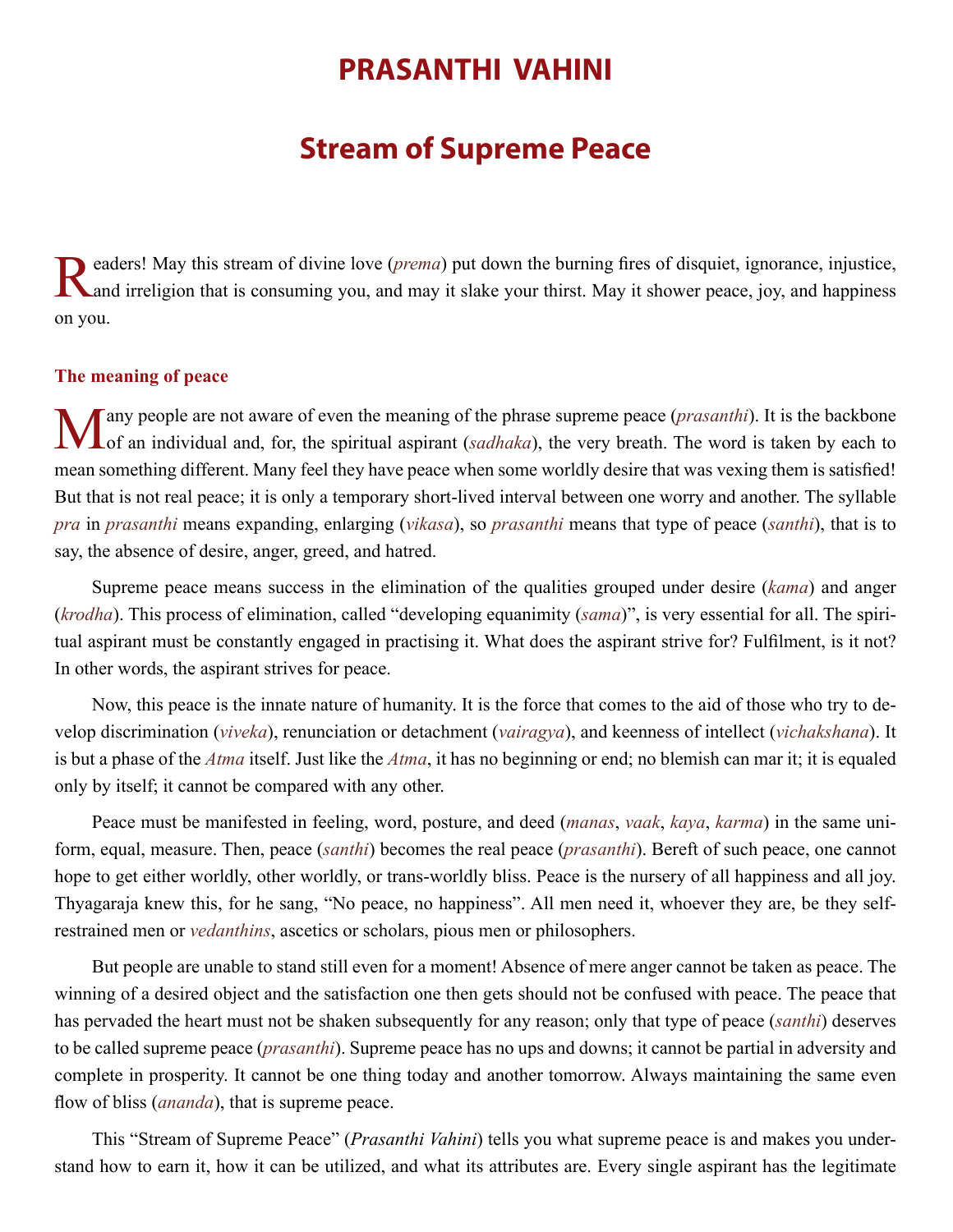<span id="page-8-0"></span>right to earn this supreme peace but must learn the path by which it can be earned.

## **Peace, love, and the Atma**

The world today is suffering from selfish politics, nihilistic religion, and heartless competition. This is indeed a disgraceful state of affairs. People have completely forgotten their fundamental, divine nature. At such crisis, what is most urgently needed is peace and divine love; they are the drugs that will cure this dreaded disease. No other specific can ameliorate the illness. Love is the only means to get peace. The fuel of love yields the divine flame of peace. Love brings about unity of all mankind, and this unity, combined with spiritual knowledge, will bring about world peace.

The discipline of the self is the basic foundation for successful living. Through that alone can one attain real and lasting peace. And, without peace, there can be no happiness. Peace is the very nature of the *[Atma](#page-44-1)*. It coexists only with a pure heart; it is never associated with a greedy heart full of desires. Peace is the distinguishing mark of *yogis*, sages (*[rishis](#page-49-2)*), and wise men. It doesn't depend on external conditions. It will flee away from the selfish and the sensual. It hates the company of such persons. It is the characteristic of the inner *[Atma](#page-44-1)* —wonderful, unshakeable, and permanent.

Peace is full of spiritual uplift and the wisdom that is the natural accompaniment of bliss. Genuine peace is won only by control of the senses. Then, it can be called supreme peace. The experience of that stage is the "Stream of Supreme Peace". Calming the mental agitatation that surges like waves, leveling the swirls and whirls of likes, dislikes, love, hate, sorrow, joy, hope, and despair, peace is earned and maintained without disturbance.

Peace is of the nature of the *[Atma](#page-44-1)*. The *[Atma](#page-44-1)* is imperishable. It doesn't die, like the body and mind. It is universal, subtle; its very nature is knowledge. So, peace also partakes of these characteristics. Knowledge of the *[Atma](#page-44-1)* destroys illusion, doubt, and sorrow. Hence, knowledge of the *[Atma](#page-44-1)* confers the steadiest peace and, with it, holiness and happiness.

The *[Atma](#page-44-1)* is not the object of knowledge; it is the very source and spring of knowledge. Spiritual wisdom (*[jnana](#page-46-4)*) is that which shows the way to the ripening, the fruition, the freedom, the immortality, the eternal happiness, the eternal peace. Those who are carried away by the vagaries of the senses cannot attain the *[Atma](#page-44-1)*. *[Brahman](#page-44-2)* is the one Unchanging in this changing world. The *[Atma](#page-44-1)* is untarnished by external transformations, changes, or modifications. The glory of the body is not the *[Atma](#page-44-1)*; the *[Atma](#page-44-1)* is, really speaking, indescribable and inexpressible. It is neither this nor that. It can be said to be only It, the *[Atma](#page-44-1)*, *[Brahman](#page-44-2)*. *[Brahman](#page-44-2)* itself has become truth (*sathya*), love, light, peace, wisdom, and highest bliss (*[Paramananda](#page-48-2)*). You can attain *[Brahman](#page-44-2)* through any of these paths. Have no doubt about that; it is the truth.

The *[Atma](#page-44-1)* is not the five senses, the intellect (*[buddhi](#page-45-2)*), the vital airs (*[pranas](#page-48-3)*), or the life force. It can only be described by what it isn't, not by what it is. No one can say it is thus, etc. If anyone says it is this or that, we can take it that they don't know the least thing about it. Much can be said about something unknown; anything, any name can be ascribed to it. In short, the *[Atma](#page-44-1)* cannot be communicated by words. It is impossible to describe, whoever may try.

## **Shaping the mind**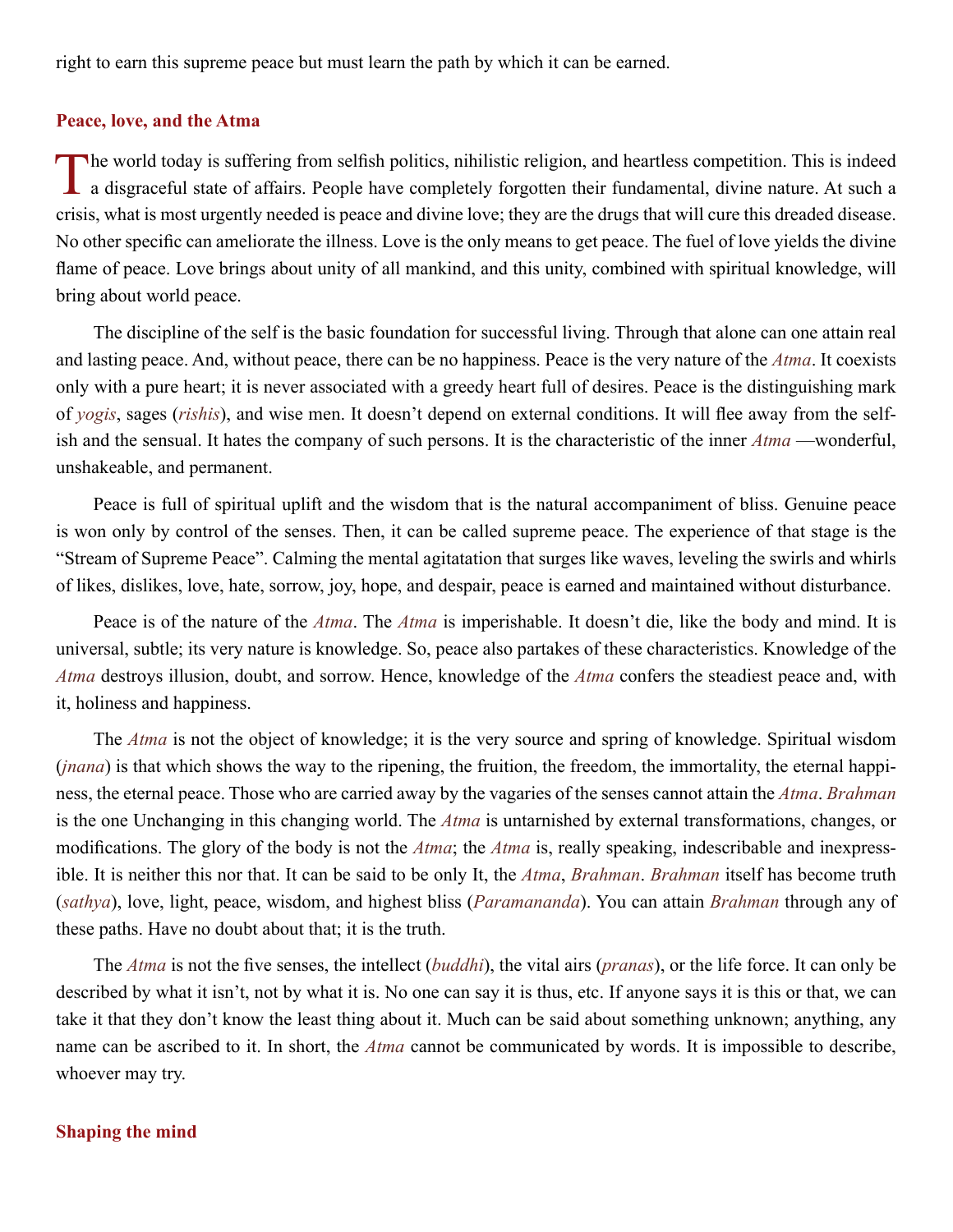<span id="page-9-0"></span>B liss ([ananda](#page-43-1)) is the innate nature of all. But the pity is that people are searching for it everywhere except<br>where it is available. Bliss is not something lifeless and inactive. It is another name for purposeful living. Peace is the authority under which the rule of bliss prevails. It lays down the limits and laws for all activities. It must be made so stable that it is unaffected by the ever-wandering mind or the outward-bound senses. It can be experienced, personally, only through the natural state of wisdom. It is the most precious treasure. The one who grasps that which is deathless, that which cannot be destroyed, that which is not modified —that one is the enjoyer of peace and has no death.

Peace is a shoreless ocean; it is the light that illumines the world. Having it is having all. It confers knowledge of both this world and that. It leads to the understanding of *[Brahman](#page-44-2)*, the very fulfilment of human life, which *[Vedanta](#page-51-1)* tries to teach.

Pure love can emanate only from a heart immersed in peace, for it is an atmosphere that pervades and purifies. Peace is not a conviction arrived at by means of logic. It is the discipline of all disciplined lives. When one is born, the mind is like a blank sheet of white paper. As soon as thinking, feeling, and acting starts, the process of tarnishing the mind also starts. The body depends on the life breath (*[prana](#page-48-3)*); it depends on the mind and the desires that agitate the mind. Right and truth are befogged by the needs of manners, fashion, convention, custom, etc., and the individual is thrown into a crowd. The solitude is invaded and taken away.

Therefore, the mind must first be calmed and quieted. Only then can the body be healthy and the intellect sharp. The mind is projected at one time only on a single object, not on many. But it is still a conglomeration of thoughts, desires, fancies, imaginings, and the rest. In fact, the mind has inside it, in a nutshell, the entire history of creation. That is the delusion (*[maya](#page-47-2)*) mould of humanity. The mind is the battle field (*[kurukshetra](#page-46-5)*) where good and bad, right and wrong contest for supremacy. Iron has to be beaten flat by iron alone. So too, the inferior, low mind has to be shaped better by the superior mind. One has to make one's mind superior and stronger for the task of personal uplift.

That is the purpose of this "Stream of Supreme Peace" (*Prasanthi Vahini*). Drink deep from the waters of this Stream, the waters of discipline indicated therein. Immerse yourself in it and become cleansed; may its coolness refresh your sorrows and pains and quench the fires of sin.

#### **Overcoming the disease of words devoid of experience**

Another disease has now begun to spread in the world to weaken and lessen peace. There are plenty who, par-<br>rot-like, purvey wholesome advice on morals, religion, and discipline but who do not practise even a single bit of it themselves. The so-called elders know only how to speak, not how to act. How do those who teach how to act know enough to speak about it? Words devoid of experience —that is the illness that afflicts the world today.

This disease must first be treated and removed, for peace is warped thereby for mankind. To speak is easy for all. The real spiritual aspirant, however, acts and then speaks from experience. People who merely speak but do not act bring about disaster. Such dangerous aspirants and seekers have multiplied, and they have confused the true path. Innocent and simple-minded devotees who attach themselves to such are also being led astray and duped. Let the readers and the aspirants first watch the conduct and then choose. If there is no observance of the advice given, treat them with the respect due to a phonograph record; nothing more. The record is to be treated as a record only, not as Godhead, until you reach the stage when the truth of "Everything is God" becomes patent to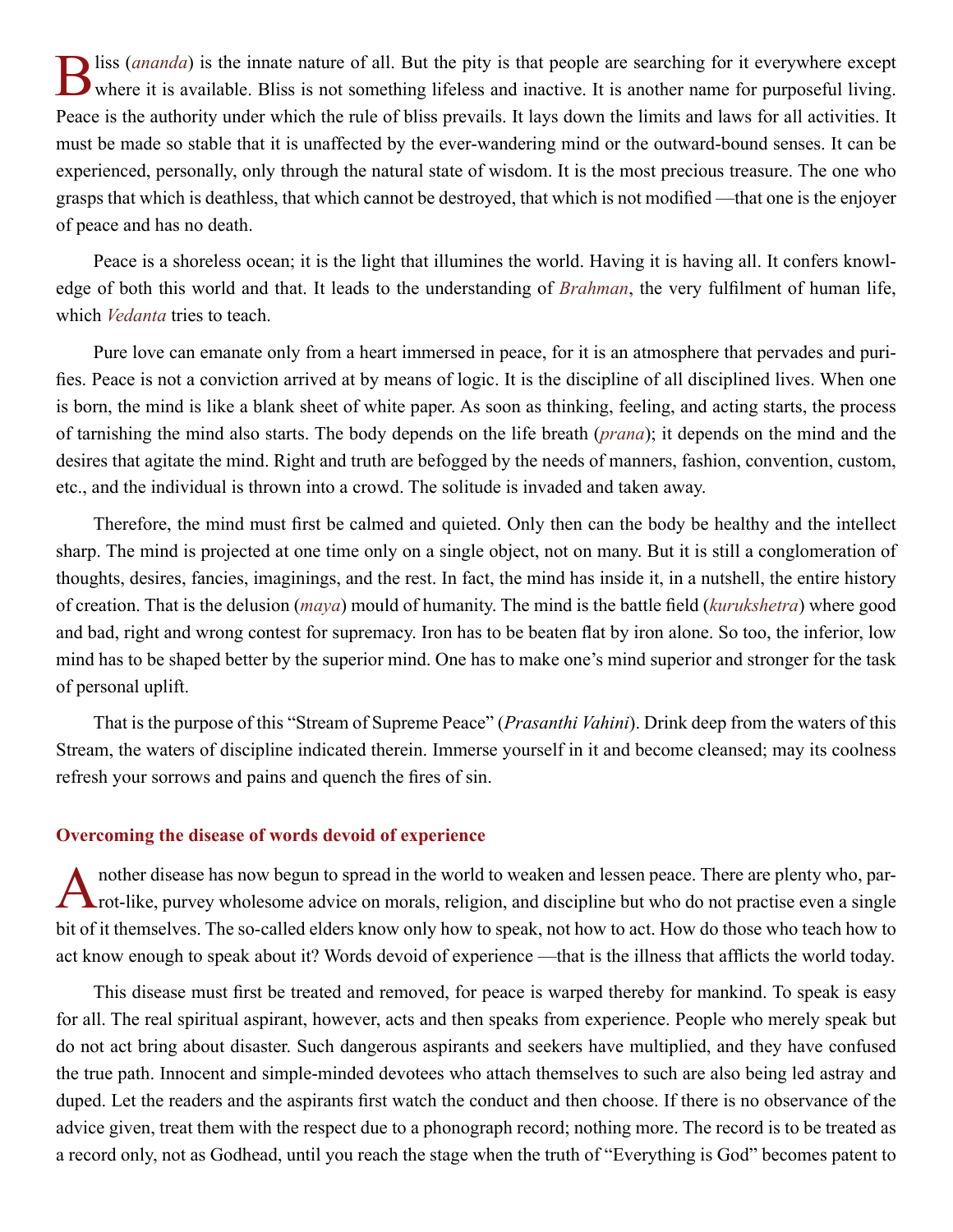<span id="page-10-0"></span>you. It is a greater mistake and sin to say "All is God" in mere words only and, while doing so, to treat some as unholy in actual practice.

Many take sweet diction and elocution as important. Of course they are, to some extent, but the sweetness of the words must be there whenever the speech is recalled from memory. It should not turn bitter with the passage of time. Only then are those words nectar (*amritha*). Today, the sweetness does not persist; it soon turns bitter, because there is no coordination between the speaker, the subject, and conduct. Therefore, instead of nectar (*[amritha](#page-43-2)*), the words now become false (*[anritha](#page-43-3)*). The impression will be changeless and permanent when a good subject is clothed in a fitting style and presented with appropriate feeling on the basis of actual experience.

What spiritual aspirants have to do now is this. First, develop wisdom with discrimination (*viveka*) —that is to say, the capacity to distinguish the eternal from the transitory and to decide which is worthy. Second, make a sincere attempt to experience what is chosen as worthy and true. Third, don't give up the discipline, whatever comes in the way. These three can be called genuine spiritual austerity (*tapas*). From this austerity alone is born real peace and joy.

Now, everything from ant to almighty is undergoing some change or other, every minute. No object, no living thing is an exception to this law. Creation is ever changing. But this change is of two kinds: external and internal. The external change can be easily cognized; the internal is not so patent, not so easy to understand. That is why it is necessary first to train oneself to understand the external changes, which are clearer, and then gradually to approach the problem of controlling the changing interior. Of these two, whichever you are at, do it with a full heart, to the satisfaction of your own conscience. Don't do it to earn the esteem of others, to please them, or to get praised by them as a great devotee; such an attitude is treason to the Self (*[Atma-droha](#page-44-3)*).

The Lord loves the inner, not the outer, but you should not neglect the outer. Even in outward behavior and act, you should manifest the inner feeling; that gives a chance for experiencing the feeling of quietude and peace in fuller measure, for the taste of that peace must be enjoyed through thought, word, gesture, and deed. It is only when peace is enjoyed in all these four that it becomes complete; then, in other words, the mind (*[manas](#page-47-1)*) fades away and the stage designated as genuine peace or union (*yoga*) is reached.

Philosophy that cannot be understood, scriptures that are not practised —the present world is full of such. It is a waste to talk of these. Real change must be made in daily conduct and behavior, for these are within the experience of all, they can be easily practised, and their purpose can be clearly grasped. It is only when these are transformed that the inner *[Atma](#page-44-1)*, deeper, more mysterious, and more essential, can be understood. In every little act, activity, and word, one should discriminate and adopt the best; that is the sign of the genuine spiritual aspirant.

## **Spiritual exercise wins His grace**

Neither peace nor the devotion that gives it can be obtained through another; each one has to create and develop them for themself. Still, one should also have the grace of the Lord, which is fundamental. As said in the *[Upanishads](#page-51-2)*, "He whom He chooses gets it (*Yameva vrunuthe thena labhyah*)". But the spiritual aspirant may doubt, "What then is the need for spiritual exercises?" Those who think of the Lord with devotion can overcome any type of inherited or accumulated *[karma](#page-46-3)*. With His grace, they can experience even unattainable bliss. Do not doubt the usefulness of spiritual discipline; it can never be fruitless, no, not for anyone. Hold firm to that conviction. Unshaken devotion will win the grace of the Lord. [Gajendra](#page-45-3) is an example of this.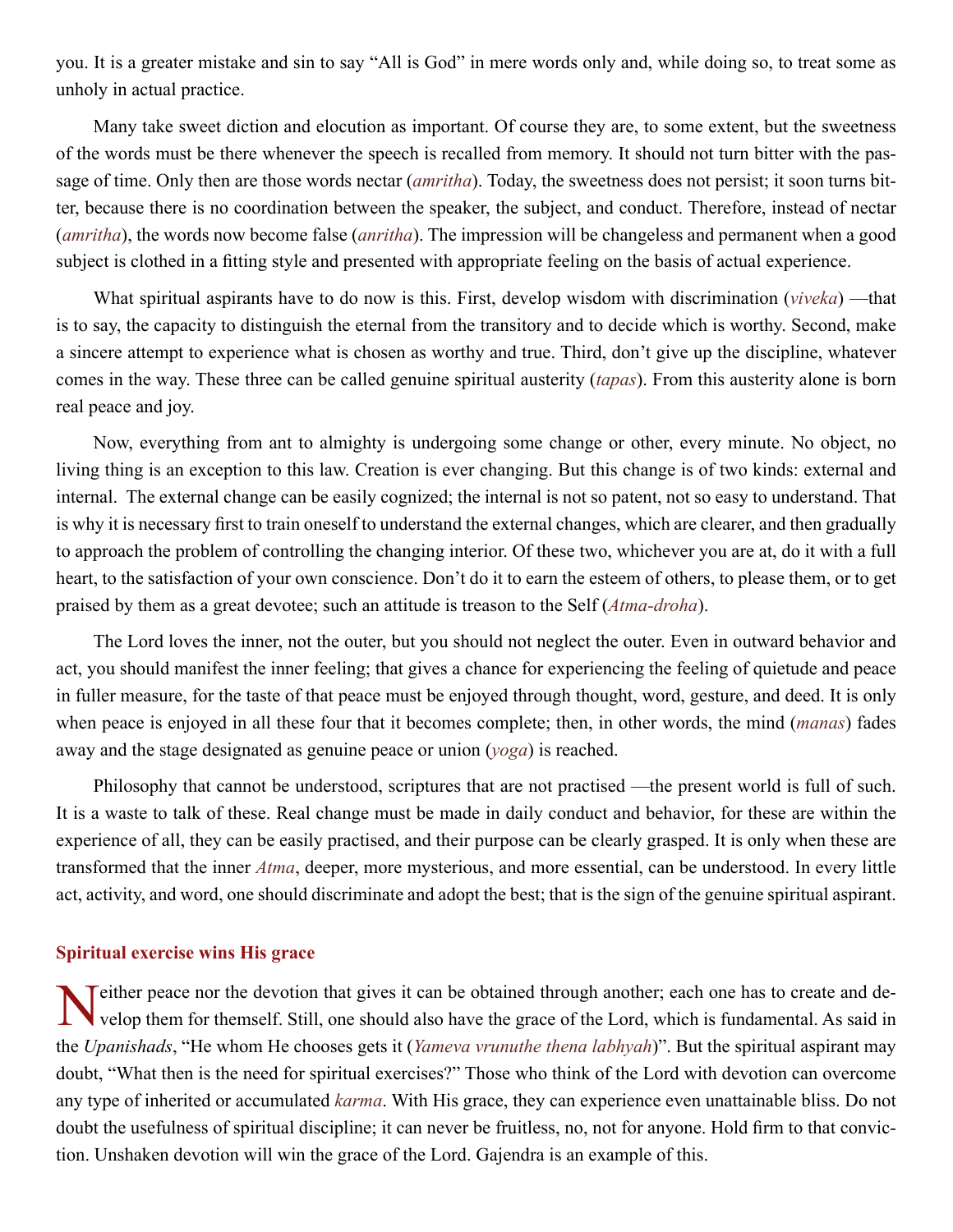<span id="page-11-0"></span>Each is born for some task, but all can exist only on the self-same food and drink: peace. For without peace, there is no bliss. Peace embellishes every act; it softens the hardest core of humanity; it takes you to the footstool of the Lord and wins for you the vision of God. It knows no distinction; it is a force that establishes equality. It is the honey of love in the enchanting flower of life. It is a prime need for *yogis* and spiritual aspirants. Having acquired it, they can realize the reality tomorrow, if not today. They should put up with all the obstacles in the way, and peace will give them the strength needed for it.

Through peace alone can devotion expand and spiritual wisdom (*[jnana](#page-46-4)*) strike root. Wisdom born of peace is the one and only means of living a full life or a life that knows no death. The inquiry "Who am I?" clears the path for realization. So, one must wait patiently and quietly, placing faith on the grace and wisdom of the Lord. Such an inquirer will be ever earnest and penitent. The inquirer becomes fearless and therefore full of peace through another conviction also: the Lord is everywhere, visibly present.

To earn peace, its inveterate enemy, anger, must be laid low. Anger is the harvest of the tantalizing mind; it enslaves you and fogs your understanding. Understanding becomes easy when you are full of devotion and your devotion is deep rooted. The form of devotion called peaceful devotion (*[santha-bhakthi](#page-50-0)*) is the best path for attaining eternal, everlasting bliss. Become the messenger of the peace that has no beginning or end. Hold forth the light of peace for humanity. Live the ideal life, ever contented, ever joyous, ever happy.

The spiritual aspirants and devotees of old reached their goal only through peace. Peace gave [Ramdas](#page-49-3), [Tu](#page-51-3)[karam,](#page-51-3) [Kabir](#page-46-6), [Thyagaraja,](#page-51-0) [Nandanar,](#page-47-3) etc. the fortitude needed to bear all the calumny, torture, and travail that was their lot. An aspirant who bases efforts on these examples will be free of anger, despair, and doubt. The accounts of their struggles and successes, if contemplated upon, are more useful to the aspirant than contemplation of the powers and accomplishments of the Lord. They will help the aspirant to try out in their own experience the methods developed by these others. One can attain peace by recalling how they overcame handicaps, how they bore troubles, and what paths they trod to cross over to the other bank.

It will be found that peace was the main instrument that saved them from the coils of anger, pain, conceit, doubt, and despair. Therefore listen, oh aspirants! Acquire the instrument, peace, by the grace of the Lord. Direct all efforts to that end.

Whatever the trouble, however great the travail, persist and win by means of remembering the name (*[namas](#page-47-4)[marana](#page-47-4)*). Remember [Bhishma!](#page-44-4) Though prostrate on a bed of arrows, he bore the pain patiently, awaiting the dawn of the auspicious moment. He never called out to God in his agony to ask Him to put an end to his suffering. "I shall bear everything, whatever the pain, however long the agony. I shall be silent until the moment comes. Take me when it dawns," he said. [Bhishma](#page-44-4) was chief among the tranquil devotees. He lay firm and unshakeable.

Peace is essential for everyone. Having it is having all, and not having it takes away the joy of everything. Although peace is the very nature of every person, anger and greed succeed in suppressing it. When they are removed, peace shines in its own effulgence.

## **The need for an unruffled mind**

ne must always have calm thoughts. Only then can one's mind have equanimity. It is just a question of the discipline of the mind —difficult in the beginning, but once mastered, capable of conquering all troubles and worries. An unruffled mind is very necessary for every aspirant who is marching forward; it is one of the benefi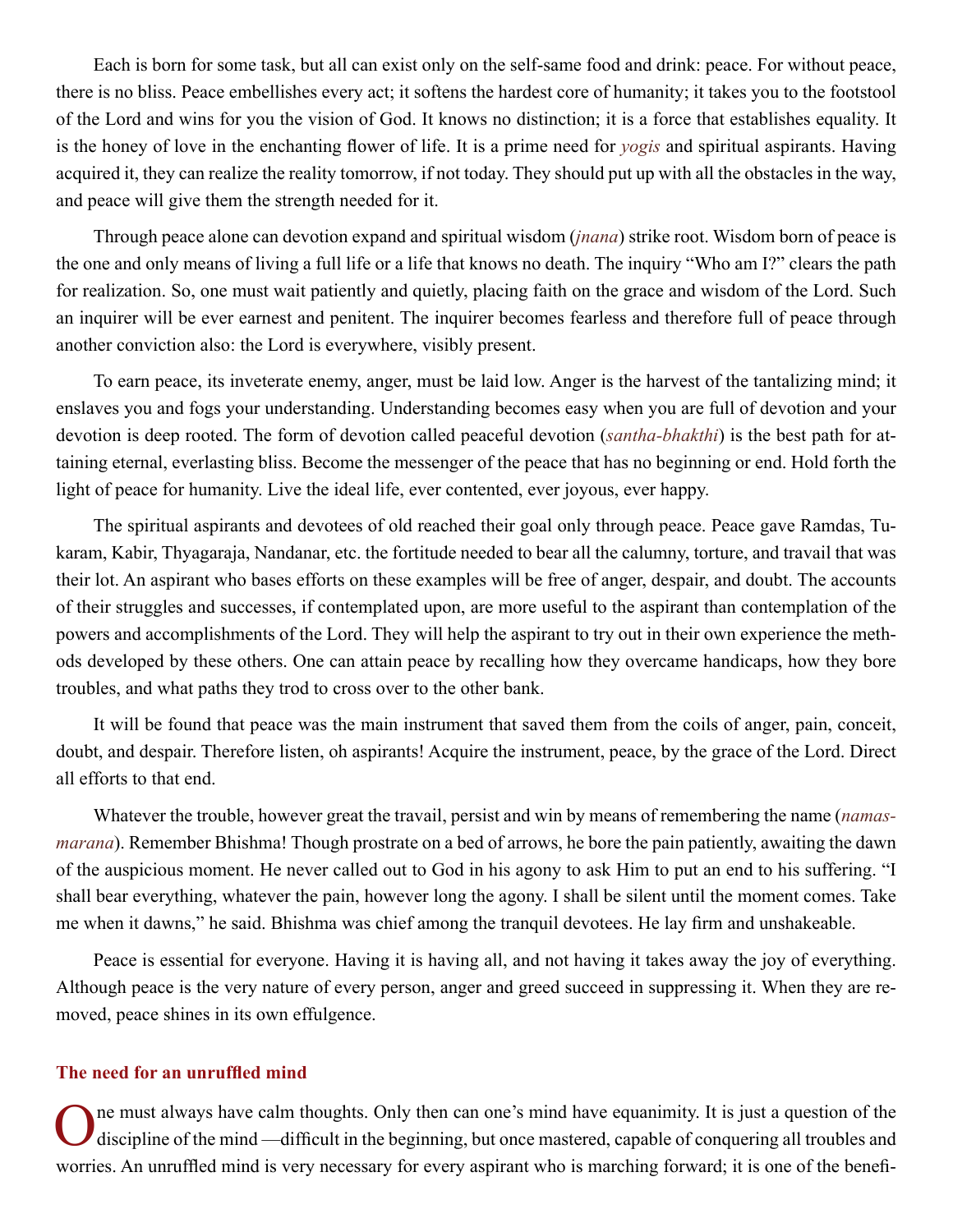<span id="page-12-0"></span>cial qualities. Such a mind gives real strength and happiness. Strive to gain it. Though you may fail even in seven attempts, you are sure to succeed in the eighth if you refuse to be dispirited.

The story of Bruce, who drew inspiration from a spider and won the honours of victory at the eighth attempt, is worth remembering. What gave him victory? Peace, the unruffled mind. He did not yield to despair, cowardice, or helplessness; he was calm throughout, and he secured success. Even if calamity befalls, the aspirant should not lose heart. The mind must ever be pure, untarnished, and calm, full of courage. No weeping for the past, no faltering in the performance of the task at hand, that is the mark of an aspirant. Be prepared to face gladly any obstacle in the path. Only such can realize the goal.

Elation at profit, joy, and cheer; dejection at loss and misery —these are natural characteristics common to all mortals. What, then, is the excellence of aspirants? They should not forget the principle: Be vigilant and suffer the inevitable gladly. When difficulties and losses overwhelm you, do not lose heart and precipitate some action, but meditate calmly on how they came to be. Try to discover some simple means of overcoming or avoiding them, in an atmosphere of peace.

When the blow is directed to the head, see that the turban alone gets it —this is the mark of keen intelligence. Peace is essential for this sharpness of intellect. Haste and worry confuse the intelligence. Peace develops all the beneficial characteristics. Even farsightedness grows through peace, and, through that, obstacles and dangers can be anticipated and averted. Aspirants have to pay attention to some subtle points here. They have special problems, viz. their failings, mistakes, drawbacks, etc. The will power can be so purified and strengthened that these failings will never more be recollected. If thoughts run after the failings and begin to dwell on how they came about, when they came about, etc., the aspirants are prone to commit a few more.

Once they have been recognized as failings, why worry about their birth and ancestry? Instead, allow the mind to dwell on good things. Of what profit is it to spend time on things that are no longer necessary? Do not think of them any more. The aspirant will find this attitude useful.

If aspirants are unsuccessful in following one discipline, they have to seek and know the cause of their defeat. This analysis is necessary. They must then see that, in the second stage, the trait is not repeated. They should try their best to guard themselves against it. In such matters, one must be quick and active, like the squirrel. Agility and vigilance must be combined with sharpness of intelligence, too. All this can be earned only through peace.

Steady and undeviating earnestness is very important for avoiding and overcoming conflicts in the mind. One has to be calm and unruffled. Courage, wise counsel, and steadiness —these make the will power (*[iccha](#page-46-7)[sakthi](#page-46-7)*) strong and sturdy. Lustre in the face, splendour in the eye, a determined look, a noble voice, large-hearted charity of feeling, unwavering goodness —these are the signposts of a developing and progressing will-force. A mind without agitations, a joyous and unblemished outlook —these are the marks of a person in whom peace has taken root.

## **Prayer**

The devotee can well pray for and ask from the Lord the gift of such a peace, as well as the virtues (*sat-gunas*) **L** necessary for their growth. Why, the aspirant has only this one thing as capital for earning any goal: prayer.

Some people may have some doubts related to this. Of what avail is prayer? Will the Lord gratify all that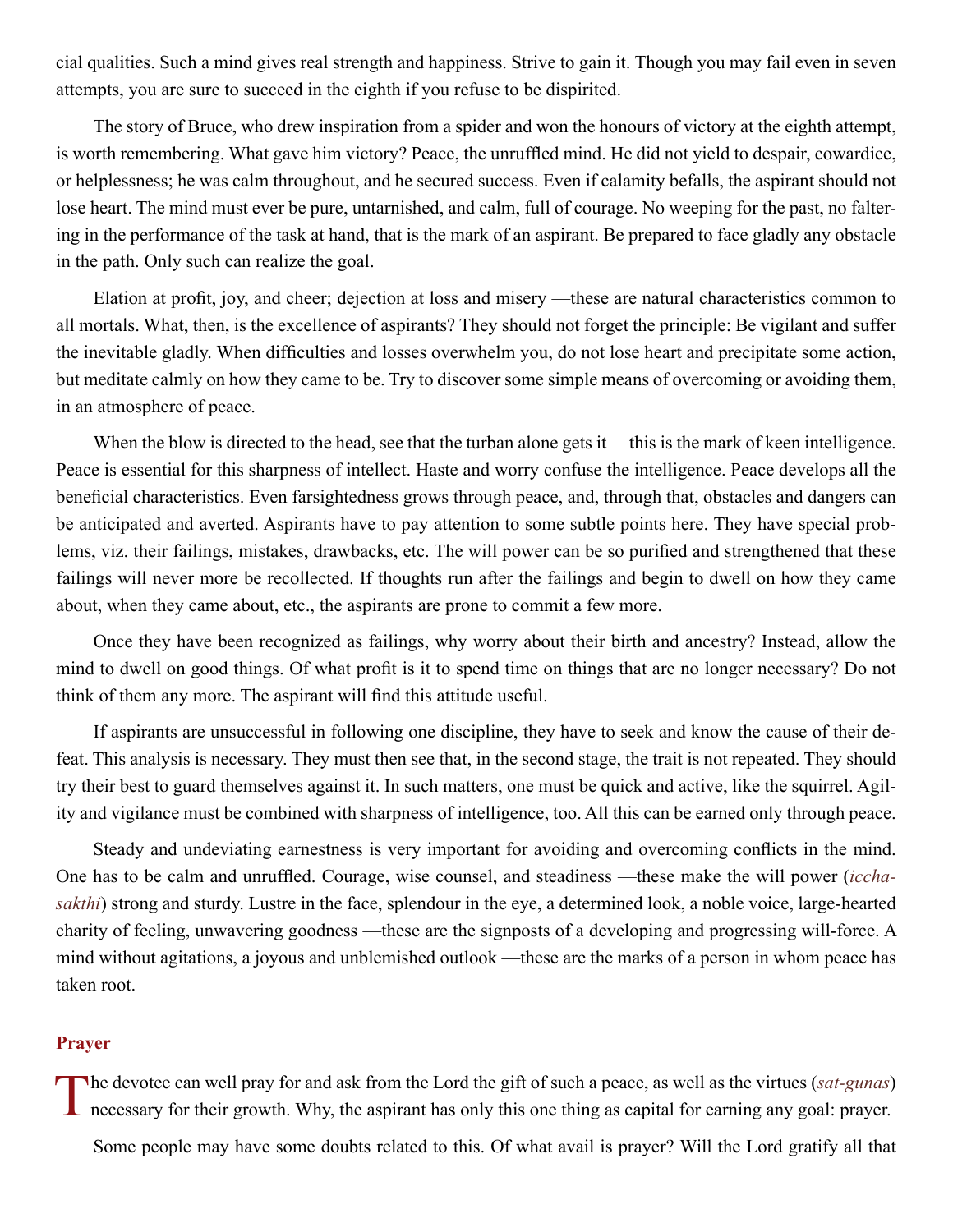we ask for in our prayers? He gives us only what, according to Him, we need or deserve, is it not? Will the Lord like to give us all that we ask for in our prayers to Him? Under such circumstances, what is the use of prayer? Of course, all these doubts can be resolved.

If the devotee has dedicated everything —body, mind, and existence— to the Lord, He will Himself look after everything, for He will always be with the devotee. Under such conditions, there is no need for prayer. But have you so dedicated yourself and surrendered everything to the Lord? No. When losses occur, calamities come, or plans go awry, the devotee blames the Lord. Some, on the other hand, pray to Him to save them. If you avoid both of these, as well as reliance on others, if you place complete faith on the Lord at all times, why should He deny you His grace? Why should He desist from helping you? Men do not rely fully and unswervingly on the Lord.

Therefore, though you have to be the agent and the instrument doing everything, keep on praying with devotion and faith. Faith is the product of peace, not of haste and hurry. For the acquisition of the grace of the Lord and the resulting awareness of the reality, the quality of peace is the prime need.

Every aspirant is aware of how [Droupadi](#page-45-4), through her *[dharma](#page-45-0)* and peace, deserved the grace of the Lord. Though her husbands were mighty heroes and far-famed monarchs, she sought refuge in Lord [Krishna](#page-46-8), feeling that all others were of no use. But [Prahlada](#page-48-4) did not seek refuge under similar circumstances. At birth, he had surrendered all to the Lord. He knew that the Lord was ever by his side and that he was ever by the side of the Lord, so he had no need to call out to Him for protection. [Prahlada](#page-48-4) was unaware of anything except the Lord; he could not distinguish between one function of the Lord and another. So, how could he pray for protection, when he did not know that He was being punished? For all such God-intoxicated and dedicated souls, prayer is unnecessary.

But until that stage is reached, prayer in an attitude of peace is essential for aspirants. Prayer with this attitude will promote equanimity in enjoyment (*[sama-rasa](#page-49-4)*). The Lord can be prayed to by means of recital of the name of God, continual repetition of the name of the Lord, meditation, or devotional singing. In every one of these, the chief item is the divine name. That is why [Krishna](#page-46-8) spoke in the *[Gita](#page-45-5)* of recitation of the name.

When repetition of the name is done, it is better to recite aloud and make it devotional singing. This will inspire the gathering. If devotional songs are sung in a sweet voice, people will be drawn toward the Lord. Gradually, it will develop into love for God, and His grace will follow in due course. One should patiently wait for that grace.

Even for being blessed by the Lord's grace, one must have peace and await patiently. Only serenity succeeds in bringing about the result of spiritual practice. Add this lesson to the practices you are engaged in, night and day, and to the following *[mantra](#page-47-5)* for peace:

From untruth, lead us to truth From darkness, lead us to light From death, to immortality

*Asatho maa sadgamaya Thamaso maa jyothir gamaya Mrityor maa amritham gamaya*

The meaning of this *[mantra](#page-47-5)* is given variously by different people, some elaborately, some succinctly. Here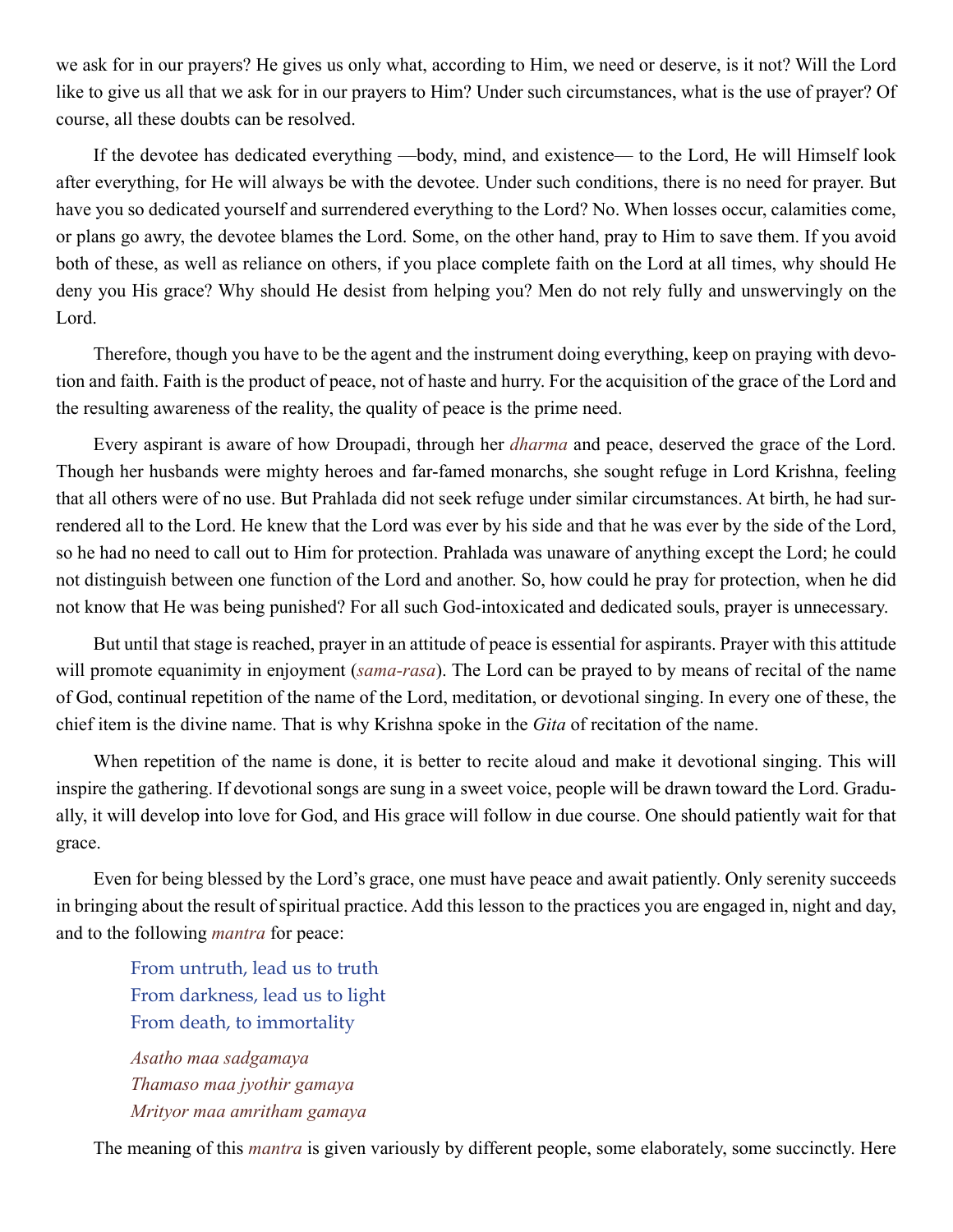<span id="page-14-0"></span>is the real meaning of the *[mantra](#page-47-5)*. The first prayer is: "Oh Lord, when I am deriving happiness through the objects of this world, make me forget the unreal objects and show me the way to permanent happiness." The second prayer is: "Oh Lord, when the objects of the world attract me, remove the darkness that hides the all-pervading *[Atma](#page-44-1)*, which every such object really is." The third prayer is: "Oh Lord, bless me through Your grace with the immortality (*[Paramananda](#page-48-2)*) that results from the awareness of the effulgence of the *[Atma](#page-44-1)* that is immanent in every object."

## **Dwelling in God**

The true devotee will always be dwelling in God. The true devotee has no time to know or feel welfare or wor-<br>ries. Attaining the Lord is the one and only idea in the mind. It is hard to understand this nature, except by examples. A small child runs about in fear shouting, "mommy, mommy!", searching for its missing mother. The mother takes the child in her arms and places it on her lap. The child stops crying and is free from all fear. But can the child calculate and find out the difference between its previous state and its present relief? No. Nor is it necessary to do so.

Also, the one who seeks always to serve the Lord will immerse themself in God when the glorious chance comes. In that Presence, no anxiety or trouble can disturb a person. Anxiety and trouble pester only until the moment of attainment; then, all attention is diverted to the experience. The past struggle and travail are forgotten.

Therefore, aspirants and devotees must ignore and forget all the thousand troubles that have gone before and be engaged only in thoughts of the Lord. Immerse yourselves in them and derive joy therefrom. Devotion has no other reward. It is the cause, and it is also the effect; there are no two. Devotion is itself the realization. Through the path of wisdom also, when the veil of ignorance (*[a-jnana](#page-43-4)*) is removed, the self-same realization occurs. In the path of devotion, one derives not one jot of joy from any source except the Lord. Every obstacle in this path can be overcome by the power of universal consciousness (*[chith-sakthi](#page-45-6)*). This power is weakened by the feelings "I am the enjoyer and these are mine (*[ahamkara](#page-43-5)* and *[mamakara](#page-47-6)*)". As long as one has this consciousness, one has no real contentment. One will be driven to seek for things that will give even more joy.

Every devotee hopes ultimately to experience the joy of supreme bliss as a result of their spiritual discipline. But that bliss is not something newly earned or acquired; it is not some new experience to be won by spiritual discipline. It is always with one, within one; but it can't be tasted because of the obstacle of the ego, which acts as a screen hiding it from view. One has to rend that veil asunder. Spiritual discipline is all the aspirant has to do. Then, the ever-existing bliss can be cognized. It does not arise anew; it is always there. What does come and go is the screen of "I" and "mine", which covers the bliss.

While trying to remove the screen of "I am the enjoyer" and "these things are mine", the aspirant should not hasten frantically and worry too much if the expected bliss is not discovered. At such times, peace is an unfailing help. If peace is cultivated well at first, then one can succeed in any task, however difficult.

Everyone is entitled to acquire and benefit by peace such as this. All are children of peace. However many the progeny, peace is "mother" to each of them. For every one of them, old or young, great or small, she is "mother" in an equal measure; when they call her, each has to address her as "mother". Children brought up by peace avoid all pain and sorrow, bear all varieties of happiness, and, at last, lay their heads on the lap of the "mother" in perfect security.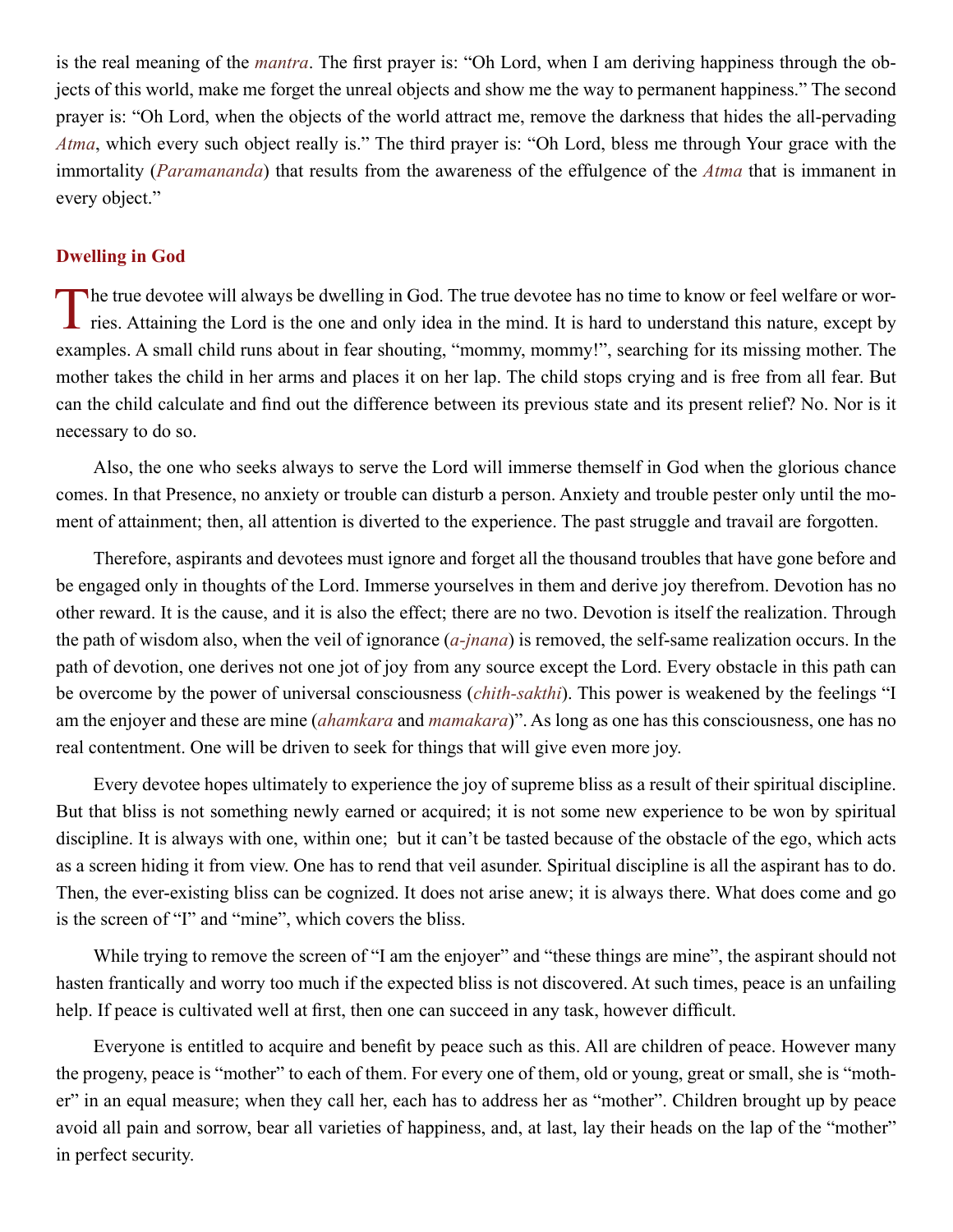## <span id="page-15-0"></span>**The Path of devotion**

Vinning such perfect security requires following the path of full devotion, dedicating oneself to the Lord. It cannot be obtained by other means. The path of spiritual wisdom (*jnana*) is possible only for one in a million; it is beyond the reach of all. Is it possible to negate the body and the objective world, so patent to the senses, by repeating "Not this, not this (*[nethi](#page-48-5)*, *[nethi](#page-48-5)*)"? Unless this is possible, how can the "Not this, not this" argument be applied? Under present conditions, the path of wisdom is indeed very difficult. The path of selfless activity is also not quite so feasible. It is also full of difficulties. To work in the proper spirit, love and devotion are essential for success. The path of *yoga* or communion also bristles with obstacles. Thus, the path of devotion is the smoothest, the most conducive to success, and the most bliss-yielding.

Even this path of devotion cannot be defined and demarcated as such and such. Since it has many forms, roads, and types of experience, it is impossible for anyone to describe it accurately and fully. Each devotee gets bliss only through their individual experience —through the experience of other devotees, at best they can get only encouragement and guidance. The experience changes from one person to another, so it eludes comparison and even description. If anyone describes it by examples and limits, be sure that their experience is not real.

The limited soul is immersed in the limitless love of the Lord, and how can words describe that experience called by the *[Upanishads](#page-51-2)* as the unbroken uniflow of sweetness? One cannot express that state of unbounded devotion in human language. By outward signs that can be cognized by the senses, one can feel that the devotee is in a high state of bliss, but who can gauge the depth of that joy? It has no relation with the senses at all. Devotion has to be realized in your own experience, though great souls can illumine the path a little for you by their examples. With their help, you can grasp something of the path, but always remember that words fail when they approach the Beyond. They are useful only for purposes of the objective world. They are instruments of no value in regions of experience where comparisons are impossible.

Still, consider a few illustrations. [Maitreyi,](#page-47-7) one of the foremost devotees among women, compared the mind of a devotee to a still lake, that is to say, all agitation is stopped, the mind becomes inactive, ineffective, so to say, worn out into nothing. [Kapilamaharshi](#page-46-9), speaking of the same devotion, compares it to a flowing stream. Streams and rivers like the [Ganga](#page-45-7) and the [Godavari](#page-45-8) flow uninterruptedly, without rest or any other thought, toward the sea; so too, from the very moment of birth, the devotee yearns to reach the sea of the grace of the Lord. Devotion is that unbroken relationship. Whatever the task on hand, whatever road is trod, the mind dwells on the goal alone, the goal of attaining the Lord. Again, in the *[Devi Bhagavatham](#page-45-9)*, it is said that devotion is like the flow of oil from one vessel to another. This is more or less like the image of the river. [Sankara](#page-50-1) characterizes devotion differently in the [Sivanandalahari](#page-50-2). Like the piece of iron that is drawn toward the magnet, the individual soul (*[jivi](#page-46-10)*) is drawn toward and attaches itself firmly to the Lord. All modifications of the mind get merged in the feet of the Lord. Also, [Ramanuja](#page-49-5) explained that devotion as well as meditation done through love are essentially the same.

Though each interprets it differently, all interpretations are correct, for they are all based on actual experience, which cannot be negated. These statements do not exhaust the types; there are many more, for devotion has a thousand forms; it flows along a thousand streams to reach the ocean of the Lord's grace. The goal of all the forms is the merger of the individual soul with *[Brahman](#page-44-2)*, an absorption in total bliss.

## **Faith in oneself and in the scriptures**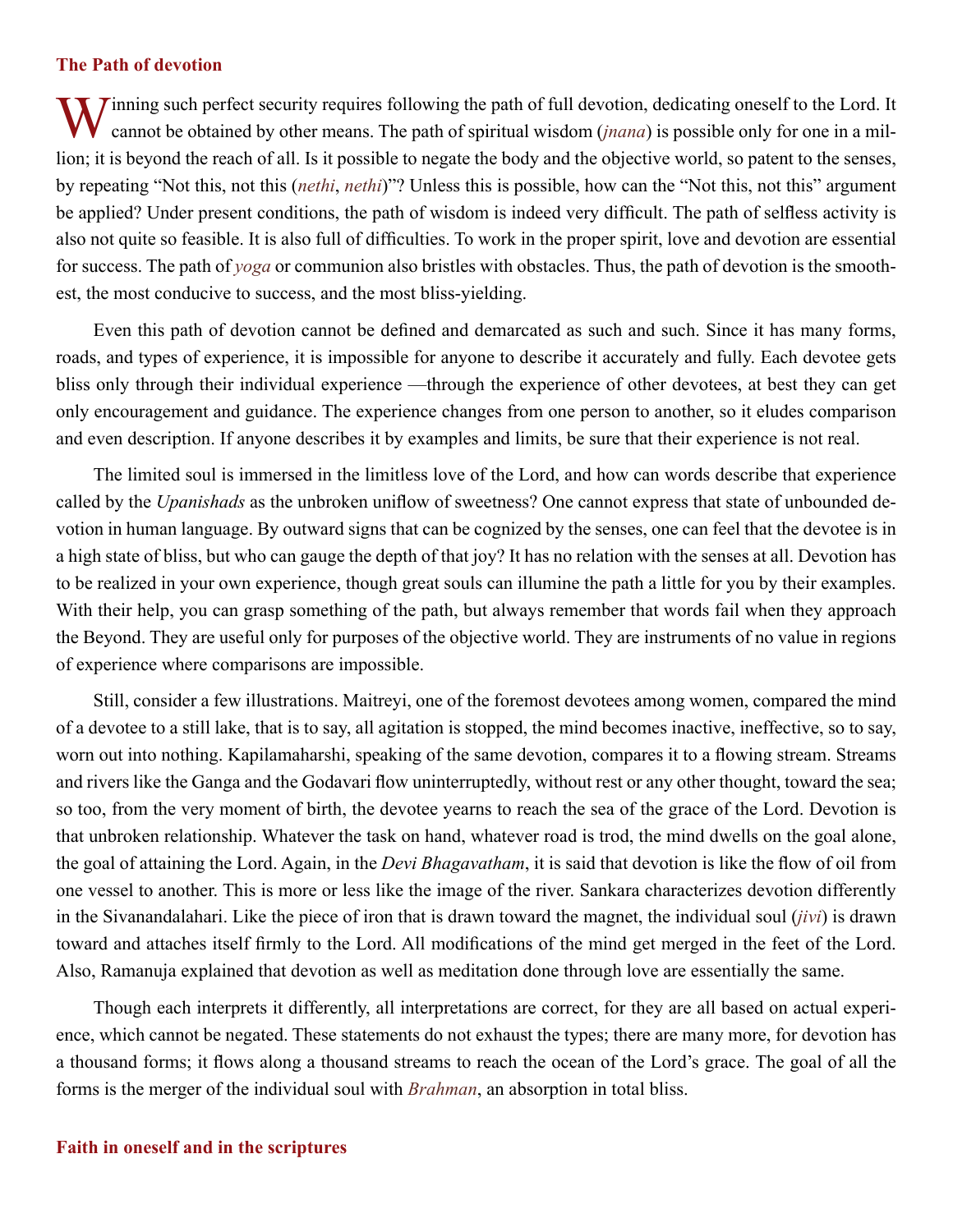We are now in), however much they may try. But this is a kind of weakness, and nothing more. It is not a metal we are now in), however much they may try. But this is a kind of weakness, and nothing more. It is not a question of the path of communion (*yoga*) adopted; whatever the path, if one has faith in oneself and faith in the scriptures, the goal is bound to be won. Some pretend to have faith in both, all the while doubting them in the heart of hearts. Each one can discover for themself the measure of their faith by the results. If the experience of merger is absent, it is due to the absence of these two kinds of faith. They must be in one, as the very breath of existence. Only then can one succeed in spiritual practice and attain union (*[aikya](#page-43-6)*).

Of course, those without faith are without anything. They cannot benefit by advice. The present state of affairs is due to men losing faith in themselves and in the scriptures. Even those who claim to have faith do not conduct themselves according to the scriptures and nourish them. Consequently, goodness and purity (*sathwic* quality) have gone out of the world, and wicked habits and degradation have gained the upper hand. If this atmosphere is to be transformed, and if the world is to enjoy security and peace, every pious God-fearing person (*[asthika](#page-43-7)*) must cultivate faith in themself and in the scriptures and practise in their own life the disciplines enjoined in the scriptures.

Naturally, some modifications may have to be made out of consideration for the place, the time, and the individual, but the fundamental outlook and significant meaning should not be changed. The means by which those ideals are to be reached may be changed, but not the ideals themselves.

Suppose a child refuses to swallow a pill when it is in bed suffering from fever and clamours for a banana instead. Do you know what to do? Don't omit the pill; instead, insert the pill inside the banana and offer it to the child to be swallowed. Its desire is satisfied, and also the fever comes down. The fundamental has not been discarded; it has remained unchanged. Only the method of administering it has been modified.

So too, in the midst of the crazy habits and behaviors of today, there is no use presenting the scriptures in a language that is unfamiliar to most people. The scriptures can be explained in easy, understandable language, and the fundamentals will not be affected by this. Then, the scriptures can be practised, understood, experienced, and enjoyed. Consequently, faith in the scriptures will also be strengthened, and peace will also be stabilized upon faith. So, every believer (*[asthika](#page-43-7)*) must practise the important directions of the scriptures and demonstrate in their life the sweetness of such a dedicated life, so that all others might appreciate the truth and value of the ideals and disciplines.

Big personages, claiming to be great, declaim about the *[Vedas](#page-51-4)*, the scriptures, and the *[Atma](#page-44-1)*. They freely quote the similes and metaphors contained in the books, but, by their conduct, they diminish their lustre. When the eyes are closed, of what use is it to fill the rest of the body with vital consciousness? Not even a single step can be taken forward. Similarly, with the eye of faith in the scriptures closed, what can one practise if asked to carry on?

Therefore, from today on, readers who are aspirants in the spiritual plane should try to grasp the basic meaning of the scriptures. They are a sacred guide along the road. If the scriptures are not believed, the reality will elude them. To understand the meaning, one must have peace and fortitude. Peace is of great assistance in this. If only the great personages would explain the scriptures in simple, easily understandable language to the ignorant, then discontent and disquiet would disappear and belief in God would increase. Harmony would grow between people. Nourishing the scriptures will promote the nourishment of the welfare of the world.

To nourish the scriptures, speak the truth (*sathyam vada*); to nourish the world, speak pleasantly (*priyam*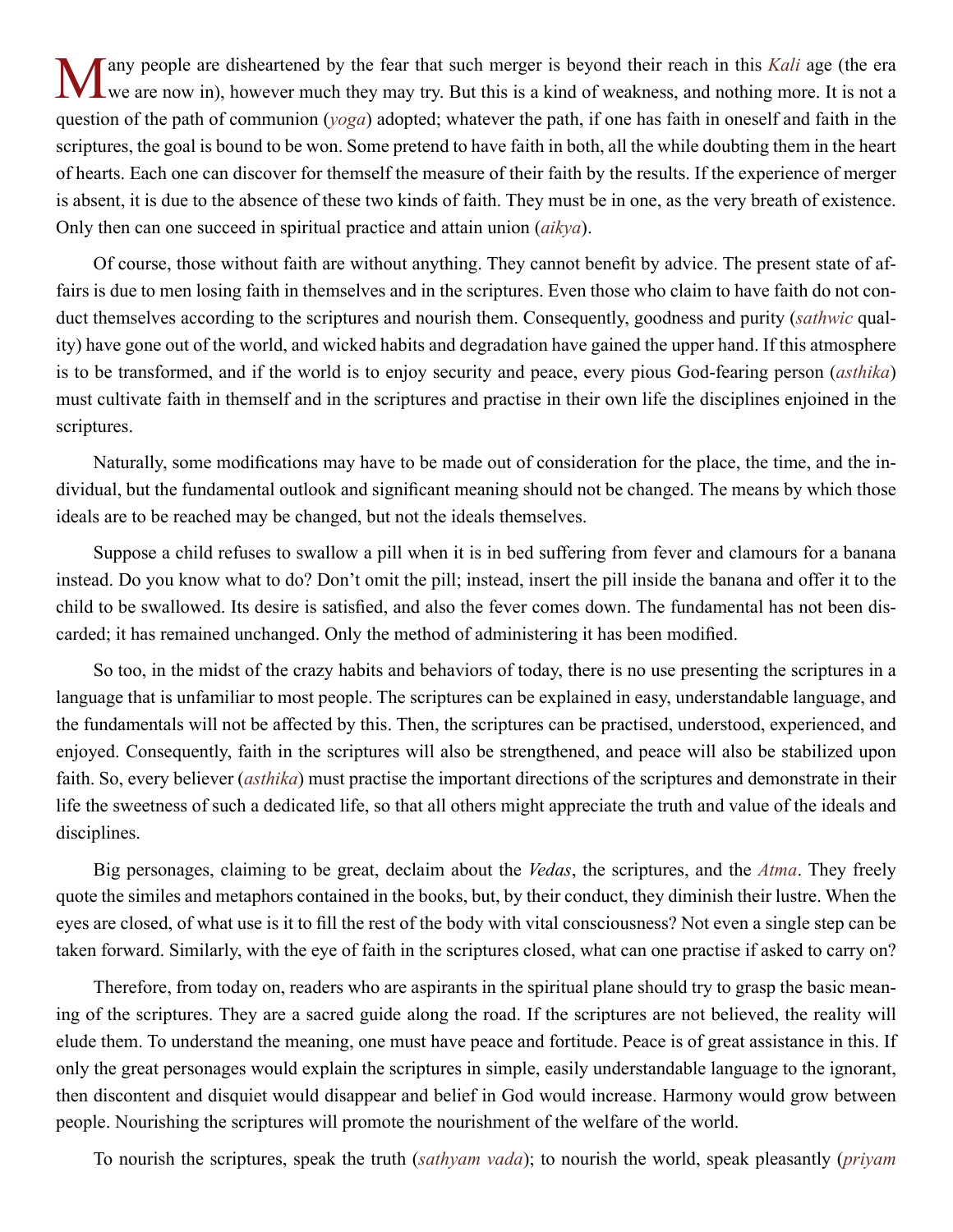<span id="page-17-0"></span>*vada*). If these two maxims are kept in view and practised, no greater discipline is needed. It is only in an atmosphere of peace that such sacred maxims can be put into action.

To earn that calmness, steady effort and harmony are essential, in the same manner as for nourishing the scripture and the world. When peace is acquired, then all is equanimity (*[sama-rasa](#page-49-4)*). Equanimity is the very nature of peace. Everyone should be endowed with that peace and that equanimity and should establish an age of belief devoid of non-scriptural behaviour, attitude, conduct, habits, and character.

For this purpose, an army of spiritual aspirants has to be trained in ashrams and centres of piety. This is the responsibility mainly of those who run the ashrams, for they must have faith in themselves in order to train the army along sound lines. Otherwise, things will get more confounded. The elders and the ``great'', the so-called big personages, are responsible by their practices for the evident loss of faith in scriptures and oneself and the consequent discord and disquiet. Hence, they must all gird up their loins to reestablish and restore peace.

Devotion is the very fountainhead of this peace, so if everyone plants it in their heart and nourishes it with care and constant attention, a harvest of goodness and harmony can be reaped. The path of devotion is the best, under present conditions.

That is why the *[Bhagavatha](#page-44-5)* is saturated with devotion. Without devotion, the Lord cannot be understood. Divine power (*[sakthi](#page-49-6)*), however high and mighty, has to assume the human form itself if it intends to protect and foster the world. That form alone will be suitable for all to listen to, learn from, honour, and serve. Those without devotion will take that form as merely human, for they cannot grasp the absolute or Supreme reality principle (*[Para-thathwa](#page-48-6)*). This is why it is said in the *[Gita](#page-45-5)*:

The foolish disregard me when I assume human form, not understanding my higher nature as the great Lord of beings.

*Avajaananthi maam muudha maanusheemthanumaasritham, Param bhaavam ajaanantho mama bhuthamaheswaram.*

Men are failing to keep steady faith in such invaluable declarations; this is the worst sacrilege.

## **The spirituality of India**

Judged properly, India (*Bharatha-desa*) is the holiest of all countries. The meaningful *Vedic* sacrificial rites (*ya-jna*) and devotional practices (*yoga*) that originated in India, as well as the way of life followe udged properly, India (*[Bharatha-desa](#page-44-6)*) is the holiest of all countries. The meaningful *[Vedic](#page-51-5)* sacrificial rites (*ya*are not found in any other country or in the history of any other people. Such intensive cultivation of the spirit, such supremely useful spiritual literature, arose out of the experiences of the people of this country! It holds the very first place in this field.

The four *[Vedas](#page-51-4)*, the six principal systems of philosophical vision (*[darsanas](#page-45-10)*), the eighteen epics (*[Puranas](#page-48-7)*), and the commentaries (*[bhashyas](#page-44-7)*) of the great adepts of theory and practice all arose in India. Also, the disciplines and methods of spiritual practice expounded by the great souls (*[mahatmas](#page-47-8)*), who have answered questions like the following. What is meant by life? What is the meaning of God? What transformations in the individual soul (*[jivi](#page-46-10)*) take place on death?

No other place is so congenial for sages (*[rishis](#page-49-2)*) and great souls as this country. Here, people have tasted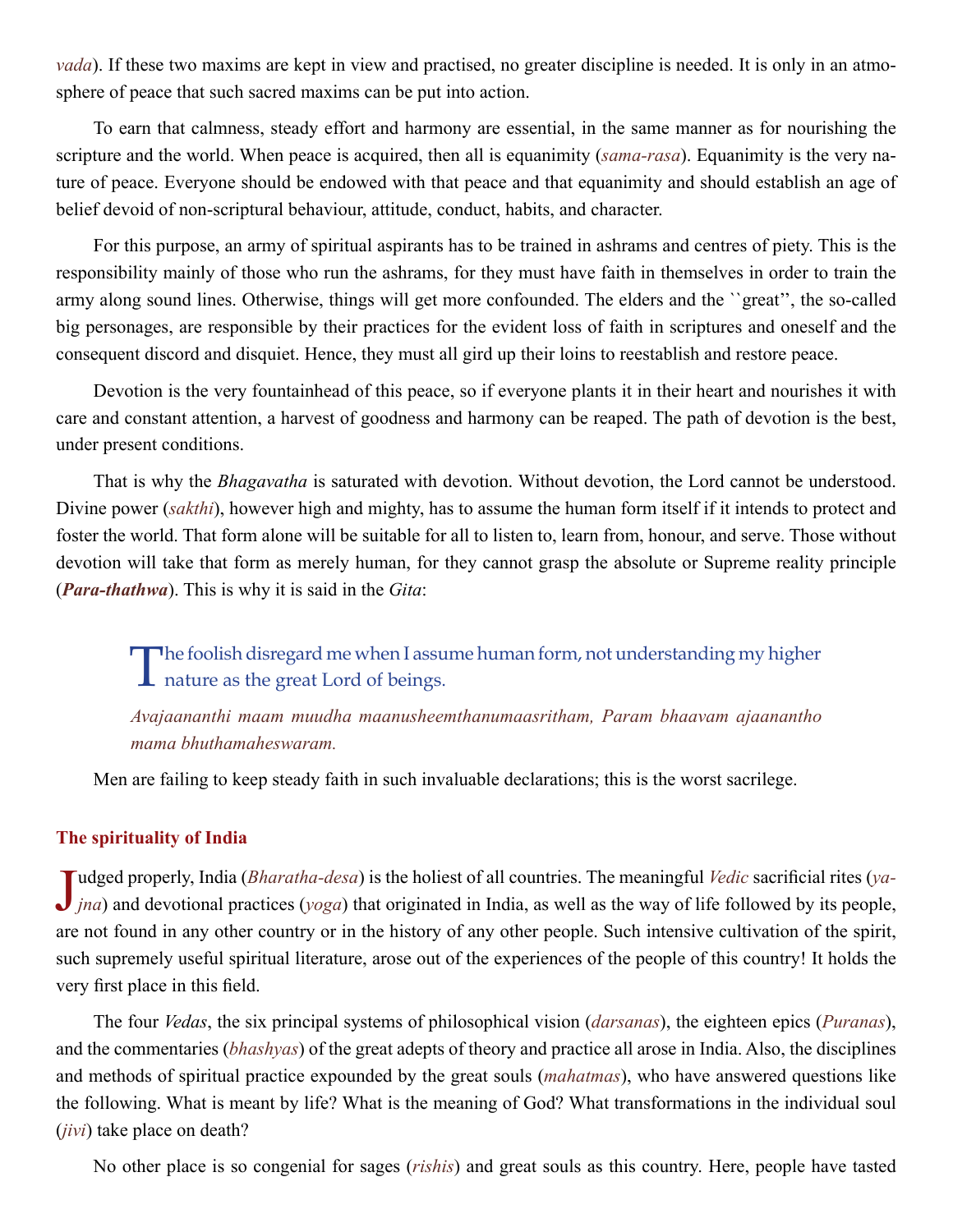<span id="page-18-0"></span>the entire gamut of spiritual bliss. This country played the chief role in spreading the doctrine of nonviolence (*[ahimsa](#page-43-8)*) taught in Buddhism —the land that gave birth to [Buddha](#page-45-11) is India. When the spiritual experience, the essence of the scriptures of the eternal religion (*[sanathana dharma](#page-49-7)*) of this sacred land is being treasured by other countries, what about the fate of those who do not realize its worth but are engaged in squeezing the essence out and making it dry?

So arise, all ye who aspire to take up the spiritual discipline. Immerse yourselves in actual practice! Strengthen your faith! Cultivate it! Make peace your secure possession! Saturate your lives with bliss! Enjoy the vision of the supreme bliss of the Self (*[Atma-rama](#page-44-8)*)! Arise and delay not!

## **Spiritual steps toward peace**

The mind should not be permitted to wander as it fancies. It must be controlled without the least tenderness or mercy. If possible, one should aim even at its destruction, that is to say, at making the mind keep away from contact with worldly objects. Why? It is only when that is done that one can grasp one's real identity. The realization of that reality is the state called liberation (*[mukthi](#page-47-9)*). Then, all varieties of troubles and travails, doubts and dilemmas come to an end; one overcomes sorrow, delusion, and anxiety and is established in the holy calmness of peace.

First, give up all impure impulses and cultivate the pure ones. Then, try step by step to give up even these and render the mind objectless (*[nir-vishaya](#page-48-8)*). Peace thus attained is effulgent, blissful, and associated with wisdom; it is indeed the experience of the Godhead, God Himself.

The aspirant who wants to attain this peace has constantly to practise a virtuous life, overcoming all initial obstacles. Peace is a mountain of rock. It can stand up against the continuous floods of temptations from evil. This supreme peace (*[prasanthi](#page-48-0)*) need not be sought anywhere outside: it emanates in the inner consciousness (*[anthah](#page-43-9)[karana](#page-43-9)*) itself. It is the very basis of the urge toward liberation; it is the root of deep-grounded meditation; it is the prerequisite for the state of superconsciousness (*[nir-vikalpa-samadhi](#page-48-9)*). Established in peace, the reality can be known and experienced, and impulses and mental waves can be stilled. The bliss of realization of the Self (*[Atma](#page-44-9)[ananda](#page-44-9)*) is proportional to the decline of I-ness and identification with the physical body.

Do not shape your conduct with an eye on the opinion of others. Instead, follow the sweet and pleasant promptings of your own awakened conscience, your own inner Self, bravely, gladly, and steadily. Associate yourself with those who are richly endowed with truth. Spend every second of your life usefully and well. If you possibly can, render service to others. Engage yourself in nursing the sick, but when engaged in service, do not worry about the result, the act of service, or the person to whom it is rendered. The service is made holy and pure if you ignore both the good and the bad and keep on silently repeating in your heart of hearts the *[mantra](#page-47-5)* that appeals to you. Do not enter upon a task through momentary compulsion of some impulse; the impulse might appear very respectable, but you should not let yourself be dragged by it. You have to be always vigilant in this matter, always steadfast and strong.

A joyful outlook will help peace grow, so aspirants should cultivate such an outlook. Their nature should be free from pomp and show. They should understand the secret of character and strengthen their will for betterment. If they move in the world intelligently and with care, they can demonstrate the truth of the statement, "Humans are truly of the nature of peace." For example, valuable time should not be wasted in worthless talk. Conversation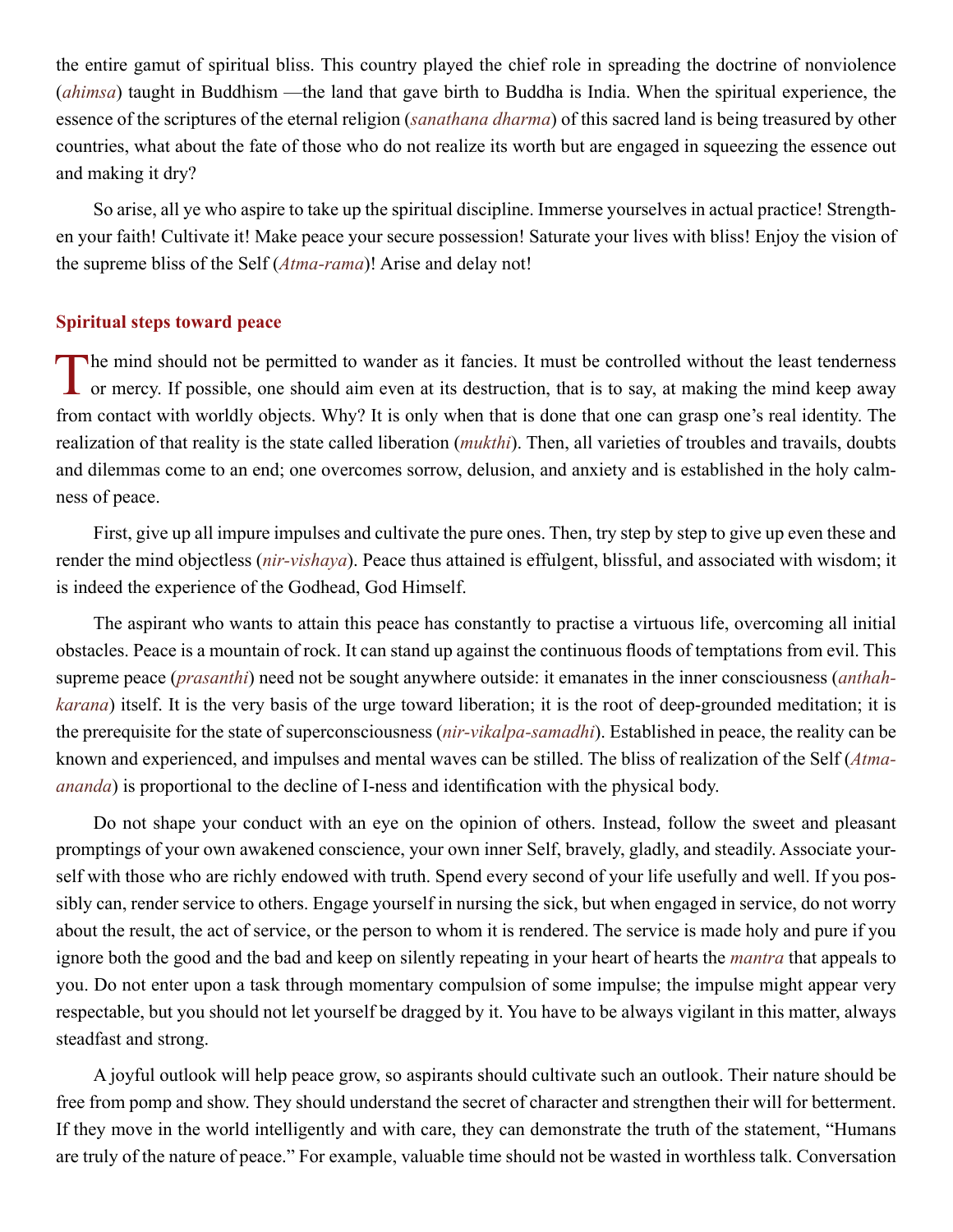must be pleasant and to the point. Then, it can be kept polite and simple, and peace will become firm.

If everything is dedicated to the Lord, there will be no room for worry, sorrow, or even joy. If you rid yourself thus of attachment, peace can never be disturbed. I, my, mine, my own, your, yours —when these ideas take hold of the mind, peace suffers a setback. To get the attitude of sincerely offering all to Him, love is essential, love combined with faith in oneself. That is what is called devotion. Cultivate it steadily every day, and derive joy therefrom. Also, have a mind filled with a vision of equality (*[samarasa](#page-49-8)*), the conviction that fundamentally all are the same. Spiritual life is not a matter of meaningless talk; it is really life lived in the *[Atma](#page-44-1)*; it is the experience of pure bliss; it is just another name for the full life.

For a life of peace, you should keep your promises and never forget them; you should be courteous, well mannered, and impartial in your dealings. You should be immersed in the ocean of devotion and as immovable as the Himalayas. Remove from the garden of your heart the thorny bushes of greed and anger, jealousy and selfishness, the evil breed of "I" and "mine". Uproot them even when they emerge as seedlings. All this discipline is truly discipline for earning peace.

Be convinced that you are the universal, immortal *[Atma](#page-44-1)*. That will make every subsequent spiritual discipline easy. Instead, if you fondle the illusion that you are the body, the senses, or only this individual self (*[jivi](#page-46-10)*), any spiritual discipline you do is just tender rot-ridden fruit; it will never grow and become ripe, and the sweet fruit of peace cannot be won even at the end of many lives. To experience yourself as the embodiment of peace, you must proceed from the faith that you are such an embodiment. Give up the theory that you are the body and the senses. This will also lead to the receding of mental impressions (*vasanas*). When they recede, you acquire mastery and gain peace.

Peace can also be defined as true love toward the Lord, Truth itself, and true *[dharma](#page-45-0)*. Hence, it makes realization of the Lord possible. Therefore, have the Lord as your sole aim, hold fast to the desire to realize Him in this very birth, and remain unaffected by lust or greed and by joy and pain, praise and abuse, or any such pair of opposites. Only such fortitude such leads to realization.

Resolve that the purpose of human birth is to reach the Lord through worship. All experience, all knowledge, all actions are toward that end. All that is eaten and all that is heard must be dedicated toward that goal. The Lord's name is like a mountain of sugar. Approach that mountain, have faith in it, taste it everywhere, and experience bliss. The highest devotee is the one who ever revels in that bliss.

Others live beside the mountain, enjoying for some time the bliss of the constant remembrance of the Lord and at other times experiencing the objects of the world. Such devotees are of the middle class. Some among the rest devote a quarter of their time to the Lord and three quarters to the world. These are of the lower class of devotees. Others take shelter at the foot of the mountain (the Lord's name) when calamity hits them but move far away from it when the crisis is over. Of these four grades, the highest type of devotee steadily clings to the path and enjoys bliss throughout life. To persist on that path, peace is the best comrade; with its help, you can render your life holy and fulfil its purpose.

But one point has to be carefully noted here. When the body suffers from fever or the mind is otherwise distracted, you don't feel the taste of things you eat. So too, if the heart is tainted by ignorance and sloth (*thamoguna*) or the mind is otherwise distracted when the Lord's name is uttered, you are not aware of the sweetness of the name.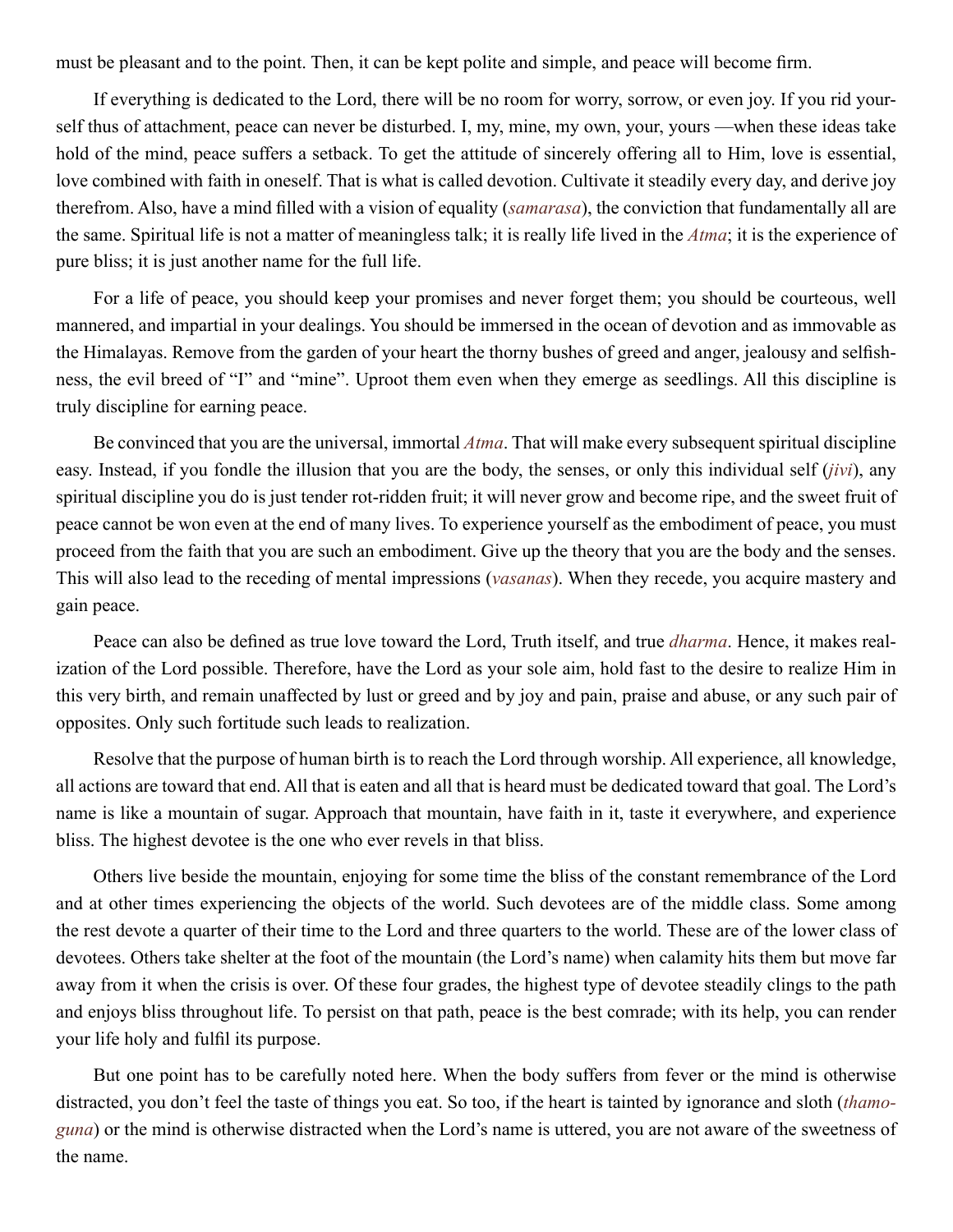<span id="page-20-0"></span>As long as sugar is on the tongue, you feel the sweetness in the taste. Similarly, as long as the heart has devotion, peace, and love, you feel bliss.

Instead, if the bitter qualities of lust, anger, and envy germinate in the heart, then fear, anxiety, and sloth will be the fruits thereof. You must have noticed the crane walking silently or standing motionless in order to catch fish. If it plunges headlong or runs about helter skelter, can it catch fish? Similarly, the Lord, in the fish-forms of truth, righteousness, peace, and love, can never be won when the hullabaloo of lust, anger, greed, egotism, and envy is rampant in the heart.

The bliss that transcends all bliss can be achieved if a single discipline, the constant remembrance of the Lord's name is practised and if, as a consequence, peace is attained. By this, the evil tendencies of the lower nature can also be conquered. Know that the supreme *[Atma](#page-44-1)* (*[Paramatma](#page-48-10)*) is your goal, direct all attention to that goal, and control the mind that wanders away from it. That is the essence of the teaching of all the scriptures. Practise this one discipline, and you have practised all the scriptures.

Note this: the [Kauravas](#page-46-12) enjoyed the benefits of the good deeds that they did in previous births, but while so engaged, they reveled in evil deeds. The [Pandavas](#page-48-11), on the other hand, while suffering from the evil deeds of their past births, engaged in good deeds. This is the difference between the wise and the unwise.

When hardships overwhelm you, know that they are the consequence of your own past deeds. Do not lay the blame on the Lord and develop a grouse against Him; do not pay heed to trouble or take it as such; but engage yourself in the service of others and in deeds of merit. Continue relying on the name of the Lord as support; that is the sign of the wise; that is acting [Pandava-](#page-48-11)like. To strengthen this attitude, peace is a great source of help. Basking in the happiness born of good deeds, you should not be tempted to commit evil ones. You should strive to perform even more meritorious deeds. Then, you can make your lives holier and purer and reach the divine Presence. Such striving is the sign of the highest character. Establishing oneself in peace through this type of character and attaining liberation (*[moksha](#page-47-0)*) —this is the secret of a successful life, the duty of every individual.

## **Detachment and renunciation**

**What exactly is liberation?** It is *[samadhi](#page-49-9)* or peace attained through the spiritual discipline of the cleansing of the inner person —the spiritual discipline of negating the impressions that one gets through seeing, hearing, reading, learning, doing, and getting done. People suffering unbearable physical agony don't take any interest in entertainment, do they? Similarly, a sincere seeker and devotee can have no interest in the world's theatre of objective pleasure and petty passion. These inferior desires have first to be renounced and checked. They lie at the root of all misery. Passion is the product of delusion; it dwells in the mansion of activity (*[rajas](#page-49-10)*). Renunciation or detachment (*vairagya*) is resident in the pure quality (*sathwic [guna](#page-45-12)*). Passion is demonic (*[a-suric](#page-43-10)*) in nature. Passion, ignorance, and egotism are all born of delusion. Passion brings about death, while detachment brings about liberation; it is wisdom.

Stabilizing oneself in detachment is itself the highest austerity (*tapas*), the most exacting vow. One has to be ever alert in that austerity and strive again and again. Like a child endeavoring to walk, you might toddle a few steps, falter, and fall, but like the child, you must lift yourself up with a smile and start again. Peace is essential for such persistence. Failures are not boulders that block your way, remember, they are stepping stones to victory.

Be bound to the *[Atma](#page-44-1)* in you; take rest and refuge in That and meditate on That without interruption. Then,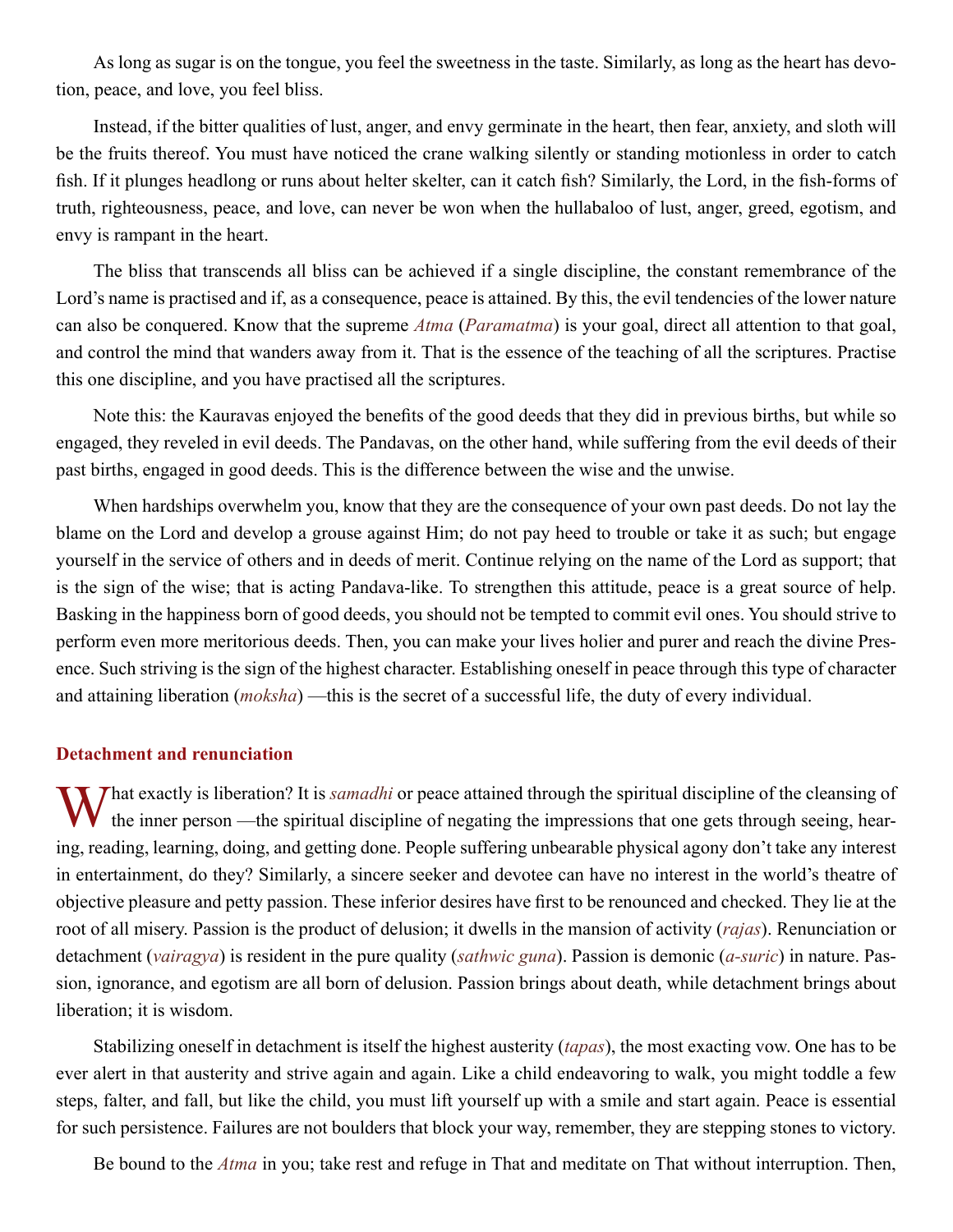<span id="page-21-0"></span>all bonds will loosen of themselves, for the bond with which you attach yourself to the Lord or the *[Atma](#page-44-1)* has the power of unbinding all other bonds.

The "unattached" have real love toward all. Their love is not only pure, it is divine as well. It is the embodiment of peace. Without a doubt, one can attain the Lord if one becomes devoid of all passion or attachment (*[raga](#page-49-11)*) and engages in the actions detailed above.

Renunciation or detachment (*vairagya*), of course, does not mean the giving up of hearth and home, or of high estate and even kingdoms. It is the understanding of the divinity immanent in everything, the fading away of all the distinct names and forms, the bliss of experiencing in everything and every place the Divine, which is its reality. That is the true meaning of the maxim "detachment (*[raga](#page-49-11)*-lessness)". As long as one cognizes the world of name and form, one is burdened with attachment. How can one be desireless when the mind is immersed in thoughts, feelings, and experience of the objective world? One might have given up all, and yet be full of these. Such cannot be said to have detachment. Surely, even for the acquisition of this pure spirit of detachment, peace is very necessary.

## **Happiness through unity**

The ocean is one and indivisible, but here it is called the North Sea and there the South Sea! So too, the Lord, the ocean of grace, is one, but He is assigned various names according to the age or era of time. The holy rivers seeking to reach the ocean flow from all directions; so too, people seek the Lord through various spiritual disciplines and finally merge themselves, all of them, in [Krishna](#page-46-8).

Mankind can win happiness only through unity, and not through diversity. If thoughts and feelings run along the routes of distinction and division, happiness is beyond reach and peace cannot be experienced. Without peace, you have no chance to be joyful. Consider the one indivisible ocean as the goal. What does the direction of flow matter? What does the name matter? The rivers merge in the self-same sea, don't they? Spiritual aspirants and devotees who adopt the path of *yoga*, the path of devotion, or the path of peace, *[dharma](#page-45-0)*, truth, and love reach the ocean of grace at last, and name and form fade away; distinctions disappear. They are blessed with merger in the sea of peace.

So, unity must always be kept before the eye. Never nourish ideas of difference, of distinct names and forms of the Lord, of divergent paths. Such ideas are obstacles for the attainment of bliss. Avoid these obstacles; develop equal vision. Remember, peace is the royal road to strengthen that vision and reach the ocean of grace.

## **Peace through truth, dharma, love, patience**

To enjoy peace, mankind must be controlled and directed by ideals of *[dharma](#page-45-0)*; this depends on mutual toleration in the family, which again is based on individual conduct that is pure (*sathwic*) and that aims at pleasing everyone. Such conduct has a charm all its own. Avoid in your behavior, actions, and speech all trace of the desire to pain others, to insult others, or to cause loss or misery to others. Find out the best means of reforming yourself thus, practise this type of living, desist from injury to yourself and your own good, and always walk in the path of truth. That is verily the path of beauty; that is conduct that is really charming.

For this, large heartedness is essential. People can acquire it only if they have (1) an inborn desire (*[samskara](#page-49-12)*)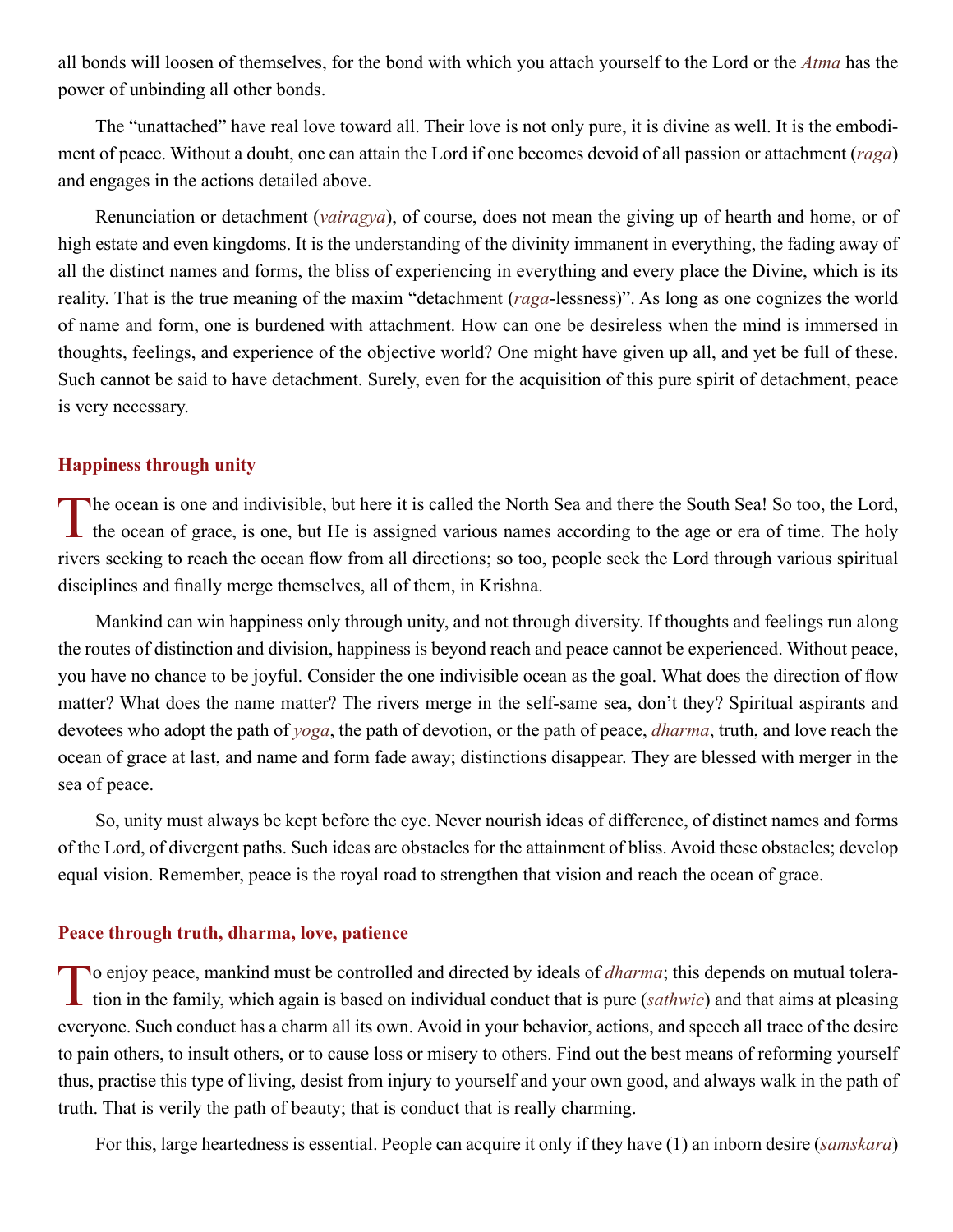<span id="page-22-0"></span>for it and (2) devotion in every act. Through devotion to the Lord, one gets humility, fear of sin, and faith in scripture. Through these qualities, littleness of mind is wiped out and people become large-hearted. Therefore, Oh ye seekers! First direct your efforts toward acquiring faith in God and fear of sin. These two will promote meekness; and, remember, meekness is peace.

Some people, the sort that have no experience and that do not put their words into practice, go about declaring that the way to peace is to keep the world at a distance. That is no peace; it is just the opposite. If the seed is taken far away from the tree, won't it grow into a tree again? If you do not want that, you have to boil the seed or fry it over a fire. So too, the impulses and desires that germinate have to be fried over the fire of discrimination (*vichara*); then, real peace can emerge.

 Instead, if one escapes only from the responsibilities of life in society, peace cannot be enjoyed; it will never come. But, if desires (*vasanas*) are controlled and eliminated, there is no need at all to run away. Content with what one has, refusing to be worried by the absence of things that one hasn't, trying as far as possible to reduce and eliminate desires and passions and hatreds, one should strive to cultivate truth, *[dharma](#page-45-0)*, love, and patience (*[sahana](#page-49-13)*). Cultivate them and, at the same time, practise them systematically.

This is the real duty of humanity, the real purpose of human birth. If the above-mentioned four qualities are cultivated and practised by each, there will be no envy between people; selfish grabbing will cease; the interests of others will be respected; and world peace can be stabilized. Instead, if you yourself have no peace, how can you ensure world peace? Those enthusiastic about world peace must first learn how to experience and enjoy peace themselves; later, they can spread that peace to the world outside themselves and help to promote it.

## **World peace and individual peace**

Everywhere now, one can hear the cry "world peace", "world peace", but the number of people who can tell how it can be attained is very small! No one can even picture correctly what exactly peace means. For, if one has acquired true peace and experienced it, the turmoils and confusions of the world will not be cognized at all. You cannot be aware of its absence if you have it. Peace (*santhi*) means, "the giving up of the activities of the senses". How can such peace be spread and "promoted" by anyone who has gained it? It can be experienced, but it is incapable of being exchanged from person to person. The best that can be done is to show the way to others, to inform others of its sweetness. How can another's hunger be appeased by your eating your food? The diner alone derives satisfaction from the dinner. Peace is also of such a nature. Each has to earn and experience it for themself, so that all may have it. Love and fortitude are enough to confer peace. But don't concentrate on mere outward show; let these virtues saturate your thought, word, and deed. That is also the way to establish world peace.

Certain others declare that prayer can bring about world peace and ask people to pray. Of course, it is good to pray; but peace can never be gained by that alone. Prayer must be united with practice. You should not pray for one thing and practise another. Such prayer is only a means of deception. The words you utter, the deeds you do, the prayers you make must all be directed along the same path. While repeating prayers for world peace, if you cannot patiently put up with others, if you slander others and look down upon them, you yourself will have no peace, you will have turmoil instead! And, with the turmoil, you will have all the attendant sorrow and pain!

Through world peace, individual peace can be cultivated. When food is taken by the hand to the mouth, chewed, and swallowed, the essence spreads to every part of the body; so also, if the hands are engaged in acts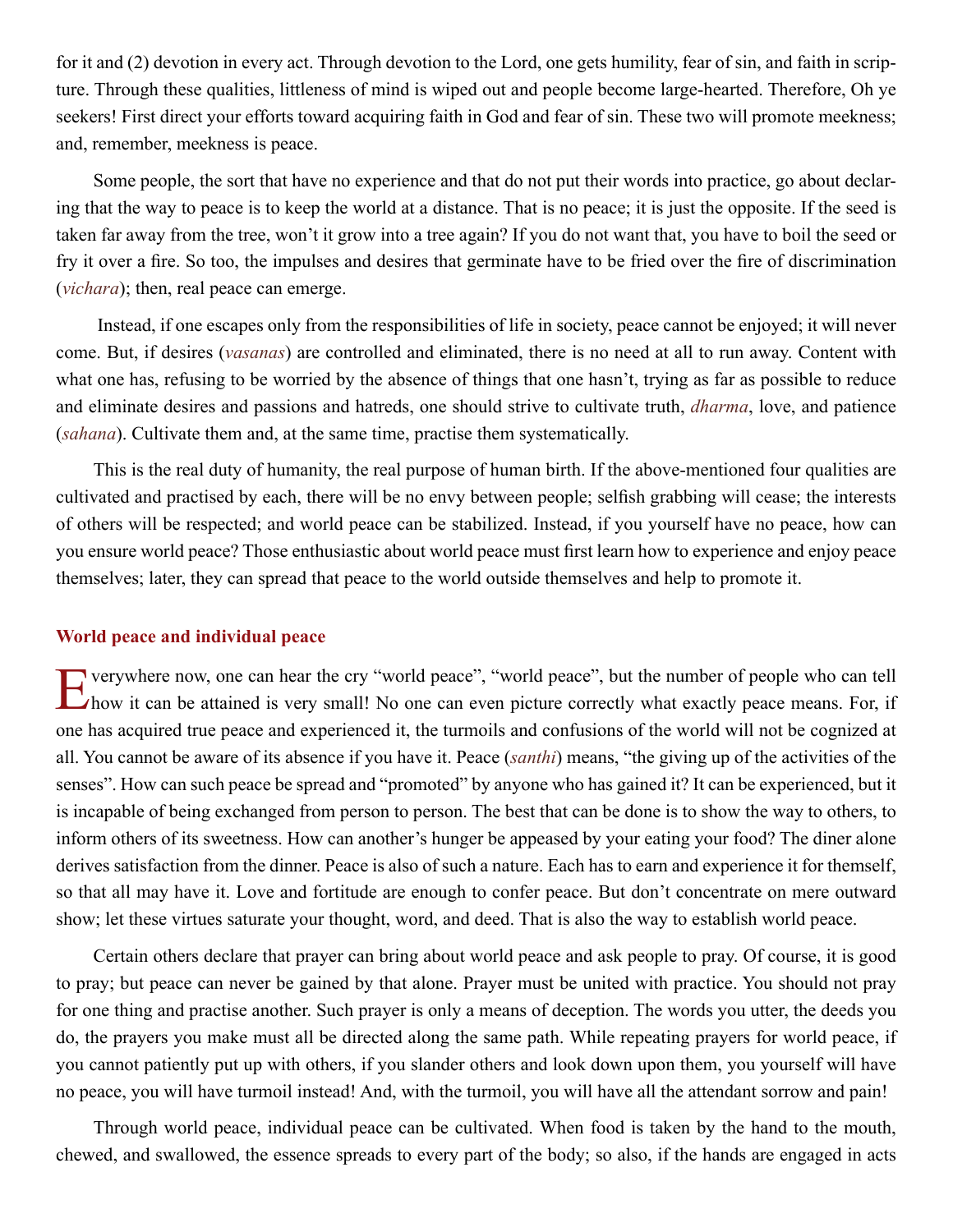promoting peace and the tongue is engaged in prayers for peace, by these two means, the essence of peace will spread into parts of the world, which is but the body of the Lord. The peace of the world is the basis for genuine peace.

Many do not know the meaning of the statement, "The body is the temple (*dehodevalayam*)". Why did the temple arise? For the Lord worshipped within. If there is no such Lord, it cannot be called a temple. But people's actions are now all against this plain fact. Now, all worship is being done to the temple, forgetting that the temple is not God. The temple is to be preserved, cleaned, and decorated for the sake of God therein; it should be made a good means of realizing Him. That is all.

Similarly, the body is the temple of the Lord, the form of the *[Atma](#page-44-1)* (*[Atma-swarupa](#page-44-10)*). Forgetting the need for faith in the *[Atma](#page-44-1)*, for the bliss derived from the *[Atma](#page-44-1)*, for the worship of the *[Atma](#page-44-1)*, and for dedication to the *[Atma](#page-44-1)*, people are now immersed in faith in the body, bliss of the body, decoration of the body, and dedication to the body. In spite of everything, the body is evanescent; but through the temple, the Lord can be seen. Through the body, the *[Atma](#page-44-1)* that is within can be realized. That is your main task. Conscious of this, try always to keep watch over the body and protect it. Do not neglect the Lord within; do not hold fast to the unreal, temporary, outer building. Of course, you should not ruin the temple, either; its maintenance is also essential. But never forget that what gives value and purpose to it is the *[Atma](#page-44-1)* within.

Similarly, with world peace (*[loka-santhi](#page-47-10)*) and individual peace (*[Atma-santhi](#page-44-11)*). The temple is world peace; the Lord within is individual peace. World peace is a means to subserve the peace of the individual. The world is the Lord's mansion. Know it as such. He is moving about in that mansion, in its many rooms. God's worship can be done well only if the temple is clean and pure. So, engage yourselves in winning the two, peace for the world and peace for yourselves. Do not ignore the Lord, whose mansion is the world. Without Him, it is a tomb (*savam*), not a temple (*[sivam](#page-50-3)*). If you always remember Him, that is joy and victory.

World peace is the life breath of all beings, so strive ever for that. The Lord can be won only when the sacred motherland is immersed in peace. When nature (*[prakriti](#page-48-12)*) merges in God (*[Paramatma](#page-48-10)*), it is called liberation (*[moksha](#page-47-0)*). So seekers of liberation must yearn for the peace and love of the world as much as they yearn for the love and grace of the highest *[Atma](#page-44-1)*. Without the grace of both the world and the highest *[Atma](#page-44-1)*, the strong and subtle evil of the senses cannot be conquered. That is, the destruction of the mind, the stilling of the agitations of the mind, cannot be done. Therefore, everyone's chief duty is to achieve peace.

Many argue that self-respect is peace. But they confuse self-respect with the respect given to the inferior vehicle, the body, or to one's status. That is respect for the person, not respect for the self (*[Atma](#page-44-1)*). Respect given to the Lord within, the *[Atma](#page-44-1)*, is real self-respect; nothing else is. Truth is *[Atma](#page-44-1)*; pure love is *[Atma](#page-44-1)*; the Lord is *[Atma](#page-44-1)*; selfless service is *[Atma](#page-44-1)*. Respect for these is self-respect. Of course, peace is of this type and not of the other types. Keeping the all-merciful Lord, the personification of truth, the Lord whose very nature is love, always in memory, that is real Self-respect. To earn this self-respect, one has to cast aside as worthless the respect that the world accords to wealth and status, to ignore praise and blame, derision and flattery, and to engage in spiritual practice with full faith in truth and the Lord. That is real peace, pure peace, eternal peace.

There is no status higher than that of the Lord; no embodiment of His higher than truth; no beauty of His higher than peace. No, not even in all the fourteen worlds (*[lokas](#page-47-11)*) and in the entire Creation. Now, in the past, and for ever and ever. This is the truth, and I repeat it. Truth enveloped in the darkest illusion (*[maya](#page-47-2)*) will still shine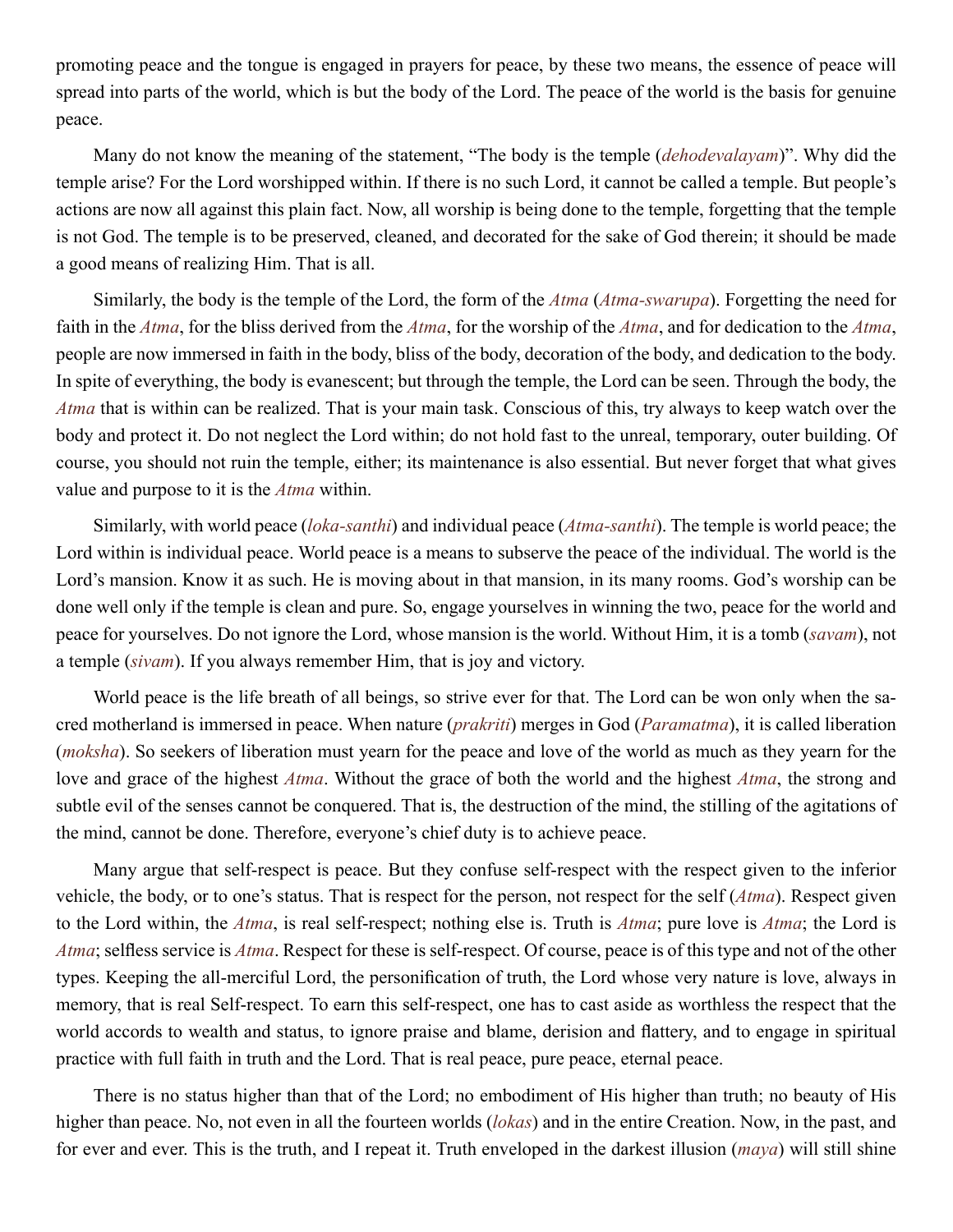<span id="page-24-0"></span>brilliantly; however strongly you may imprison it in darkness, its effulgence cannot be suppressed.

Truth can never die; untruth can never live. You must all get firmly established in this belief.

Of what can one say, "This is permanent"? How can one ever believe that anything is permanent? Truly, when one sees from birth all things changing, one's experience itself undergoing various transformations and the atmosphere in which one grows constantly being transformed, when one grows up in an environment that has no permanency, how can that belief arise? Observing all this, it can be declared without any fear of contradiction that this is an unreal world. For if this is real, how can it change? All that suffers change is unreal; reality alone is changeless, stable, permanent. The changeless, stable, permanent entity is the *[Atma](#page-44-1)* alone; that alone is real, that alone is permanent. The *[Atma](#page-44-1)* is the form of the Lord; it is the power of the Lord.

## **Path of inquiry, discrimination, renunciation**

nly Humanity has the capacity, the credentials for realizing the power of the Lord, for earning that power (*sakthi*). It is indeed tragic that, even after achieving human birth, people do not realize that eternal reality or even make an attempt to understand It. If this chance is missed, when can they attempt it?

Why, they do not concern themselves with the very purpose for which they have come! Did they come only for living like all other animals, birds, or insects, eating, wandering about, sleeping, and seeking pleasure? If the answer is "no", then for what else? Can we say that a person is just another animal, like the rest? People have three things that animals don't have: the power to reason, the power to renounce, and the power to decide on right and wrong. These are special powers; but of what use are they unless they are applied in actual practice? If they are used, the name "human" is apt, otherwise, the name "animal" has to be used.

The three powers mentioned above should be applied by people not only in worldly matters but even in the investigation of the ultimate truth. Really speaking, if inquiry, discrimination, and renunciation are carried out while passing through the joys and sorrows of life, the conviction is bound to dawn in a moment that all this is unreal, that all this has no basis in truth. When such knowledge dawns, one is certain to tread the path of religion and spiritual discipline and take up the inquiry that will lead to the truth. This is the task in which people must be engaged.

Well! If only everyone would ask the questions "Who are we? Whence did we come? Where have we come to? How long will we be here?", the truth could be easily grasped. That questioning is the sign of discrimination (*viveka*). When, by means of this discrimination, the idea that the world is impermanent gets deeply rooted in the mind, all attachments cease automatically. That is the stage of renunciation or detachment (*vairagya*).

One asks, is it worthwhile to be caught up in this unreal world? This is false and misleading, one tells oneself. One then turns one's efforts to the realm of the Lord, the realm of truth. That is the wise decision.

It is through discrimination (*viveka*) and detachment or renunciation (*vairagya*) that one understands who one really is. Without them, it is impossible to know it. The Lord has blessed only humanity with these two. He has endowed people so that they might use them for that purpose. Hence, people are truly fortunate. But alas, people have forgotten the task for which they have come, ignored the question whence they came, closed they eyes to where they are, diverted their intelligence toward amusement and creature comfort, and wasted all their powers. What a tragedy! If in this most propitious human birth itself the Godhead is not sought, when else is a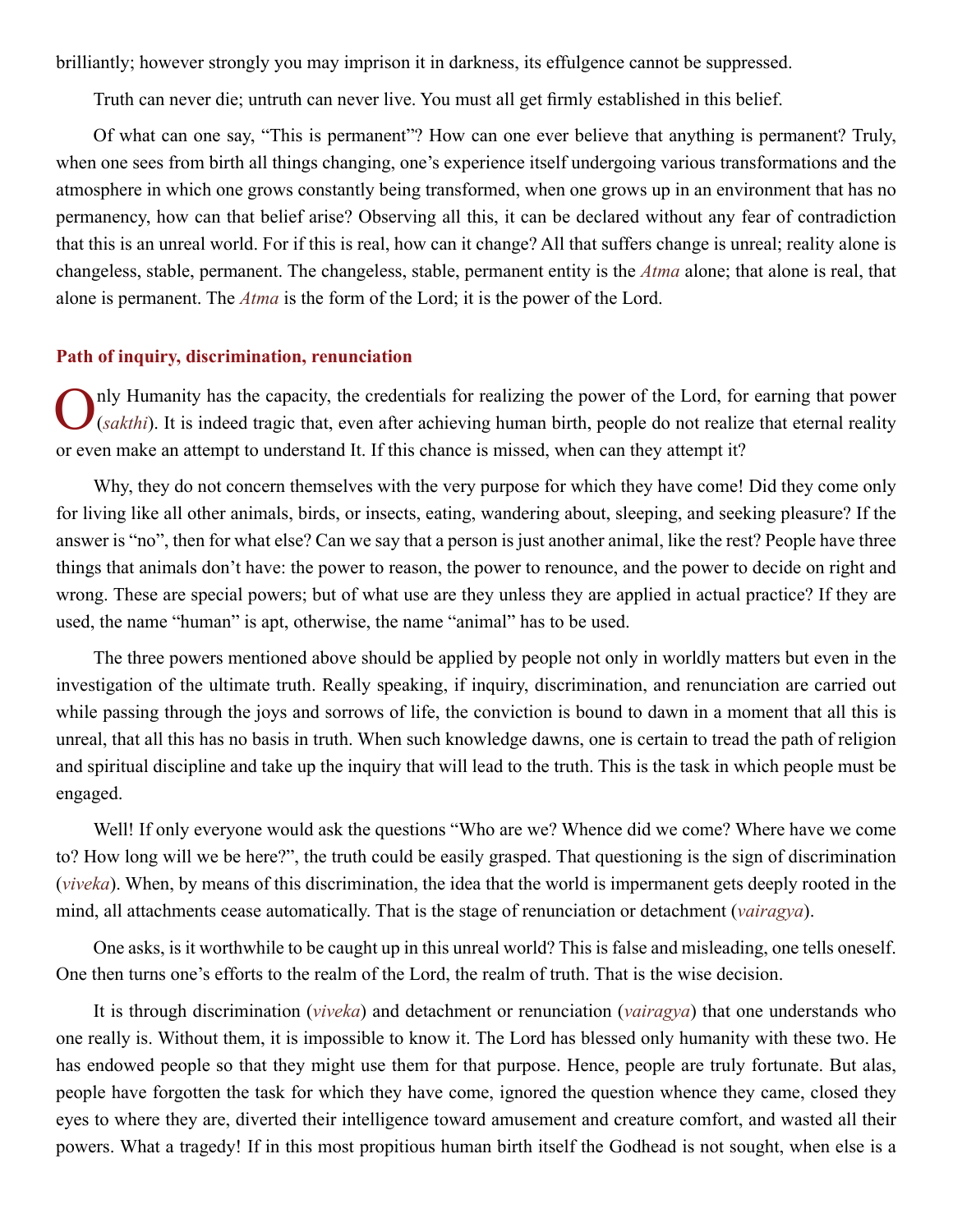## <span id="page-25-0"></span>If today is squandered so, Will tomorrow help you?

If one's real nature is first understood, the rest can all be easily grasped. One will thereafter know who one is, whence one came, where one has come to, and how long one exists.

These four issues are dependent, one on the other. If one is solved, all the rest can be known; but not one of these can be ignored. For example, suppose you write a letter to somebody. Whatever the contents of the letter, if it is put into an envelope and posted, whom will it reach? No one. Well, will it come back at least to the person who wrote it? No. In the end, it will be neither here nor there. Instead, if on the cover the address of the person whom it should reach and the address of the person who wrote it are both written, one can even predict when the letter will reach its destination, is it not? So too, what do you do with your letter, your life? To whom do you address it? Where do you write it? When can it reach? Whom should it reach? Ignoring all these, not caring even for the time, if you simply worry yourself, how can you ever hope to know the reality?

First, you must know your own full address. Who are you? The *[Atma](#page-44-1)*. Whence did you come? From the *[Atma](#page-44-1)*. Where are you going? To the *[Atma](#page-44-1)* itself. How long can you be here? Until you merge with the *[Atma](#page-44-1)*.

Where are you now? In the unreal, the ever-changing. What are you engaged in? In evanescent tasks. In what form? As non-Self (*[an-Atma](#page-43-11)*). Therefore, what should you do? Give up these three and try the other three: try to enter the eternal, to engage in never-changing tasks, and to enjoy the bliss of the *[Atma](#page-44-1)*. This must be the chief effort of the individual soul (*[jivi](#page-46-10)*), its perpetual aim, the greatest adventure in this world. All other tasks are humdrum and silly; they glitter a moment and vanish. You will realize this truth if only you turn your back on them and watch, wisely.

## **The Crest-jewel of fools**

A short story will illustrate these points. A king had transferred all responsibility of ruling to his minister and **T** was spending his time in ease. He never worried about anything, be it big or small. He had a personal companion, who was always by his side, more or less as a bodyguard. This fellow was very wise, for he never did anything without deep deliberation about the how, the why, and the wherefore. The king took all this deliberation to be just foolishness and nicknamed him "Crest-Jewel of Fools" (*Avivekasikhamani*). He actually engraved the title on a plate of gold and compelled the fellow to wear it on his forehead for all to see! Many people at court were misled by this and took the fellow to be an ignoramus; they did not heed his words.

The king fell ill and took to bed. The kingdom was combed for physicians who could heal the king. Messengers went to the eight corners of the country, seeking drugs and doctors. Hundreds were busy around the royal patient, but, all efforts failed; the illness worsened day by day. The king was at the door of death.

The king suspected that his end was near; so he hurriedly made some dispositions, spoke to those whom he wanted to meet, and was immersed in sorrow. He had no thought of God or any other auspicious power. He was in terrible fear of death and could not think of anything else.

One day, he called Crest-Jewel of Fools to his bedside and whispered feebly in his ear, "Well; I am going soon, my friend!" Then, the fool said without any compunction, "What? You are weak and cannot walk a few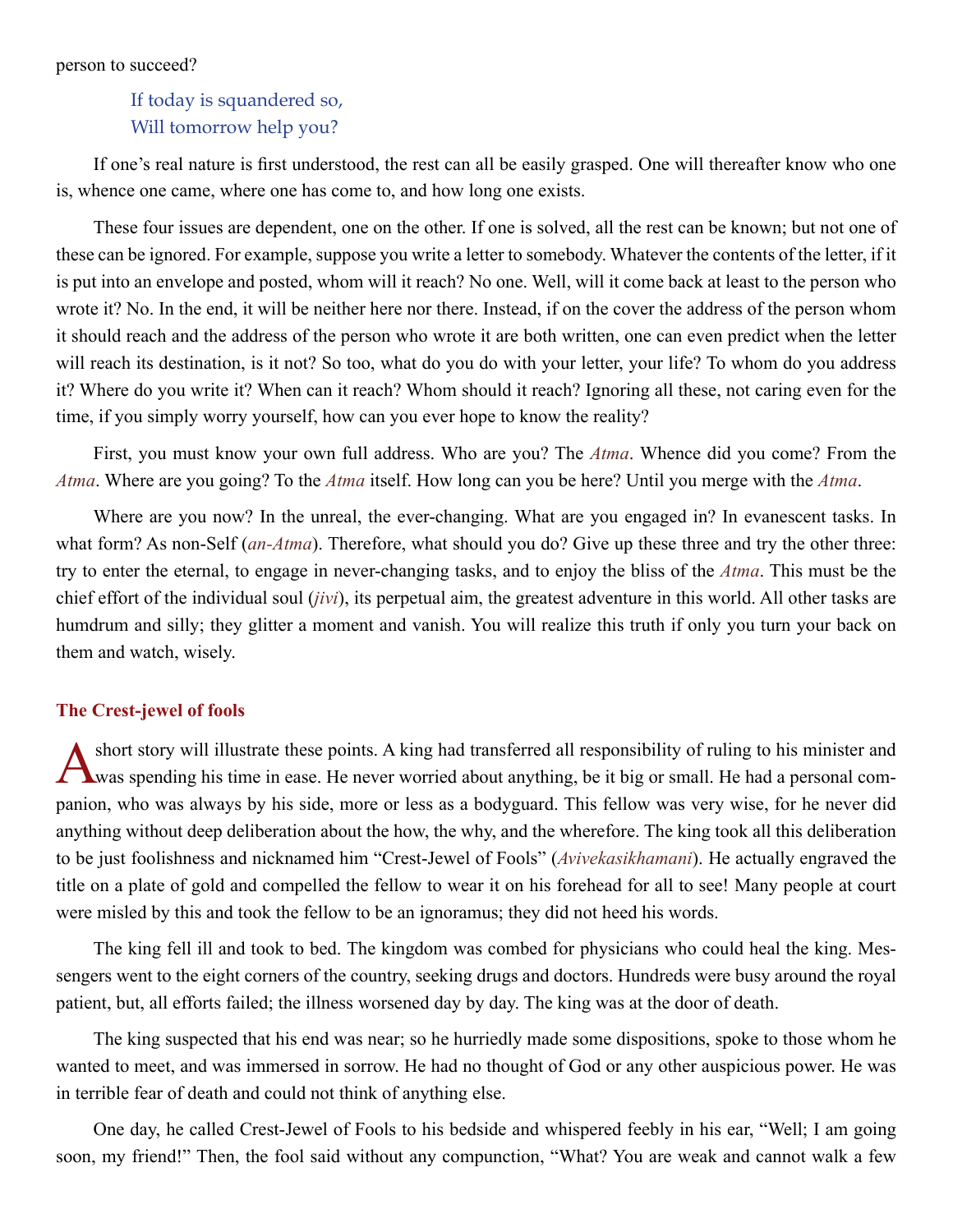<span id="page-26-0"></span>steps; I will order a palanquin. Please wait till it is ready." "No palanquin can take me there," said the king. "Then I will order a chariot," entreated the fool. "The chariot is also of no use," replied the king. "Of course, then the horse is the only means of journey," wailed his companion, who seemed eager to rescue his master and spare him the toils of travel. The king said that the horse also could not enter there.

The fool was at his wits end. Then suddenly an idea struck him, and he said, "Come on master! I will carry you there." The king became sad and said, "My dear friend, when one's time has come, one has to go alone to that place! No companion can be taken." The fool was thrown in great doubt. He asked the king, "It is curious, isn't it? You say that the palanquin won't reach there, that the chariot can't go there, or the horse; you say that no second person can join you! Well, can't you tell me at least where that place is?" The king replied, "I don't know."

Immediately, the fool unwound the golden plate with the engraving "Crest-Jewel of Fools" and tied it round the brow of the king, saying, "King, you know so much about the place, even which things cannot go there, but you do not know where it is, and still you are going there soon. You deserve this title much more than I."

The king was overcome with shame. "Alas," he said to himself. "I wasted my years in eating, sleeping, and pursuing pleasures, never caring to ask who I am, whence I came, what I am doing, whither I am going, and why I came. The precious time allotted to me has come very near its end. I have no more time for all that inquiry. Death is knocking at the door; children have started weeping; my subjects are in great anxiety. Can I, under such conditions, immerse myself in inquiry? Can a thought that I never entertained throughout my life suddenly arise now, during my last moments? It is impossible. Yes, I deserve the title "Crest-Jewel of Fools" more than anyone else, for I wasted my life in useless pursuits, without any thought of the reality."

The king let it be proclaimed that inquiry is the best means of knowing the truth, that inquiry must be directed to separating the true from the untrue, the eternal from the temporary, that people should arrive at the conclusion "God is the only true and eternal entity," and that by their own independent investigation, his subjects must not only grasp the entity intellectually but must also attain the grace of God by their pure lives. Announcing this lesson to his subjects, the king breathed his last.

Note how the king, blinded by material power and pleasures, misdirected his energies toward the world, away from God, and ended his days in agony.

## **Inquire, discriminate, detach**

Every aspirant must enter onto the path of inquiry. Only then can the conviction dawn and grow that nature and all learning connected with nature are unreal; only then will these be given a relative, not an absolute value. They are, of course, to be learned and experienced as necessary for existence, as a kind of daily routine. However, they should not be mistaken to be the highest knowledge, the unchanging eternal truth. That mistake, if committed, leads to an agitated mind (*[a-santhi](#page-43-12)*). Agitation produces worry and anxiety, which in turn destroy peace.

If you aspire to peace, equanimity, the basic thing is to have faith in the temporary nature of Nature and be engaged in the uninterrupted contemplation of the changeless Godhead.

Therefore, do not be bound by selfish attachments. Engage yourself in the discharge of your duties. Do not allow yourself to be gladdened by success or saddened by failure. Be ready to renounce all that is harmful. Then, through discrimination, you can beat the drum of victory! Great declarations like these reveal the highest truth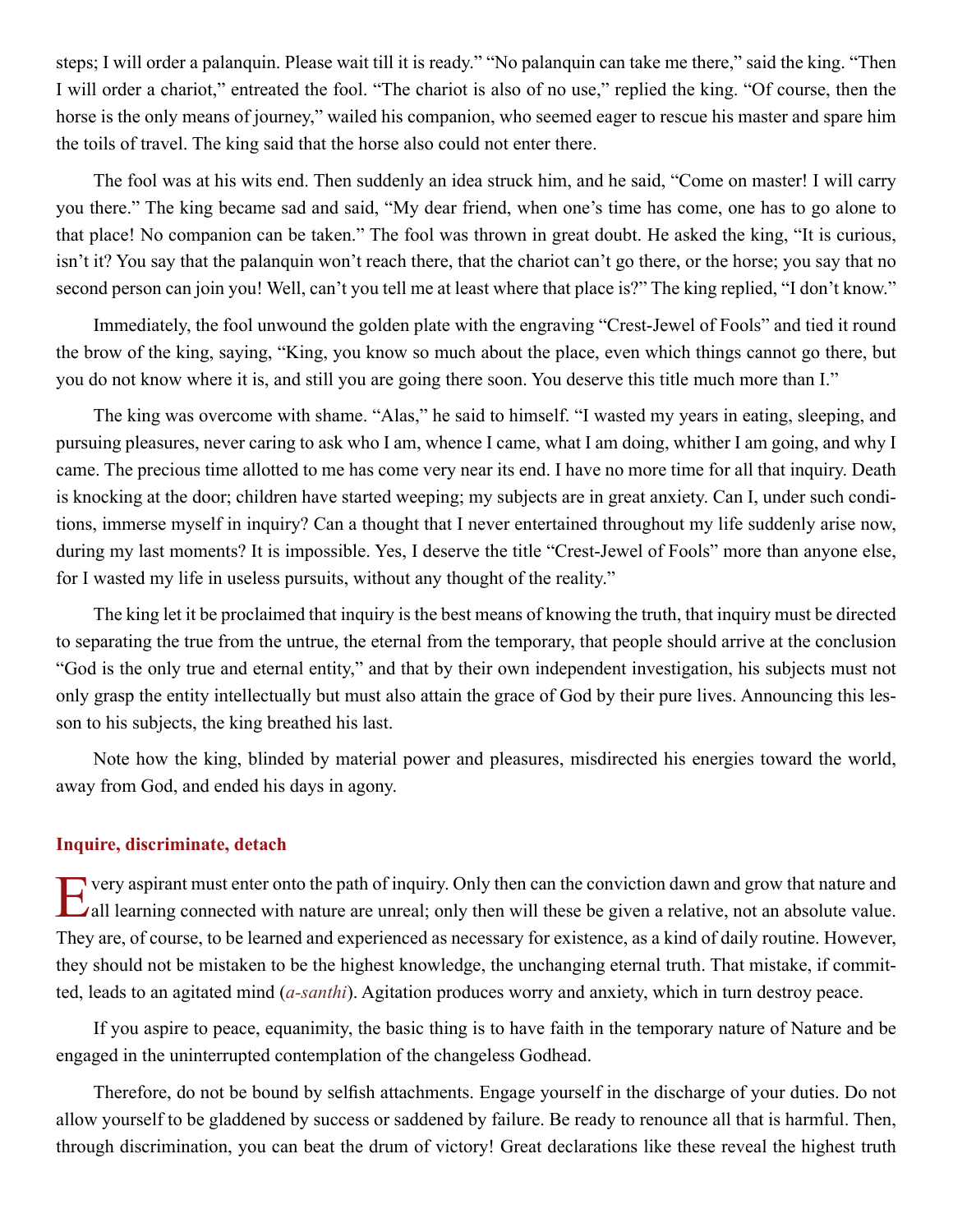<span id="page-27-0"></span>and the glory of the Godhead.

If the two paths of spiritual wisdom (*[jnana](#page-46-4)*) and devotion (*[bhakthi](#page-44-12)*) are compared, it can be said that the Lord's grace is won more easily by devotion than by the other path. In the discipline of devotion, there is the need to grasp the reality and its inner meaning fully and clearly. For this, the objective world is itself the proof and argument, the effort and means. To know this, spiritual inquiry has to be pursued; such an inquiry will grant unshakeable peace. Only inquiry can reveal the truth behind all the objective world. It is your experience, isn't it, that when you do some task carefully for a long time, correcting your mistakes as and when you discover them and avoiding their repetition while continuing with the task, you invariably achieve even more success than you hoped to get? What is wanted is just the unflagging desire to achieve victory. That will lead you to discover the means thereof, to develop earnestness and care in the pursuit of those means, and to get success. The wish must be strengthened by the will, and the will by the effort.

Well, take the example of people anxious to become stronger. If the wish is powerful, they will first learn the means of realizing this aim —the exercise, the diet, the disciplines, etc. Then, when they practise them, the will is changed to steadiness in effort. But one important thing must be noted. There are many who say that the absence of wish and will is best. This is not as good as having one wish above all others, or, rather, "one wish" and one alone, to the exclusion of all else. Even more superior is having steadiness of effort in realizing that one wish. For one can then promote not only one's own good but even the world's good. Let your wish and will and effort be directed to your own good; do not divert them to worldly pleasures, for that will cause harm and destroy peace.

## **Deep into the ocean of peace**

**People are bundles of impulses and intentions, and giving free rein to the impulses reduces their innate divinity** and inner peace. The impulses are the fuel, the intentions are the fire. The fire can be put out only by placing the fuel aside. The dying down of the fire is the attainment of peace. Dive deep into the ocean of peace and earn the invaluable pearl, the bliss of the *[Atma](#page-44-1)* (*[Atma-ananda](#page-44-9)*). When that opportunity is seized, one becomes the personification of the effulgent, the holy state of peace. That is why the *[Vedas](#page-51-4)* declare that people are the embodiment of peace. Therefore, don't delude yourself by imagining that you are the seat of disquiet and untruth. Know that you are the embodiment of peace, that love is the blood that flows in your veins, and that your very nature is joy; realize this by actual practice and experience.

Without peace, it is impossible to see the truth. Just as the rays of the sun are necessary for the blossoming flower and the ripening fruit, so the rays of peace are necessary for the full development of humanity. Only with peace can one ripen into the realization of the true, the eternal, the blissful *[Brahman](#page-44-2)*.

*[Brahman](#page-44-2)* is a shoreless, bottomless ocean. That ocean is the basis for the ever-shifting waves, the evidence and result of its power. The wave emerges from the sea, leaps forth from it, falls back into it, and dissolves itself into it. Though the power of the sea is thus manifested in ups and downs, rise and fall, the sea is steady and fixed. But the world is concerned more with the temporary and the shifting and thinks that the waves are very important. So also, the aspirant is more concerned with attainments that are evanescent and changing than with the unchanging experience of the principle behind, the *[Brahman](#page-44-2)*. All the senses, all the impulses rise up in overpowering strength like waves from the sea, roar in fury, and subside in the waters; they do not confer peace. The wise thing is to forget these waves and to direct attention toward the sea beneath, which is without change. Only then can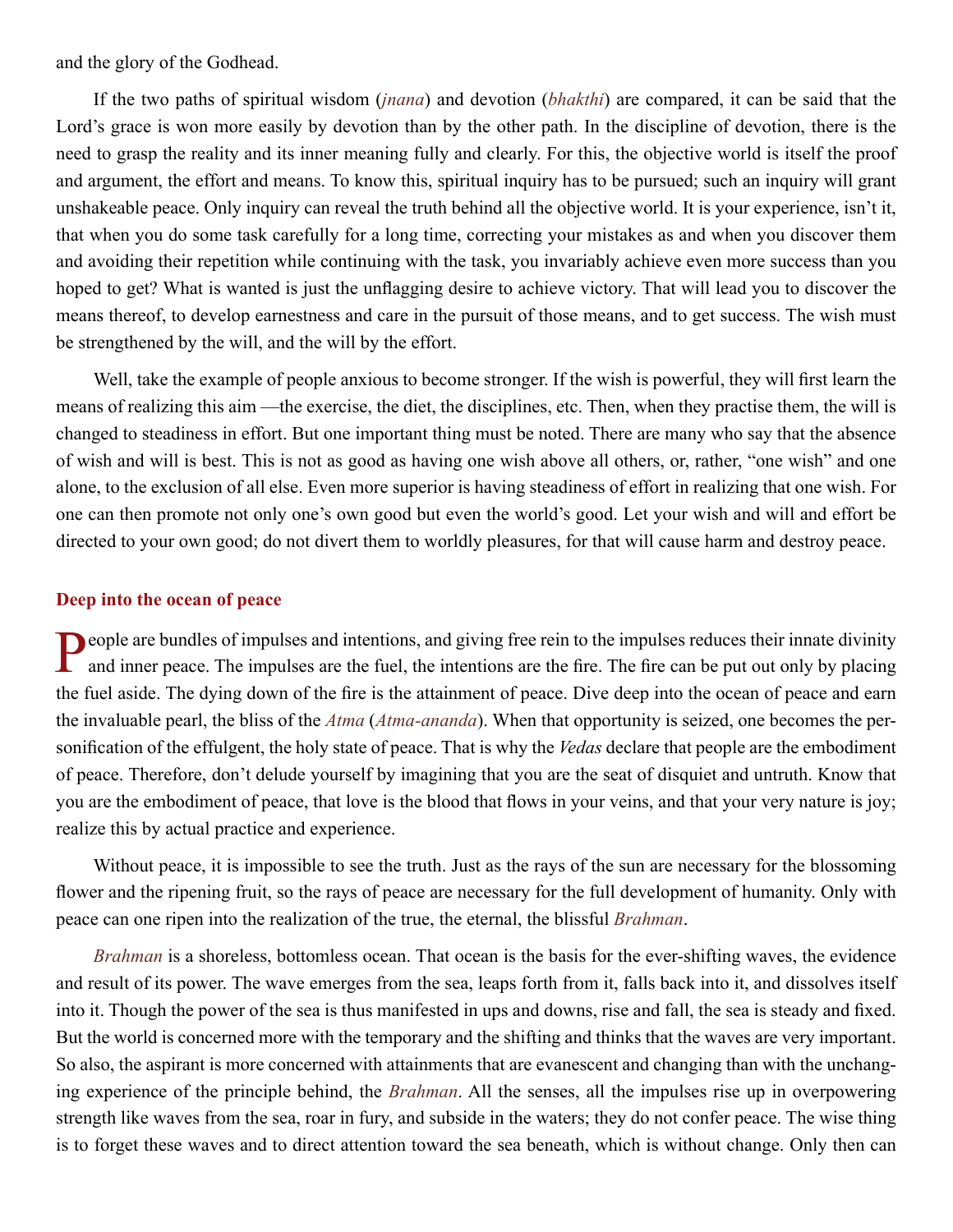<span id="page-28-0"></span>you attain peace and swim about happily in the deep undisturbed waters.

Why are the denizens of the deep sea so happy? Because they have water all around them —above, below, on all sides. They cannot survive for even a second outside it. Even when they have perforce to come out of the water, they struggle frantically to reach it again, for the disaster will bring about death itself. So too, when one is immersed in peace, one will experience the joy and exhilaration of that state, in all ways. A person who has tasted that joy and exhilaration can never tolerate even for a second the state of peacelessness (*[a-santhi](#page-43-12)*) and will never desert the peaceful stage. If it ever happens that one is forced into peacelessness, one will struggle furiously and desperately to return to the state of peace and might even die in the attempt.

But why should such a person ever be thrown on the shore of peacelessness and risk life in escaping back into peace? One can be ever in a state of bliss, immersed in the ocean of peace, can't one? One should not float on the upper waves of impulses and intentions. One must dive deeper and try to revel at the calmer levels. This is the most urgent task. Then, one will not endanger oneself by being thrown out and beyond, upon the dry shore.

Only this type of pure and holy peace will remove the walls that now divide people. It will transform all the absurd hatreds, misunderstandings, disgusts, and prejudices that warp human behavior. Peace is the manifestation of the greatness of love. It will endow all who come under its authority with tremendous power for good. It can place God within your grasp and you within God's grasp.

Spiritual discipline can confer no higher power. It is the very secret of the life principle in creation. It is the highest individualization of the glory of the *[Atma](#page-44-1)*. It is the magic wand in the hands of the devotee, with which one can master the entire world. Besides, it confers the greatest degree of contentment.

## **The need for activity (karma)**

If ut peace does not mean inactivity, the mere inert life of eating and squatting. You should not spend your time **Example 3** eating and sleeping, saying to yourself that the Lord will come to your help when the need arises. You must arise and work. God helps those who help themselves, and He will help no other. Learn from the life of [Prahlada](#page-48-4)  the lesson that the Lord alone is to be loved; learn also the technique of that process. Do the work that has fallen to your lot sincerely and efficiently. Give up everything that is outside the service of the Lord. Follow the footsteps of [Prahlada](#page-48-4). Through the grace of the Lord, you can win the joy of peace, the thrill of fullness, and the bliss of immortality.

Work has to be undertaken, so that time does not hang heavily on you and is not a burden. Work is your mission. Without it, you will get lost in the darkness of ignorance and be overwhelmed by dullness and sloth (*thamas*). Ignorance will multiply your doubts —and these have to be chopped off with the sword of wisdom.

On one occasion, when such mystic subjects were taught to [Arjuna,](#page-43-13) he got puzzled and asked [Krishna,](#page-46-8) "One time, You say that we should renounce all activities (*[karmas](#page-46-3)*); another time, You say that the discipline of *[karma](#page-46-3)* (*[karma-yoga](#page-46-13)*) has to be adopted. Tell me, which of these two paths is better?"

[Krishna](#page-46-8) answered thus. "Renunciation (*sanyasa*) and the discipline of *[karma](#page-46-3)* both lead to the same goal of liberation, Oh [Arjuna!](#page-43-13) But know this. There is greater joy in doing work than in giving up work. Renunciation and work are not contradictory; they are interdependent, complementary. By giving up work, without the progress derived from activity and the training achieved through it, people will only decline. The real renunciant (*sanyasin*)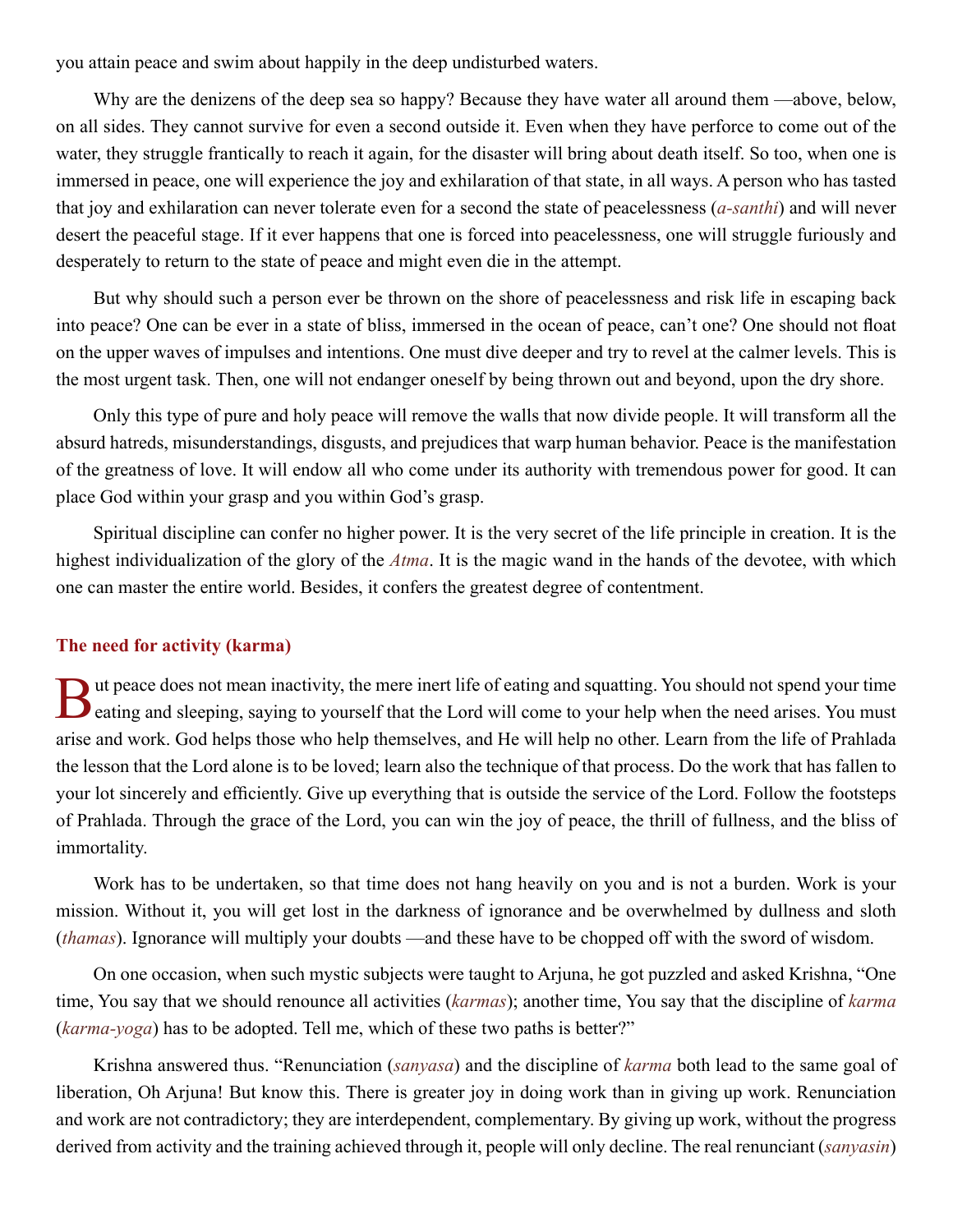<span id="page-29-0"></span>is one who does not desire one thing or hate another." The word renunciation can well be applied to work done without regard to success or failure, profit or loss, honour or dishonour, to any activity performed as an offering to the Lord. Mere inactivity announced by the saffron cloth and the shaved head is no renunciation at all. To deserve the name, one must have avoided the duality of joy and grief, of good and bad.

 So, better than the giving up of activity is the giving up of its fruits; it also yields greater joy. That is the best path. However, whether renunciation or the discipline of activity is followed, the fruit of the other can also be won. There is bliss in activity, but there is also bliss in renunciation.

Renunciation devoid of the discipline of activity (*[karma-yoga](#page-46-13)*) will lead to grief. How can anyone get away from activity? However much you may avoid action, isn't it necessary at least to engage yourself in the remembrance of the Lord, in meditation or repetition of the name? That too is action. If these are given up, there is no joy in life. Everyone has to do some activity, whatever the form. One who engages in the *yoga* of action, renouncing all fruits of action and following the discipline of silence, can realize *[Brahman](#page-44-2)* within a short time. Action will not stick to such. Action for such a person is akin to breathing. Life is impossible without the activity of breathing; so too, for the aspirant, work is essential. Unrest (*[a-santhi](#page-43-12)*) comes only when the fruit of action is desired. If the fruit is disregarded and joy is derived from the very action itself, then one gets peace. No one thinks of the results and benefits of the action of breathing, do they? So too, when work is done, never worry about its result; that gives real peace.

## **Canalize the thoughts, reform the character**

Many, many ideas take shape in the human heart; they wander to the very ends of the eight directions. Some of these are mutually supporting; some are mutually destructive. But without leaving them free, they must all be canalized and disciplined to subserve some high purpose. Only then can you be established in peace. You must have the cleverness needed for this canalization. It is not merely cleverness in the use of external things; it lies more in the control and subjugation of the mental faculties; this is essential for the blossoming of the *[Atma](#page-44-1)*. For understanding the faculties of your own mind, you must move with elders experienced in that line or in the sublimation of the vagaries of the mind.

Until you intelligently fix upon a certain direction for all your thoughts and activities, you will only be building shadowy castles in the air and roaming about in them. Even your senses will be pursuing contradictory paths and distracting your attention to such an extent that you cannot easily come to a decision regarding the ideal. They make you feel that their paths are the best. But you should always strive to change the course of the senses and the imagination to subjects and desires that are conducive to the ideal, whatever the difficulty and however serious the crisis. That is the sign of real intelligence; that is the road to real peace.

Everyone has, by virtue of human nature itself, the discrimination needed to strive for the ideal. You should not allow the slightest idea of neglect to hinder you or stand in your way. Peace based on spiritual wisdom (*[jnana](#page-46-4)*) can arise only out of actual experience; the end and the consequence of each and every act is and must be wisdom. The progress of the individual consists in activity done with discrimination.

Take one small example: Even a person who has all the means of comfortable travel through the grace of the Lord, namely, cars, planes, or other conveniences, has perforce to walk, in spite of everything, for the sake of health! So too, whoever one is, whatever the spiritual discipline engaged in, one has perforce to experience activ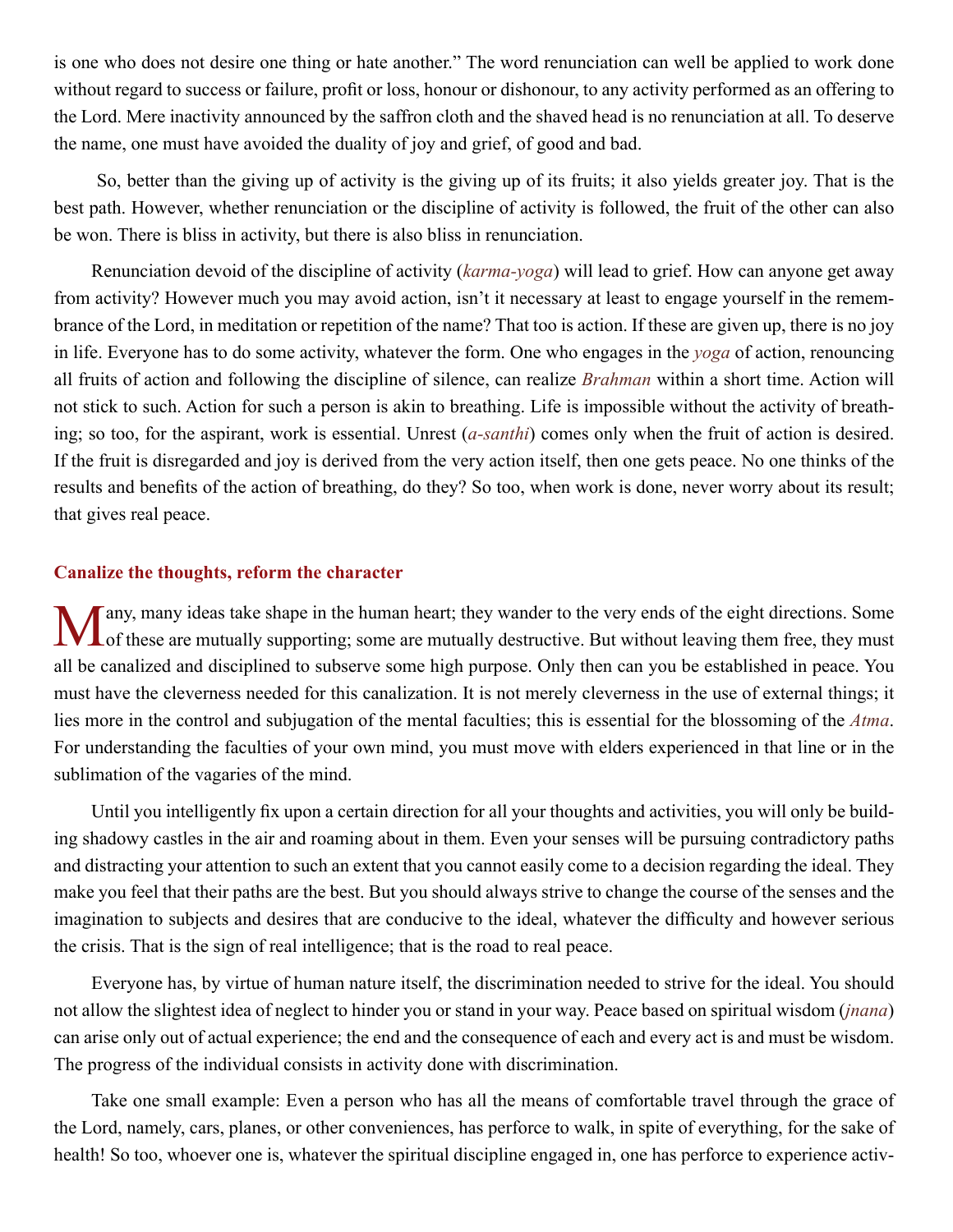<span id="page-30-0"></span>ity and learn the consequence themself for the sake of their mental health! Otherwise, mental weakness cannot be cured.

In order to achieve this, one must move with experienced people and people who are basic supports of good life. One must grasp the Reality with their help and experience the Reality oneself. Only then can peace be established in the personality.

In this created world, wisdom (*[jnana](#page-46-4)*) is enveloped in ignorance (*[a-jnana](#page-43-4)*). This is inevitable at all times. As long as the lamp is burning, there will be a shadow beneath it; so too, when the flame of illusion is burning, the shadow of ignorance is inevitable. If the ignorance surrounding the *[Atma](#page-44-1)* is destroyed by wisdom, then everything will be illumined as at sunrise, and peace will be the result.

If the above result is to be obtained, some effort has to be made to provide the necessary conditions. The mind is conditioned into good or bad by the environment. Hence, people have to create the needed environment themselves. The reformers of today do not strive to transform people's qualities. They try to bring about equality in economic matters, in outer life. But these can be lasting only when the qualities of character are built on the basis of equality. If the quality of equality is not developed, even if everything is divided and shared equally, that state of equality cannot last. So, there is need to reform the character by means of the knowledge of the *[Atma](#page-44-1)*. This reform alone will bear fruit, the fruit of peace.

Therefore, culture must be directed toward the reform of character. Along with that reform and to the extent it is gained, the outward standard of economic life can also be adjusted. First, one must be trained in the technique of peace and happiness (*santhosha*). These do not depend on the outer, the external, the visible objective world. So there is no profit in worrying about or debating these matters. You must take refuge in the *[Atma](#page-44-1)* and the contemplation of the nature of the *[Atma](#page-44-1)*, that is to say, in the real I. All this objective world shines only through the glory of the *[Atma](#page-44-1)*.

The body does not deserve to be identified with the immortal; it is inert matter, and nothing better. You are not the thing connoted by the word "I". You are the One, without a second. The body is subject to change, it is evanescent, liable to decline. How can it be the *[Atma](#page-44-1)*? No, *[Atma](#page-44-1)* is One and Only. It cannot coexist with another entity. It is only when every spiritual aspirant, everyone, is aware of this that equality, equanimity, and exhilaration can be established on earth.

Therefore, contemplate on the reality (*[Thathwa](#page-51-6)*). Leaving aside the seen, concentrate on the seer. That will illumine the truth.

## **The Atma is the Reality**

[T](#page-44-1)he nature of light is to reveal objects, by illumining them. But real illumination is the property only of the *Atma*. The sun and fire can only "penetrate" darkness; they do not destroy it completely, because darkness and light are opposed to each other. But the effulgence of the *[Atma](#page-44-1)* has no opposition at all; all objects, all natures are favourable to it. It illumines all. Hence the statement, "The gods acclaim It as the light of lights (*Tham devaa jyothishaam jyothih*)."

Its form is spiritual wisdom (*[jnana](#page-46-4)*) —not things, like the physical body. The body is ever-changing; it is not eternal. The *[Atma](#page-44-1)* shines equally everywhere and illumines everything, without any distinction. It is of the nature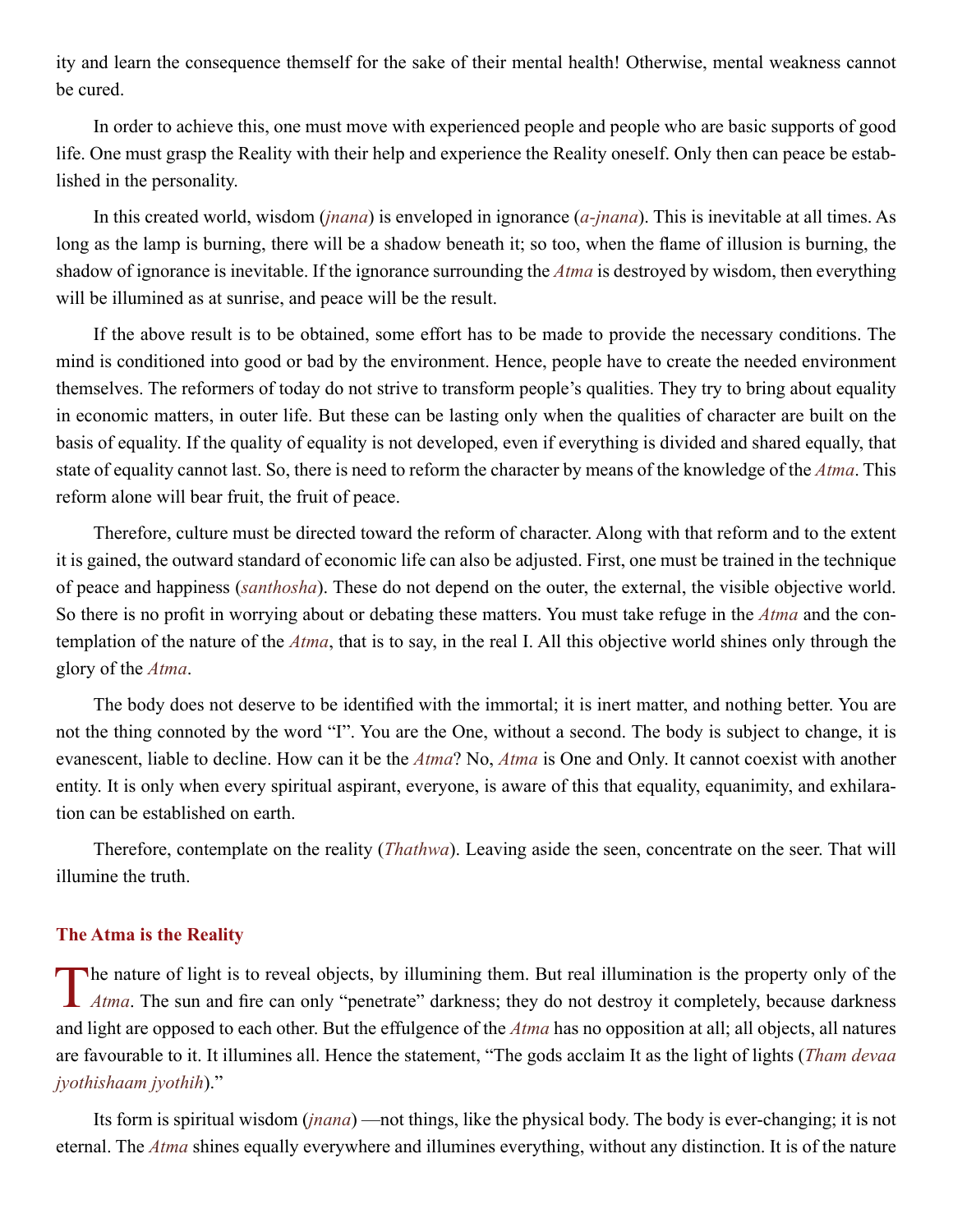of bliss and of consciousness (*[chaithanya](#page-45-13)*). So, it automatically becomes *[Brahman](#page-44-2)*! This conviction is the essence of wisdom.

One who sees a pot can know that it is a pot clearly, by oneself, right? But how is it that one identifies oneself with the body simply because attachment makes one feel that it is one's own body? This is ignorance (*[a-jnana](#page-43-4)*); the my-ness, the I-consciousness. Spiritual wisdom (*[jnana](#page-46-4)*), which is of the nature of the *[Atma](#page-44-1)*, is indestructible; ignorance, of the nature of the body, is destructible.

The *[Atma](#page-44-1)* is formless; hence, the threefold affliction of the qualities (*[gunas](#page-45-12)*) [pure (*sathwic*), dull (*thamasic*), and passionate (*[rajasic](#page-49-14)*)] does not afflict It. The six-fold mutation will not affect It, for It is always being (*sat*), always It and It alone. It is a guest, distinct from the body that It inhabits. The body is subject to illness, growth, and decay. The *[Atma](#page-44-1)* is free from all mutations. The *[Atma](#page-44-1)* has no desires, impulses, or intentions. It is above and beyond the pure, dull, and passionate qualities. "The world is the doer; God is as the lotus on the water, unaffected, unattached (*prakritih karthaa Purushasthu pushkara palaasavannirlepah*)."

The *[Atma](#page-44-1)* is misleadingly denoted by the word "I" (*[aham](#page-43-14)*). How can the seen be the seer, the eternal? How can the body be the real I? When this mistake is made, there can be no peace and no joy. It is only when this truth is understood and experienced that one can have peace.

The *[Atma](#page-44-1)* has to be realized as distinct from this seen (*[drisya](#page-45-14)*) world, from all that is "seen". This is possible only when one has the discrimination (*viveka*) to be freed from bondage to the world (*[prakriti](#page-48-12)*) and to release oneself from the ignorance that tells one that the "seen" is indeed the real. Such discrimination has to be acquired by the practice of the eightfold discipline, which cleanses the ignorance that darkens the intellect. Then, the intellect becomes pure and sharp and gets directed toward the *[Atma](#page-44-1)*. Ignorant people, to whom the understanding of the *[Atma](#page-44-1)* is beyond reach, delude themselves by the belief that they can derive joy from the objective world, which their senses can experience. If only one reflects a little, even the little joy thus derived will be found to be only the same *[Atmic](#page-44-13)* bliss (*[Atma-ananda](#page-44-9)*) and not something separate! For, everything, everywhere, is bliss, is nectar (*[amritha](#page-43-2)*). All bliss is *[Atmic](#page-44-13)* bliss.

But when one can rest in the endless coolness of the actual full moon sailing in the sky, who will be content with the painted moon and its painted light on a piece of canvas? Who will care even to cast a glance at it? As the saying goes, will a honey-sucking bee ever drink bitter juice? So too, the aspirant who has tasted the nectar of self knowledge, the knowledge of the *[Atma](#page-44-1)*, can never relish the sensory objective world.

The person engrossed in a painted moon can never know the real moon. So too, people deluded by the attraction of the world grope about in their ignorance of the *[Atma](#page-44-1)* and wallow in the unreal manifold world shaped by the three qualities (*[gunas](#page-45-12)*).

On the other hand, the learned one who seeks the reality gives up glittering falsehood and revels in the *[Atma](#page-44-1)*, deriving peace therefrom.

So, never mistake the "seen (*[drisya](#page-45-14)*)" to be permanent or true! You cannot exult in anything else except the ocean of the bliss of the indivisible undivided *[Atma](#page-44-1)*, or *[Brahman](#page-44-2)*. You can get real and full contentment only in the significant, sweet, meaningful experience of the highest *[Brahman](#page-44-2)*, Supreme Reality Itself; only that can give solace from this cycle of birth and death. These unreal things can never afford contentment; the present is without existence and significance. Nothing other than the *[Atma](#page-44-1)* can ever, at any time or in any manner, confer any benefit or bring about any peace. Nothing else can put an end to sorrow and shower bliss.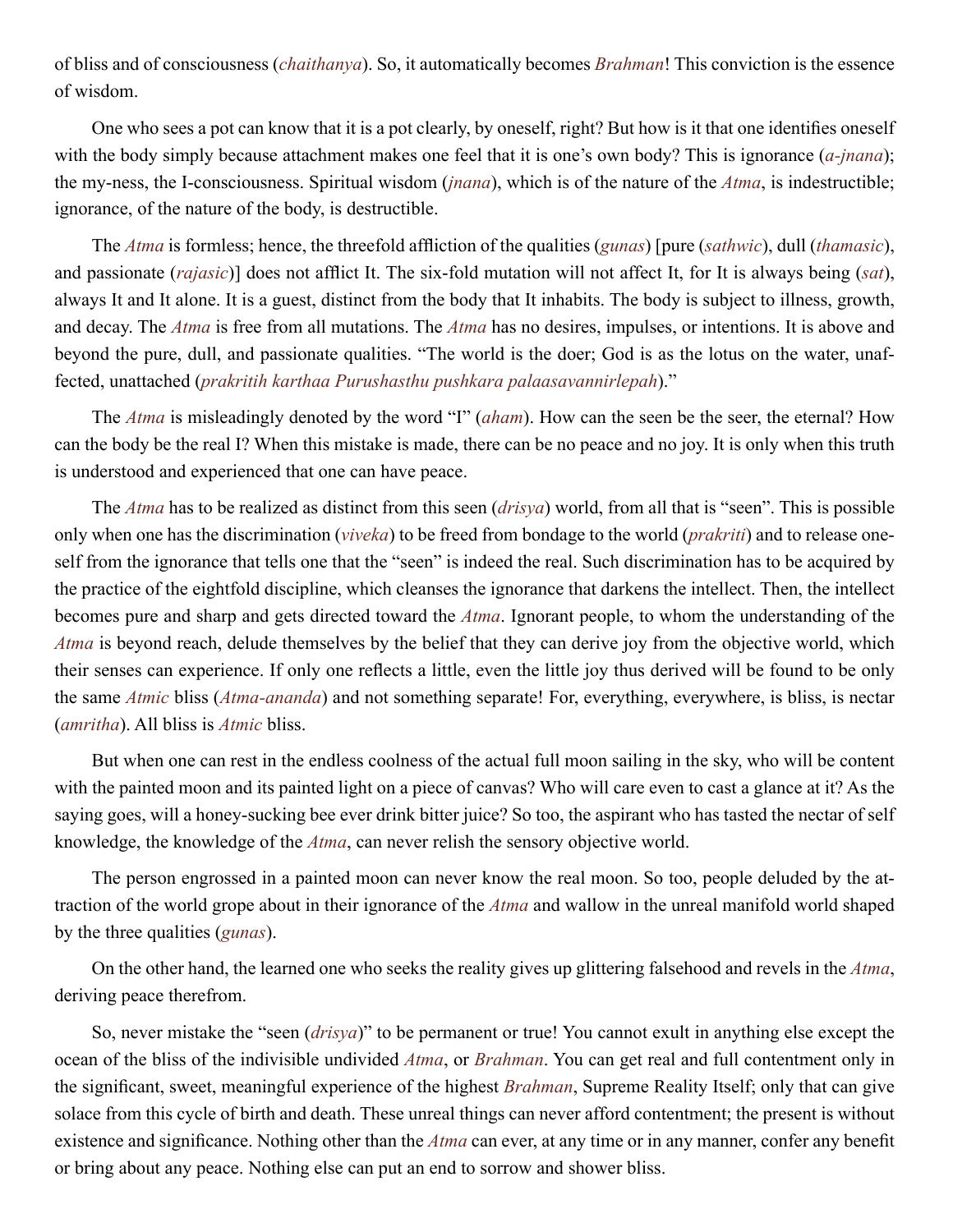Everything other than the *[Atma](#page-44-1)* is nonexistent (*[a-sat](#page-43-15)*), like silver in the mother of pearl; a delusion, like water in the mirage; a mistake, with no real silver that one can take or real water to slake one's thirst. So too, when you base your life on the sensory objective world, which is non-*[Atma](#page-44-1)* and produced by ignorance, you can never derive happiness or joy. Such pictorial products of fancy can't appease hunger, slake thirst, or satisfy desire. Only the Real can produce those results.

So too, the removal of the recurring sorrow of existence (*[samsara](#page-49-8)*) can be effected only by the attainment of *[Brahman](#page-44-2)*. Genuine peace cannot be earned by means of desires and intentions, study and scholarship, pomp and publicity. It can come only by experiencing the *[Atma](#page-44-1)*, to however small an extent.

By mere force of intention, one can imagine in an instant a scene in America, but can it also be experienced in actuality at that very instant? No. There is no use imagining and framing in the fancy; it must be experienced, in mind, word, and body. Only then can one claim to have genuine peace. Therefore, merely knowing about *[Brah](#page-44-2)[man](#page-44-2)*, peace, truth, or self-realization leads nowhere; you may even know that there is bliss in these, but all that is of no use. You have to dedicate your life to win that bliss and experience it and enter upon the discipline needed to acquire it. Only then do you deserve the grace of the Lord and the attainment of *[Brahman](#page-44-2)*; only then can you get the true bliss.

It is this subject that the *[Viveka Chudamani](#page-45-15)* (Crest Jewel of Wisdom) also teaches in many ways. One who follows its teaching, without deviation, can taste the nectar of *[Atmic](#page-44-13)* bliss, can attain the goal of life. Devoid of the sorrow that is inevitable in dealing with sensory objects, having no intentions and desires, one should be immersed in the bliss of one's own real reality. Humanity alone, of all creation, has the qualification to achieve this supreme joy. What a sad tragedy that people should neglect their right and wander about, seeking petty pleasures and empty tinsel! Like children playing with dolls and sticks, calling them elephants and horses, people play; but that does not make them real elephants and horses. Ignorant people play in all seriousness, imagining the objects of the world to be real, and they laugh and weep in joy and sorrow, they blossom and droop while up and down. But that does not make the illusory world (*[maya](#page-47-2) [jagath](#page-46-14)*) less unreal!

When you are immersed in deep sleep, what happens to your joy and sorrow, your profits and losses? They have no reality then and no reality later. At both times, they are but the creations of your fancy. One who knows this secret will always exult in the joy of companionship with one's own self, the contemplation of their own inner reality. That is real permanent joy.

Therefore, listen, all aspirants! You, whose real nature is *[Atmic](#page-44-13)*! Seek to discover your true Self, your genuine Reality; attain the knowledge that you are the *[Atma](#page-44-1)* itself; exult in the *[Atma](#page-44-1)* alone; taste the undiluted incomparable unlimited bliss of the awareness of the real self. Let time merge in Him whose form is time; that is the legitimate task of humanity, as taught in a philosophical composition of [Sankaracharya](#page-50-1).

With the amulet of spiritual wisdom around the arm, One can escape the evil influence of the vile stars called sensual attractions.

*Jnana rakshaam samaadrthyaa Jnanee sudrdhavaan bhaveth, Sa eva niratham svasmin svanandam anu-bhunjathe.*

One should not, out of the boldness born of the consciousness of wisdom, give free vent to the senses. One should be always vigilant regarding the external world and immersed in the contemplation of one's own inner reality. That is the sign of the knower of the higher truth. When one is ever in that stage, the self-illumining truth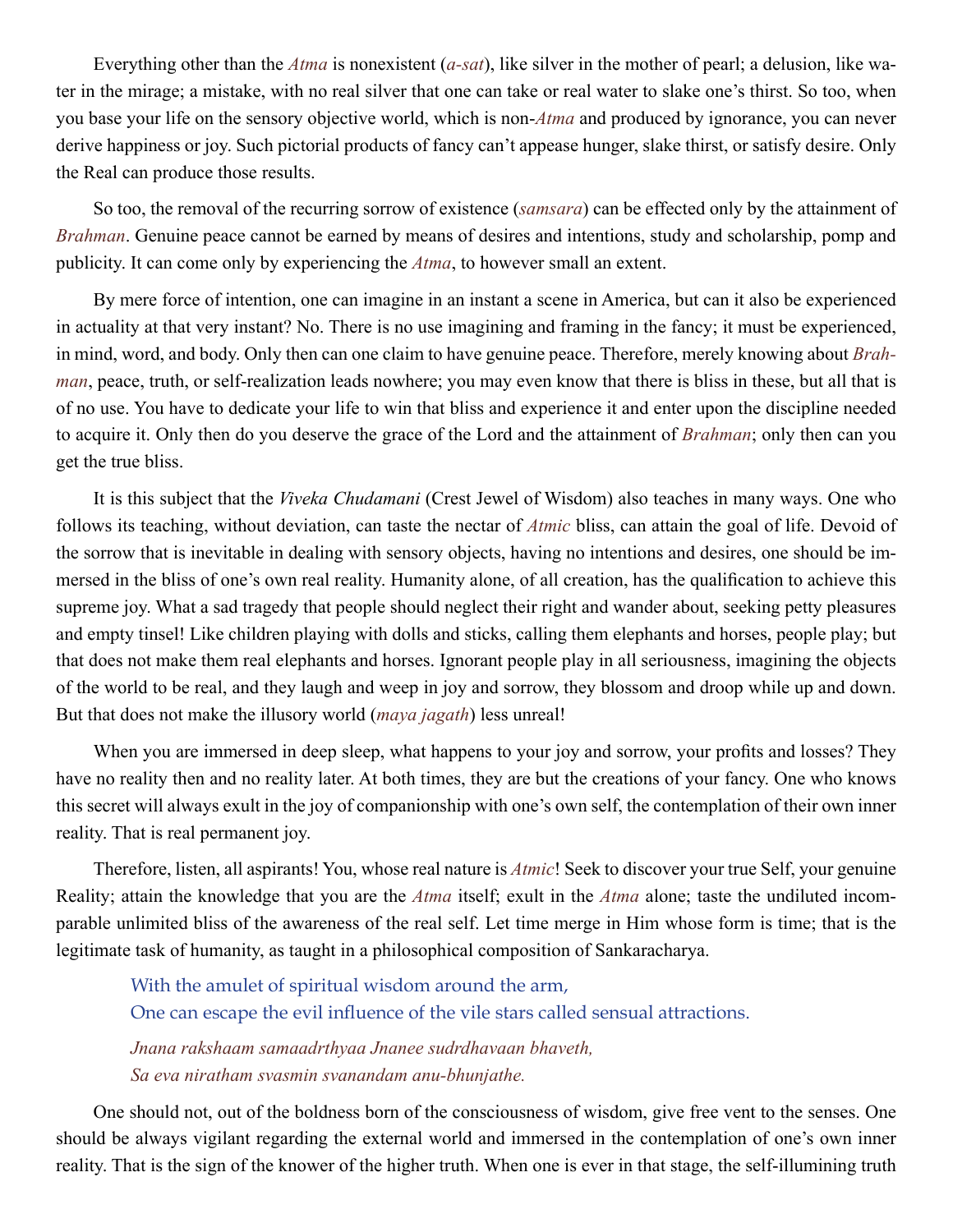<span id="page-33-0"></span>will ever be before the mind's eve and the objective world will melt away.

If the seen or the objective world is superimposed on that undivided indivisible *[Brahman](#page-44-2)*, it will be only as real as the turrets and bastions of a city among the clouds. Can anyone build castles on the air and live in them? The ether (*[akasa](#page-43-16)*), of course, is your basic form; but for that reason, you cannot erect a city thereon. The turrets and bastions you seem to see in the clouds are unreal, baseless creations of your own fancy. So too, in the etherlike, formless highest *[Brahman](#page-44-2)* (*[Parabrahman](#page-48-13)*), all this superimposed world is false, baseless. Everything is but the consciousness (*[chaithanya](#page-45-13)*) of the non-dual unequaled bliss-pervaded highest *[Brahman](#page-44-2)*.

## **The Practice of silence**

lways enjoy the peace that is the result of the stoppage of all mental agitations. Do not allow the mind to run **T** after this and that. Train it to keep quiet. Keep away and afar the mental reactions caused by contact with the external world. Then, you can become the very Being (*sat*). That is the state of the sage or the state beyond the realm of the senses, where their fiat does not run. That is the real self-realization that is the goal of life.

"Practice silence (*mounam bhajasva*)," it is said. But what is silence? Not simply keeping the mouth shut. It means getting beyond the influence of all the senses and getting established always in the consciousness of one's own reality. Perpetual bliss is also perpetual peace. When the mind withdraws from the external world, the tongue also becomes silent; all senses follow suit, that is genuine silence.

This stage cannot be described in words; it cannot be communicated to others as "such and such". It belongs to the realm of experience. Silence (*[mounam](#page-47-12)*) means "the form of the absolute Supreme that is beyond all this". The one who has reached it will be in the highest peace and the highest bliss. If the activities of the intelligence are stilled, and if the intelligence is harboured in *[Brahman](#page-44-2)*, one will become suffused with *[Brahman](#page-44-2)*. One has to observe all this world as from afar, with a disinterested attitude —the world can be overcome only by this means. One will then escape the wiles of the intellect, which breeds doubts, delusions, and dualistic diversions, away from the *[Atmic](#page-44-13)* reality.

The intellect (*[buddhi](#page-45-2)*) is the prime instrument. It should be cleaned of the rust of the sensory world and made to shine in its own pristine effulgence. The intellect should not be wavering, agitated, or even activated, for when it is so, the world appears manifold and multi-formed. When the intellect is tranquil, peace envelops; one is immersed in splendour (*tejas*); one is in complete continuous bliss. This stage is also called "without mental ideation", the agitationless-silence (*[nir-vikalpa-mounam](#page-48-14)*).

Therefore, may all aspirants, by their disciplined lives and ceaseless effort, establish themselves in the knowledge of their own Reality. May they keep their minds away from the objective world, always contemplate on the highest *[Atma](#page-44-1)* (*[Paramatma](#page-48-10)*), acquire peace of mind, withdraw from all attachment to the sensory world, saturate themselves in bliss, and know themselves as the One without a second.

This is the stage of disinterestedness, the condition of the person who has grasped the truth. There will nevermore be another; everything, that is is themself. The holy [Suka,](#page-50-4) [Sanaka](#page-49-15), [Sananda,](#page-49-16) and others achieved the bliss of this incomparable peace. They had no affliction or doubt or distraction, because they had no need for further thought or inquiry. They were not bothered by any change or modification, for the *[Atma](#page-44-1)* has no such! Once people have tasted this sweetness, they will nevermore give ear to any other word or disturbing argument; they will nevermore entertain distracting thoughts; they will nevermore be drawn toward any diversionary attachment. They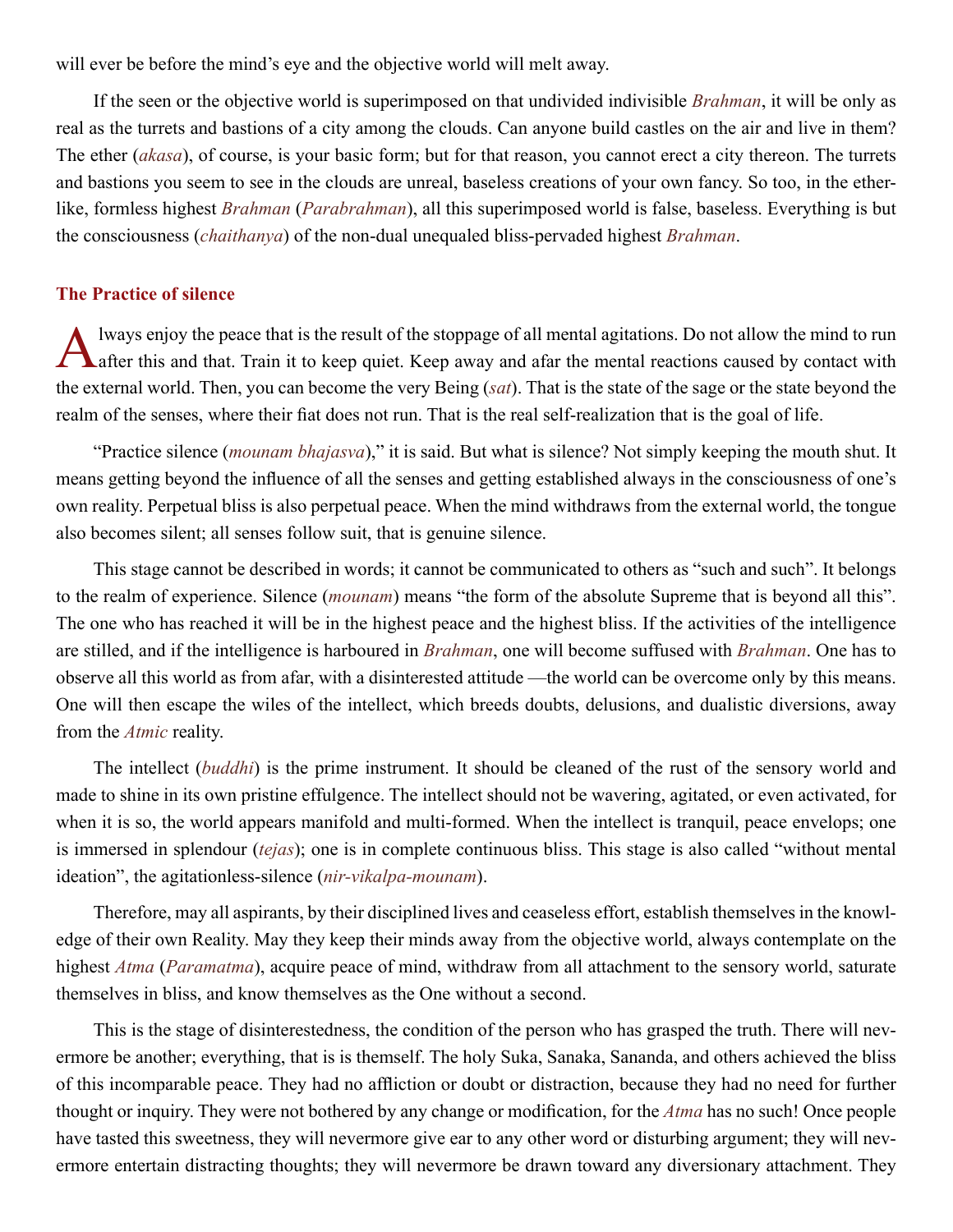<span id="page-34-0"></span>will hold steadfastly to their convictions.

## **Action rather than inaction**

The special characteristic of humanity among all created beings is the power of wisdom with discrimination (*viveka*). One is therefore bound to act, always using the discriminating capacity. But two forces are putting obstacles in the way: (1) the ignorant, who prompt toward inaction, and (2) the teachers of *[Sankhya](#page-50-5)*. The first set of people, though they may desist from activity through their senses, are unable to withdraw their minds and continue to commit acts in their minds. So, their inactivity is meaningless and unreal; it is relatively or apparently but not absolutely true (*[mithya](#page-47-13)*).

The *[Sankhyans](#page-50-5)* use a number of arguments against action. "Action causes both good and evil," so, it is said, "the wise must give up all action." In the *[Gita](#page-45-5)*, [Krishna](#page-46-8) met this argument and showed the way to get the good out of action and avoid the evil. The *[Sankhyans](#page-50-5)* further say that action results in a mixture of pain and pleasure, of benefit and loss, and it leads the doer to heaven, to hell, or back again to the earth, that is to say, to bondage of some sort. So, they ask people to give up action and take to inaction.

The *[Gita](#page-45-5)* has a reply for this also. Action will bring about bondage only when it is engaged in with a view to the fruit thereof. When done without any thought of the fruit, on the other hand, it leads to liberation (*[moksha](#page-47-0)*) itself! Why, even liberated persons engage in action, although they do not derive any benefit therefrom, just to promote the welfare of the world! Or rather, whatever a liberated person does must automatically be conducive to the welfare of the world. Action has to be engaged in; that is the means of securing the peace already won.

## **Practice of the name of the Lord**

If there is anything sweeter than all things sweet, more auspicious than all things auspicious, holier than all holy objects, verily, it is the name of the Lord —or the Lord Himself. Give up the company of the worldly mind **L**objects, verily, it is the name of the Lord —or the Lord Himself. Give up the company of the worldly minded, the association with those infected by demonic qualities. Keep away from every type of wrong doing. Seek always the company of the wise, the good. Take refuge in the Lord Himself [\(Narayana](#page-48-15)); He, the pure One, is the perfect embodiment of peace, of happiness, and of wisdom. He, the Lord (Sri [Hari\)](#page-46-15), is seated within everyone. He stays constantly in the place where devotees sincerely and with single-mindedness honour His name. Therefore, first, you have to practice intense devotion toward the Lord. Then, you can certainly attain real and permanent happiness and wisdom.

Of what use is the pursuit of the fleeting pleasures of the senses? Worship the Lord ([Hari](#page-46-15)) who lives in the cavity of your heart, nearer to you than your dearest friend, or your father, mother, or guru, the Lord who is all these and more to you. The physical body for whose sake you crave all this comfort and luxury is subject to damage and decay. One day, it will become food for dogs and jackals. The Lord, on the other hand, makes for joy and the thrill of holy love. Surrender your heart to Him; He desires nothing else from you. He can be won by no other means, by neither unlimited scholarship nor pompous vows and colorful ritual.

Of the span of human life, one half is wasted in sleep; the other is frittered away in satisfying stupid desires, in the helpless ignorance of childhood and boyhood, in misery, travail, and illness, in the inanity of old age. You can devote yourself to some worthwhile activity, but beware of misusing even these for the silly pursuit of sensual pleasure. Use at least these precious years for the contemplation of the glory of the Lord, for fixing your mind on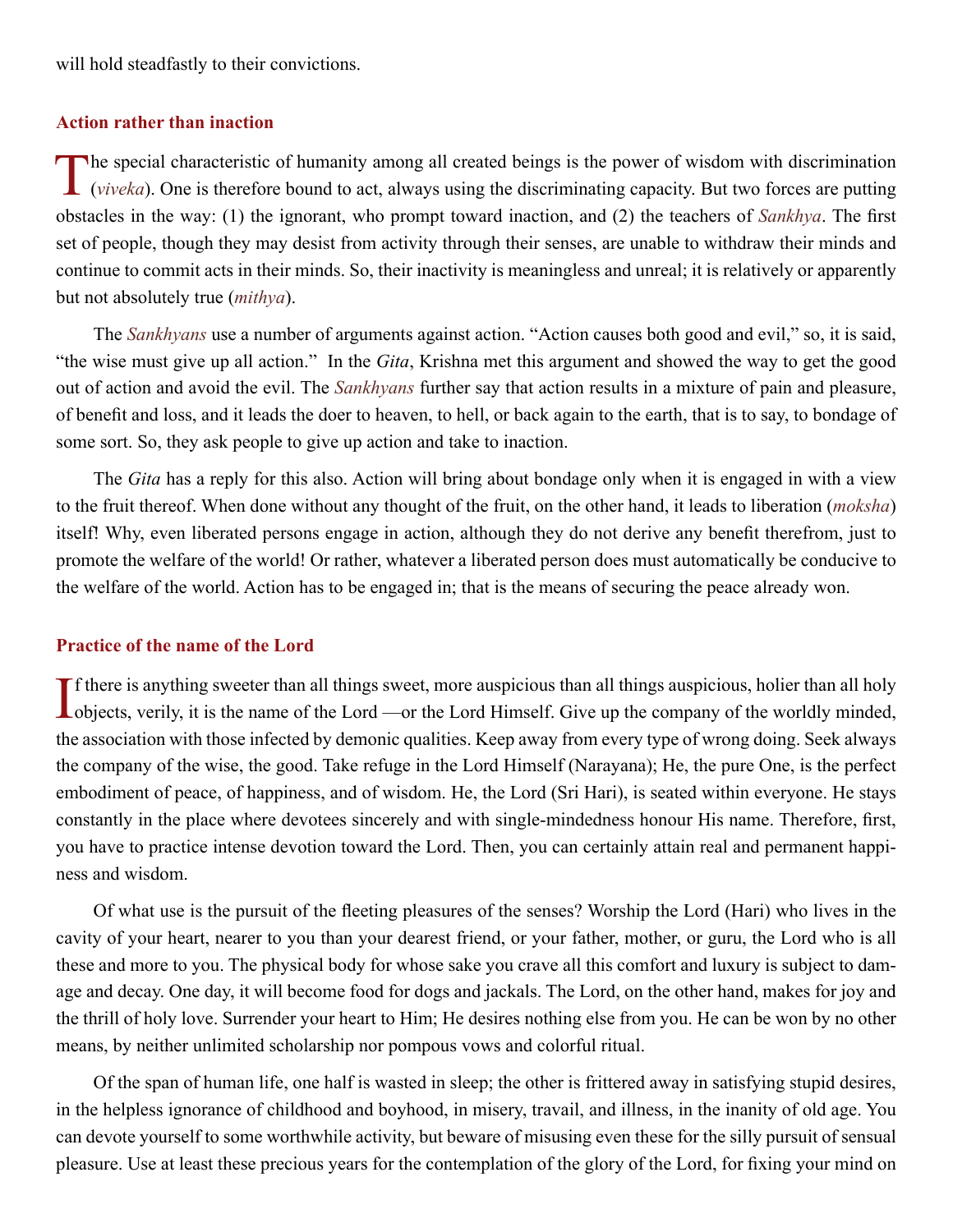<span id="page-35-0"></span>His lotus feet ever more firmly, and thus for transporting yourself across the vast ocean of birth and death.

Therefore, practise at all times and under all conditions, with love and devotion, remembrance of the name of the Lord. That name is a thunderbolt that will pulverize mountains of sin. It is the unfailing cure for the dread disease of sheer worldliness. Surely, that name will endow you with peace!

The name of God ([Hari](#page-46-15)) is as the effulgence of the rising sun, which scatters the darkness of delusion; it is as luminous, as universal, as sacred. Do not misuse that sacred name even for a second. Do not let even a second pass without bringing that name to mind. Remember, the sweetness of that name when repeated by [Prahlada](#page-48-4) overpowered the hearts of the demons who heard him; the children of the demons repeated the Name along with [Prahlada,](#page-48-4) and, led by him, they began to sing and dance with joy, arming themselves with axes to defend their leader!

The name of the Lord, which can transform the demonic character and purify it into nectar, is verily the heaven of peace for all, for the world. To repeat that name without break, to love that form and that name with intensity, that is what deserves to be called devotion (*[bhakthi](#page-44-12)*). Devotion means the highest, purest love directed toward the Lord. Anyone can attain this devotion. The door of the *yoga* of devotion is open to all. The only passport needed is the desire for liberation (*[moksha](#page-47-0)*). That desire entitles everyone to their heritage.

## **Devotion and wisdom**

Of course, such love will dawn only after knowing the glory and splendour of the Lord as well as His innate characteristics of omniscience, omnipotence, and immanence in all creation. One who is endowed with love of this nature, one who lives always with the Lord —that one will certainly be liberated.

What does the expression "to know God" mean? It means "to love God". Knowledge without devotion produces hatred; such knowledge leads to misused power; it is not knowledge worth the name; it is ignorance, mistaken for its opposite. It is only through devotion that wisdom becomes established and deep rooted.

What is the sign of a wise person (*[jnani](#page-46-16)*)? It is love, the possession of ever-widening love. When devotion, or in other words love toward the Lord, dawns, ignorance will vanish step by step. Devotion and hatred cannot coexist; they are contradictory. Devotion and love, however, are of the same nature.

The worldly person is infected with love only toward material objects, but the same love, when it assumes the form of devotion or love of God, leads one on to the realization of Godhead itself. The phrase sweet essence (*[rasa](#page-49-17)*) indicates the attraction of worldly objects as well as the longing for the joy of God-realization.

The consequences of activity are diminished by undergoing them and then you are born again. But the fruits of devotion are never diminished. They last forever. Liberation lasts; it doesn't end. Truly, devotion is the real technique for human liberation. It is the spiritual discipline par excellence; every other technique is built on it.

Devotion and wisdom are like the pair of bullocks for the cart. Both have to pull in unison. Each must keep pace with the other and help the other to drag the weight quicker. Wisdom has to help the increase of devotion; devotion has to contribute to the growth of wisdom.

It is because of this mutual help, this collaboration, that the cowherd maids of [Brindavan](#page-45-16) were able to attain liberation. Their devotion toward Lord [Krishna](#page-46-8) also endowed them with the highest wisdom.

Now, the essence of devotion as well as wisdom is peace, the highest type of peace, the supreme peace.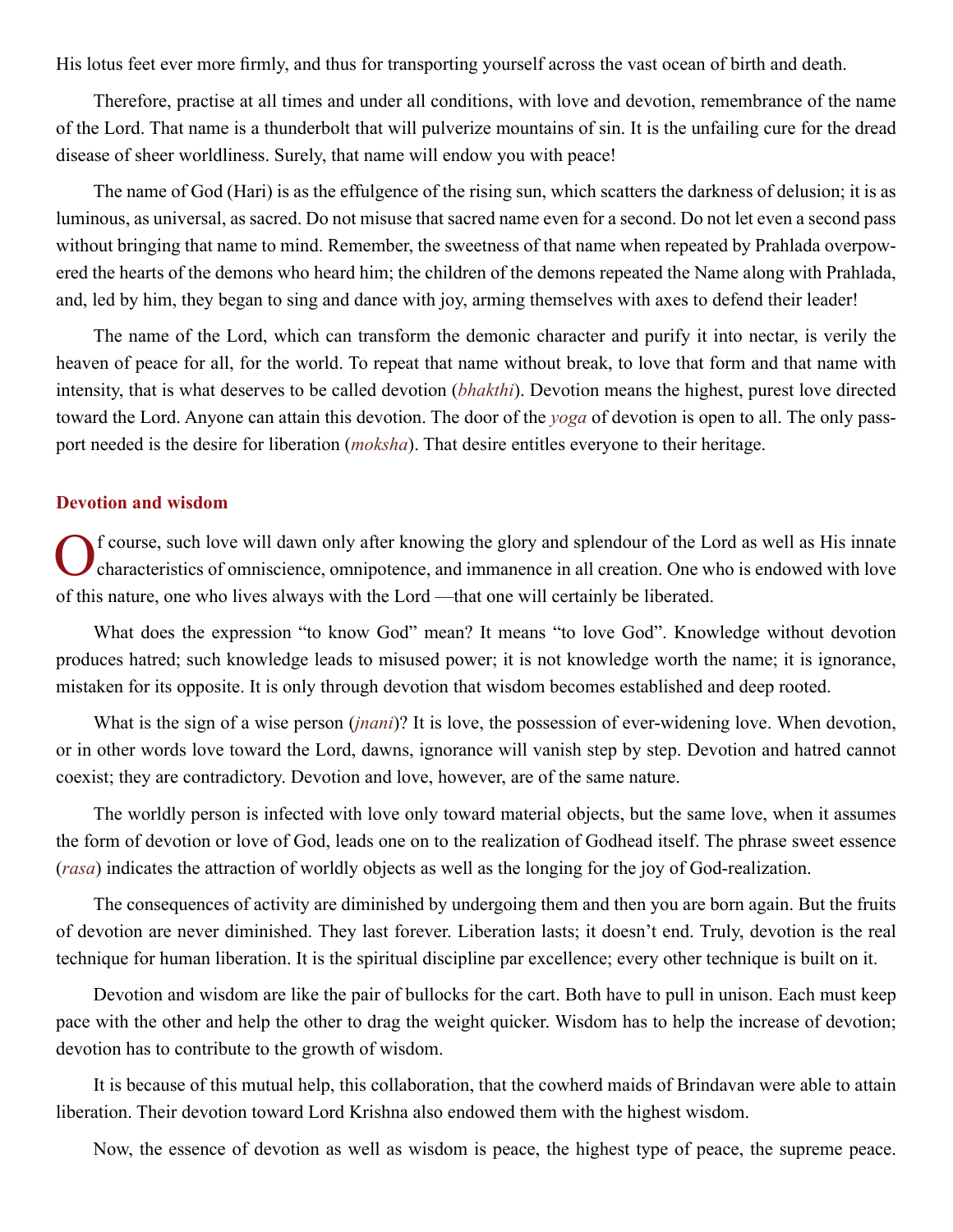<span id="page-36-0"></span>Supreme peace (*[prasanthi](#page-48-0)*) leads one on to the glory of spiritual effulgence (*[prakanthi](#page-48-16)*), and thence to the super effulgence of the highest revelation (*[param-jyothi](#page-48-17)*).

Wisdom is a concomitant of devotion, its component part. Love fixed on God is most beneficent. It produces the greatest good. It will not bind people to the earth. It will take them by the hand along the road to liberation. It will automatically release them from all types of bonds and attachments; they have only to strive to avoid evil company. Constant association in good company will promote the feeling of detachment.

More than the adherent of the path of activity, wisdom, or *yoga*, the follower of the path of devotion is declared fortunate and superior. The spiritual aspirant who takes up the discipline of activity is better than the *yogi*, better than the one who has renounced everything (*sanyasin*), and better than the wise person (*[jnani](#page-46-16)*).

This is why [Krishna](#page-46-8) directed [Arjuna](#page-43-13) in the *[Gita](#page-45-5)* to become a great *yogi*. He also said, "Among *yogis*, one who steadfastly meditates on the Self as merged in Me is indeed with the highest devotion."

Then, [Arjuna](#page-43-13) asked Him, "Among those who worship Thee ever like that and those who worship Thee as Indestructible, Imperceptible, etc., who among these, Oh Lord, have triumphed in *yoga* more?"

[Krishna](#page-46-8) replied, "Whoever fixes the mind on Me and worships Me, whoever is steadfast and exulting in this, that one has achieved greater success."

So, faith (*sraddha*) is ever essential in matters spiritual, related to God. Faith has no limitations, so its results also have no decline. The fruits of all acts done in the pursuit of God-realization depend upon spiritual disciplines; wisdom, more on internal spiritual disciplines; and devotion, more on external spiritual disciplines.

When *[Brahman](#page-44-2)* itself is the object, it becomes spiritual wisdom. Listening to discourses on the scriptures, calling to mind what has been heard, and ruminating on things thus recalled to memory —until devotion is fully developed, these have to be gone through without interruption. Instead, devotees often deal with God in a bargaining spirit or in the spirit of a tradesman! This attitude should be given up. Whoever one is, one should not ask from God anything other than devotion or love. If one does, one is not a true devotee. Real surrender is uninterrupted flow of love toward the feet of the Lord. Such surrender alone guarantees and ensures peace, genuine peace.

## **Indirect and direct knowledge**

There are two kinds of teaching: indirect and direct. Teaching deduction and induction, reasoning and inference through the *Vedas* and concluding treatises (*Vedanta*) is indirect. When this understanding is experienced and realized, it becomes direct. The highest *[Brahman](#page-44-2)* —which is truth, wisdom, and bliss— is self-evident, so its understanding can at best be only indirect. Looked at from one point of view, the *[Brahman](#page-44-2)* knows neither indirect nor direct. It is unique, being beyond both. To obtain this direct knowledge of the Absolute, the first requisite is spiritual practice, and the first step in this practice is service done to a virtuous teacher with full faith and full submission.

The teacher too should be always instructing the aspirant in the nature of *[Brahman](#page-44-2)*, and in simple ways. When the disciple grasps this instruction, it becomes indirect knowledge. This indirect knowledge itself can be transformed into direct knowledge by constant reflection, turning over in the mind. Indirect knowledge is as shifting as letters drawn on water, while direct knowledge is indelible, like letters carved on rock.

When the sound "horse" is heard, the form of the horse presents itself before the mind; so too, at the word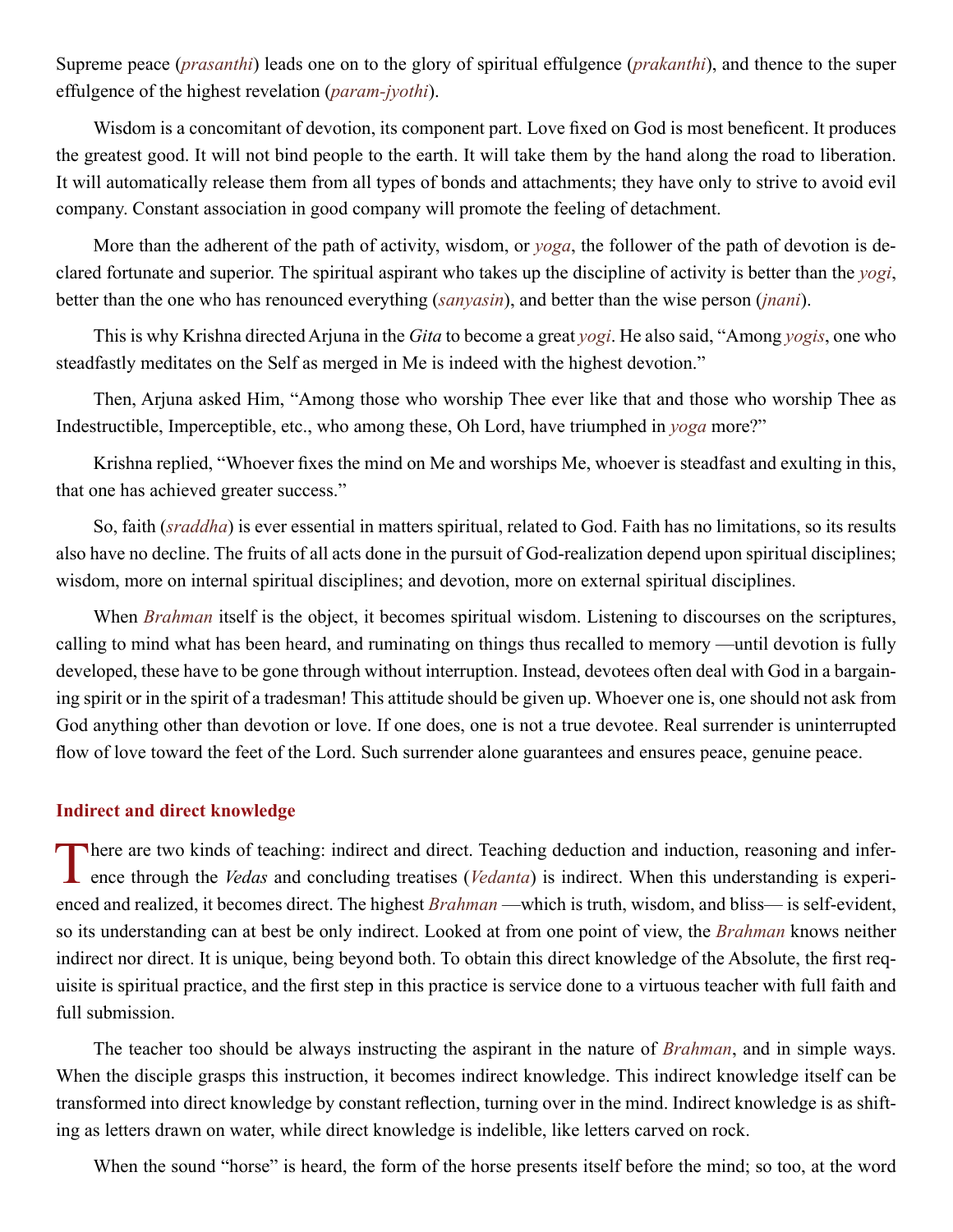<span id="page-37-0"></span>"*[Brahman](#page-44-2)*", the nature of *[Brahman](#page-44-2)* will come into the consciousness. This is called meditation (*[dhyana](#page-45-17)*) by those versed in the four disciplines or the first principles of spiritual discipline. To be stabilized in meditation, the aspirant should cultivate control of the senses (*[sama](#page-49-1)*) and passions (*[dama](#page-45-18)*) and cultivate also the attitude of acting without any desire for the fruits of action. Whoever is an adept in the six qualifications —control of the senses, passions, etc.— can easily see with the mind's eye the form of *[Brahman](#page-44-2)* as soon as the exposition of Its nature is heard. Renunciation of the desire for the enjoyment of the fruits of one's action is also essential. When this detachment is deeply rooted, the consciousness (*[chittha](#page-45-19)*) becomes pure and withdrawal of the senses from the objective world is made possible.

## **The Eightfold path of yoga**

Yoga (devotional practice) is also of two varieties: royal yoga ([raja-yoga](#page-49-18)) and the yoga of inner contemplation ([jnana-yoga](#page-46-17)). The royal yoga has eight stages, which have to be well cultivated and realized. Of these, some are external and some internal. This is the *[Aryan](#page-43-17)* path. In the *yoga* of contemplation, there is no "external" at all. Both these *yogas* have as their goal the stilling of the agitations of all levels of consciousness. For those who have calmed all these agitations, everything is *[Brahman](#page-44-2)*. Primary for this purpose is the *yoga* of contemplation more than the *yoga* of activity —at least that is the opinion of the knowers of *[Brahman](#page-44-2)*. They say "that is the thing to be known, to be reached."

But, according to the wisdom of the *[Upanishads](#page-51-2)*, direct knowledge of the *[Brahman](#page-44-2)* can be obtained by the eightfold *yoga* of

- (1) Control of the inner senses (*yama*),
- (2) Control of the outer senses (*[niyama](#page-48-18)*),
- (3) Regulation of the sitting posture (*[asana](#page-43-18)*),
- (4) Regulation of the breath (*[pranayama](#page-48-19)*),
- (5) Control of the mind (*[prathyahara](#page-48-20)*),
- (6) Concentration or single-mindedness (*[dharana](#page-45-20)*),
- (7) Meditation on the Divine (*[dhyana](#page-45-17)*), and
- (8) Complete absorption into the reality (*[samadhi](#page-49-9)*).

## **(1) Control of the inner senses (***yama***)**

This includes nonviolence, truth, non-stealing, celibacy, and non-acceptance (*[ahimsa](#page-43-8)*, *sathya*, *[a-stheya](#page-43-19)*, *[brahma-charya](#page-44-14)*, *[a-parigraha](#page-43-20)*).

This is the usual meaning given to the control of the inner senses, but I would say instead that it means the giving up of attachment to the body and to the senses. The *[Brahman](#page-44-2)* entity is devoid of name, form, and qualities; is without end, joy, sorrow, and modification; is eternal and of the nature of being-awareness-bliss (*satchidananda*). Creation, on the other hand, is endowed with all qualities and modifications, viz. name, form, transformation, of rise and decline, joy and sorrow. Nevertheless, as a result of delusion, this *[Brahman](#page-44-2)* entity appears as all this creation. This appearance has an end; it has various other limitations; it appears to be ever moving, so it is called ocean of life (*[samsara](#page-49-8)*). Thus, this *[Brahman](#page-44-2)* entity appears in both the individual form of a whole, viewed as made up of parts, and the collective form of the individual parts, viewed as an aggregate. It deludes even great scholars and pandits.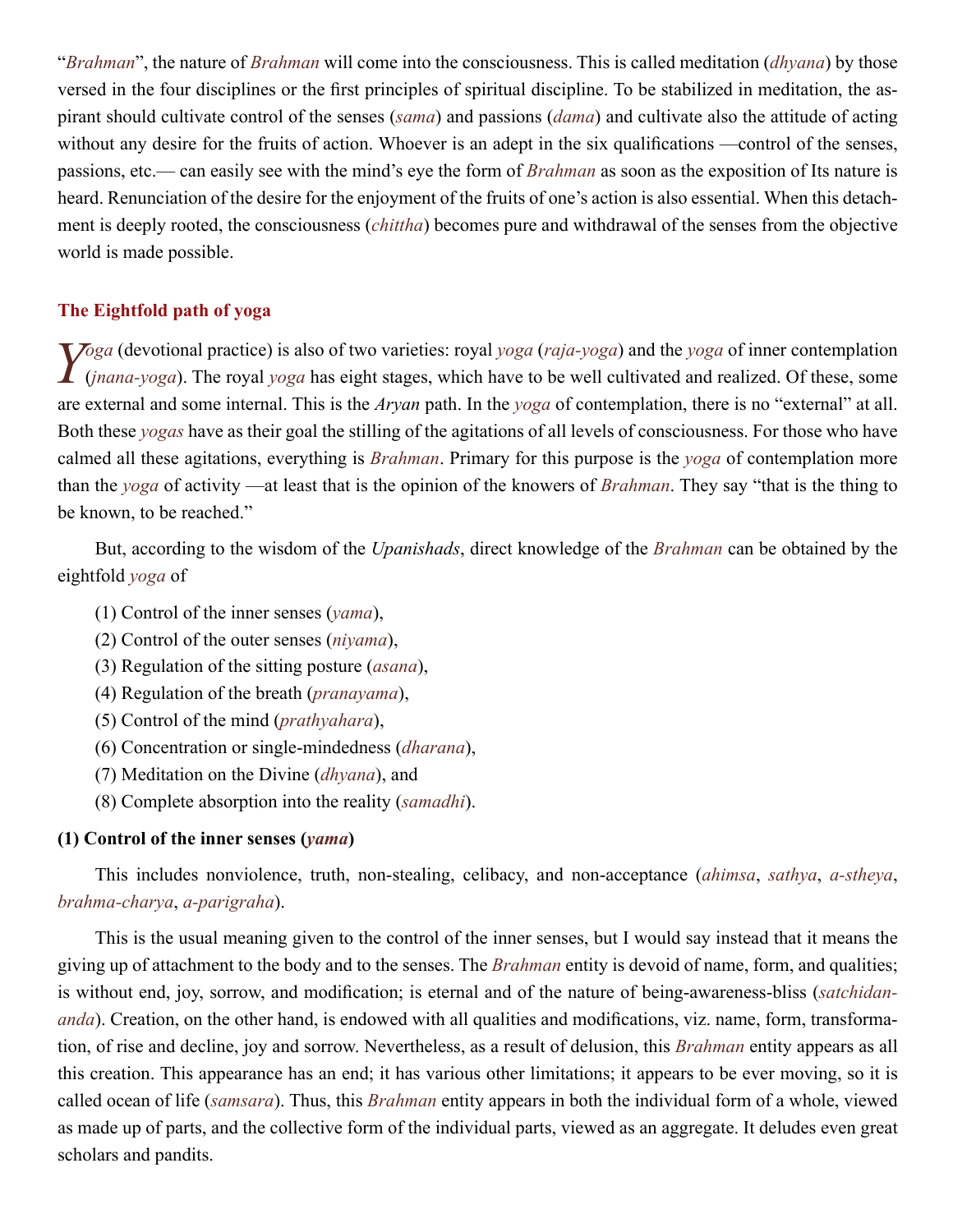One single consciousness (*[chaithanya](#page-45-13)*) becomes manifest in different ways as all this multiplicity. Therefore, we speak of the particular and of the collective, i.e. a collection of particulars. Of course, the particular is a superimposition on the *[Brahman](#page-44-2)*, like seeing the snake in the rope, the lake in the mirage. For the knower of *[Brahman](#page-44-2)*, each of the three bodies —the gross (*sthula*), subtle (*sukshma*), and causal (*[karana](#page-46-18)*)— is itself a super-imposition. To say that one of the bodies is real or unreal is not correct; it is neither real nor unreal, it is something between truth and untruth (*[mithya](#page-47-13)*). The ignorant person, caught in the meshes of this delusion, believes that the objective world is everlasting and a source of happiness.

Falsely identifying themselves with the body, people suffer in the coils of attachment to their mother, father, spouse, children, relatives, and friends. They do not realize that they have neither body nor senses and that they are *[Brahman](#page-44-2)* (the sustenance and support of the three-fold body and everything else). This can be realized through the constant contemplation of the *[Brahman](#page-44-2)* having the characteristics of being-awareness-bliss (*satchidananda*), through the never-ceasing discrimination between the changeless and the changing, through association with the good, service of the wise, and through acquisition of purity of intelligence. The establishment of one's intellect in this consciousness is the real renunciation of the body and the senses, which is implied in the word *yama* as defined earlier. This is what is called control of the inner senses (*yama*) in the practice of inner contemplation (*[jnana-yoga](#page-46-17)*).

Joy in times of good fortune and sorrow in times of bad, mistaking the pain of the body and the senses as one's own, such dual attitude and feeling must be overcome. Step by step, identification with the body and the senses has to be given up. This is the sign of acquiring the "limb" (*[anga](#page-43-21)*) of self-control (*yama*). This limb is the very foundation of the practice of inner contemplation.

## **(2) Control of the outer senses (***[niyama](#page-48-18)***)**.

*[Niyama](#page-48-18)* means purity, being full of joy, engaged in spiritual exercises or repetition of the name of the Lord. This is what is mentioned in the king of *yogas* (*[raja-yoga](#page-49-18)*): purity, joy, asceticism, Self-study, and surrender to the Lord (*soucha*, *santhosha*, *tapas*, *swadhyaya*, *[Iswara-pranidhana](#page-46-19)*). These are the components of control of the outer senses.

But I would explain it in the following manner. Control of the outer senses is the condition of steady love in the Godhead, at all times and under all conditions. "It is the highest form of love", it is said in the *[Narada Bhakthi](#page-47-14)  [Sutra](#page-47-14)*. It is only when such steadfast love toward the Absolute is gained that the purity, the joy, the asceticism, the study, and the surrender to the Lord mentioned in the *yoga* of activity will also be obtained. When control of the inner senses is won, bliss and peace will become your possession through the source of all bliss and peace, the being-a-wareness-bliss (*satchidananda*) Universal Absolute Entity (*[Parabrahman](#page-48-13)*).

These two (control of the inner and outer senses) are not derived from dry worldly material objects. "He is sweetness", "*[Brahman](#page-44-2)* is bliss", say the *[Upanishads](#page-51-2)*. It is in and through *[Brahman](#page-44-2)* that the material world is endowed with even the tiniest modicum of joy. Without the basic *[Brahman](#page-44-2)*, which is the most complete and the fullest sweetness and joy, this fleeting evanescent appearance thereon cannot be so sweet and joy-giving to the worldly minded! Without that basic sweetness, the world would have been terribly bitter. For the little sweetness that material objects give, the Ocean of Nectar is the cause. Association with the knowers of *[Brahman](#page-44-2)*, discussion with them of the nature of the absolute in a spirit of humility and earnestness, a thirst to realize the Reality, unwavering love toward the Lord —these are the characteristics of those established in control of the outer senses.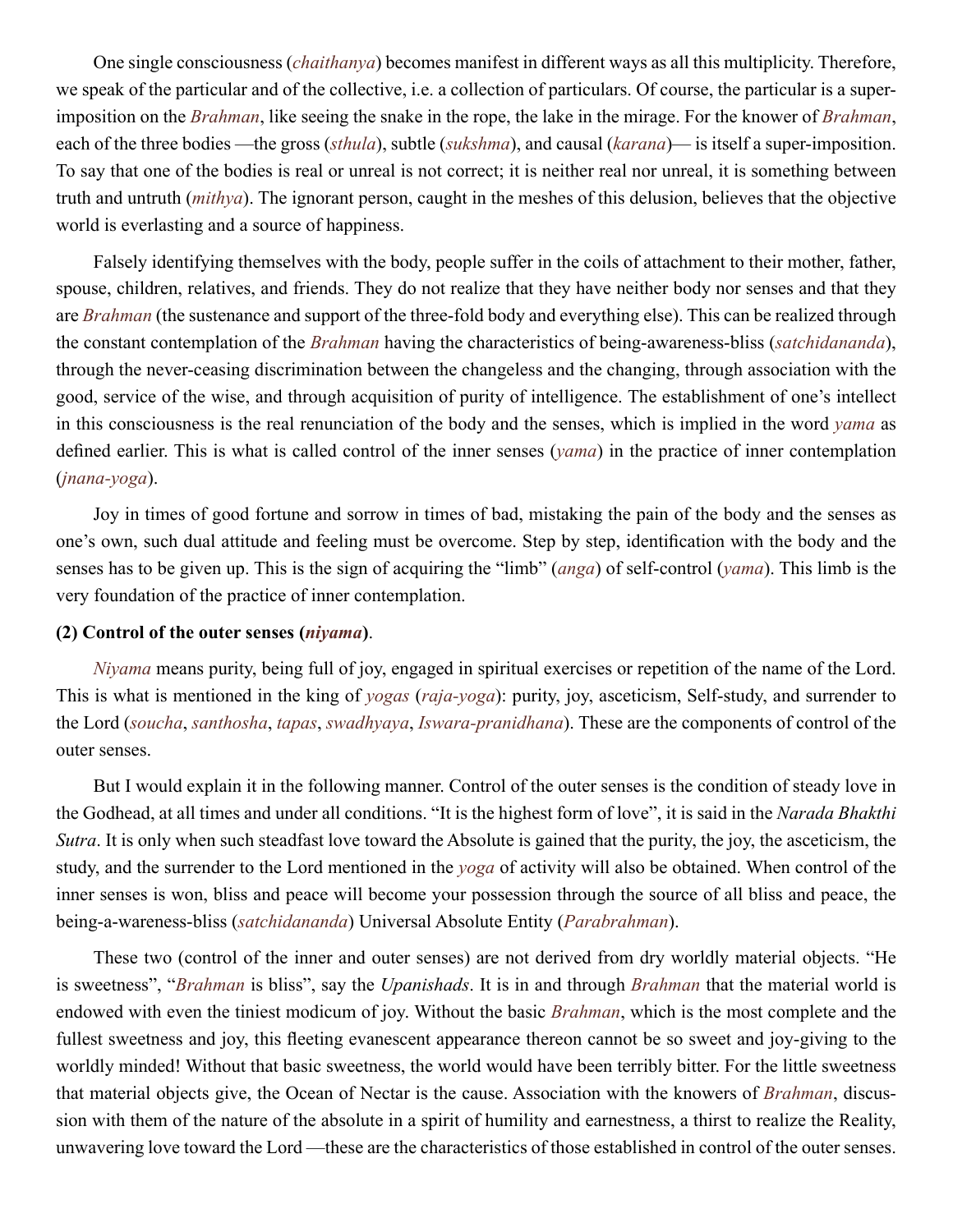Stalwarts with these characteristics will not be affected by derision or praise, by wind or sun or rain, by honour or dishonour. They will tread the path of liberation free from all attachment to anything except the one single aim of realizing the bliss of unison with the basic *[Brahman](#page-44-2)*.

People who have realized the stage of outer-sense control will be ready to sacrifice everything for the acquisition of wisdom. They will run to any distance to listen to discussion of *[Brahman](#page-44-2)*; they will obey every instruction of the wise; they will attach themselves to those who teach the science of ultra-consciousness (*[chinmaya-tha](#page-45-21)[thwa](#page-45-21)*), as if they alone are their most intimate friends; they will put up with any trouble in fulfilling their wishes. These are the signs of peopls who have achieved control of the outer senses (*[niyama](#page-48-18)*).

## **(3) Regulation of the (sitting) posture (***[asana](#page-43-18)***)**.

One should have a steady posture in sitting. That is to say, one should neither shake nor sway. But even sitting like a rock, motionless and with all joints locked, can never be called *[asana](#page-43-18)*. That is not the sign of real *[asana](#page-43-18)*. *[Asana](#page-43-18)* means both steadiness of the physical frame and inner joy that blooms in the heart. So whatever the posture adopted by the aspirant of *yoga*, it must be both steady and comfortable. That is why [Patanjali](#page-48-21) advised a steady and comfortable posture.

I am telling you the same thing, in another way, what the best and most success-yielding posture is. It is that posture in which one is most unaffected by the external world. It is the posture that comes from practice of a moral life, meritorious in the world and in accordance with the *[Vedic](#page-51-5)* path. It is absolute lack of interest in matters unconnected with the highest *[Atma](#page-44-1)*. When people whose ways you do not appreciate come near you, there is no need to find fault with them; there is no need either to laugh at them or show them your contempt. It is enough to continue to do your work, unaffected by their arrival.

Let those whose behavior you do not appreciate follow their path; leave them alone. That is the attitude of unaffectedness. After the dawn of love for the Absolute, the aspirant gets this feeling toward all worldly things. To be more exact, one should constantly be turning over in the mind the reality of *[Brahman](#page-44-2)* and the unreality of the world —*[Brahman](#page-44-2)* is truth; the world is unreal. One must avoid comradeship with the bad and even too much friendship with the good! Attachment of this nature will drag one away from the path of withdrawal from the objective world to the path of external activity. Give up attachment to the momentary, the things clothed with the trappings of name and form. Once you have achieved this attitude of unaffectedness, you will have unshakeable peace, self control, and purity of mind. You will have the steadiness and stability of posture (*[asana](#page-43-18)*).

## **(4) Regulation of the breath (***[pranayama](#page-48-19)***).**

*[Pranayama](#page-48-19)* usually means control and regulation of the inhaling and exhaling of the breath. In the yogasastras, this is explained as comprising the various stages of regulation of breathing —practices to gain control of the five vital airs, closing the right nostril and inhaling air through the left, closing the nostril with the right hand while breathing, etc.

But I would explain it this way: Control of the breath is possible only for those who consider this whole universe as "unreal". We see golden ornaments of various types and styles, all made of the same metal, gold; and yet, we like one more and another less —not all of them equally. We have given various names and forms to these articles according to needs and fashions, likes and desires; and yet, we are bound by a meaningless delusion that blinds us to the actuality. When the ornaments are thought of, are being manufactured, are in use, and are finally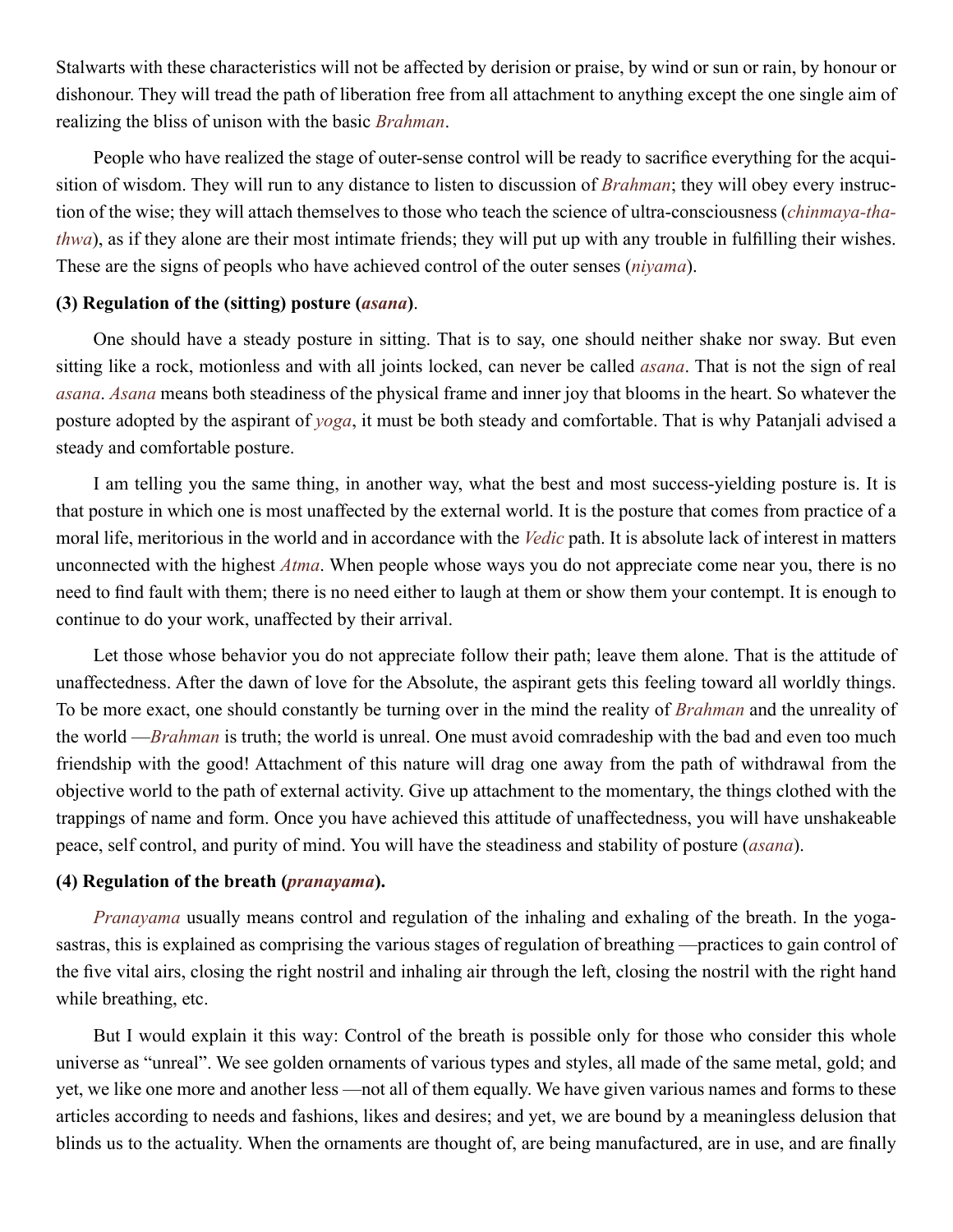melted into a lump they are and remain "gold", don't they?

Likewise, so many names and forms appear and reappear in this world, rise, grow, and get destroyed. And yet, that which is the basic substratum, the eternal, persists in and through all this change and remains eternal. Just as the multiple forms create illusion and arouse feelings of hatred and love, so too these forms and names delude and create attachment. They make us believe that they themselves are the source of joy. But don't the scriptures say that the universe is nothing but *[Brahman](#page-44-2)*, the beginningless, the endless, the unblemished, the ever pure? They declare that the ornaments are passing phases, that gold alone is eternal and real and true. Therefore, you must take everything to be *[Brahman](#page-44-2)* and *[Brahman](#page-44-2)* alone. Convince yourselves that all appearances are the product of delusion (*[maya](#page-47-2)*), practise always that type of discrimination, evince great interest in knowing the reality, and be ever alert to recognize the truth that everything is *[Brahman](#page-44-2)*.

Of course, in the deluded stage, the world appears as real and *[Brahman](#page-44-2)* as a meaningless concoction. In the stage of intelligent clarity, the world is grasped in its true sense as unreal. The fairy of delusion overpowers you by her charms and her arrows of falsehood and gilt. Only the person possessed of the vision of universal *[Brahman](#page-44-2)* can soon escape her wiles. Such a person fully knows that names and forms arose a little time ago and disappear a little time after. In the *[Gita](#page-45-5)* [II 28], too, it is said; "These, Oh descendent of Bharath (India), appear in the middle only." The world is subject to evolution and involution. To understand this, one need not wait till the end of the world; it is enough if the angle of vision is corrected. That is the gateway to real knowledge. That is real control of breath, the consciousness that the world is unreal (*[mithya](#page-47-13)*).

The genuine master of breath control will picture the world like letters written in pencil many years ago: indistinct, hazy, misty. Knowing that *[Brahman](#page-44-2)* alone is all this, such a one will never be drawn toward their environment, however fascinating it may be. Earnings, wealth, property —everything is unreal, valueless, not worthwhile. This conviction is the best sign of breath control (*[pranayama](#page-48-19)*).

## **(5) Control of the mind (***[prathyahara](#page-48-20)***)**.

The tongue tastes, the eye sees, the ear hears, the skin feels, the nose smells. Each sense acts thus throughout life, right? The senses have to be withdrawn from the external objective world and turned toward the internal mental consciousness or awareness (*[chittha](#page-45-19)*). This process is called mind control by [Patanjali](#page-48-21) in his *[Yoga Sutras](#page-52-0)*. However, I shall define it in another manner.

The inward activity of the mental consciousness (*[chittha](#page-45-19)*), that is to say, the perpetual insight of the mind, the fundamental directive force of all the senses, that is the real meaning of mind control. It is only when the consciousness realizes that this is all delusion-born and delusion-maintained that it will draw back its feelers from the sensory world and give up its worldly selfish attitude. The general nature of the mind is to waver and hesitate and flutter in its search for happiness and peace. When it knows that the things it ran after are transitory and meaningless, it suddenly grows ashamed and disillusioned. Then it begins to illumine and clarify the consciousness.

Aspirants who have attained this stage will be watching the outer world as a huge pantomime; the inward look will give them such joy and contentment that they will repent for all the time wasted in external activities and pursuit of sensory joy. So, the straight, sharp, single-pointed vision of the mind toward the *[Atma](#page-44-1)* within is the real control of the mind (*[prathyahara](#page-48-20)*).

## **(6) Concentration or single-mindedness (***[dharana](#page-45-20)***)**.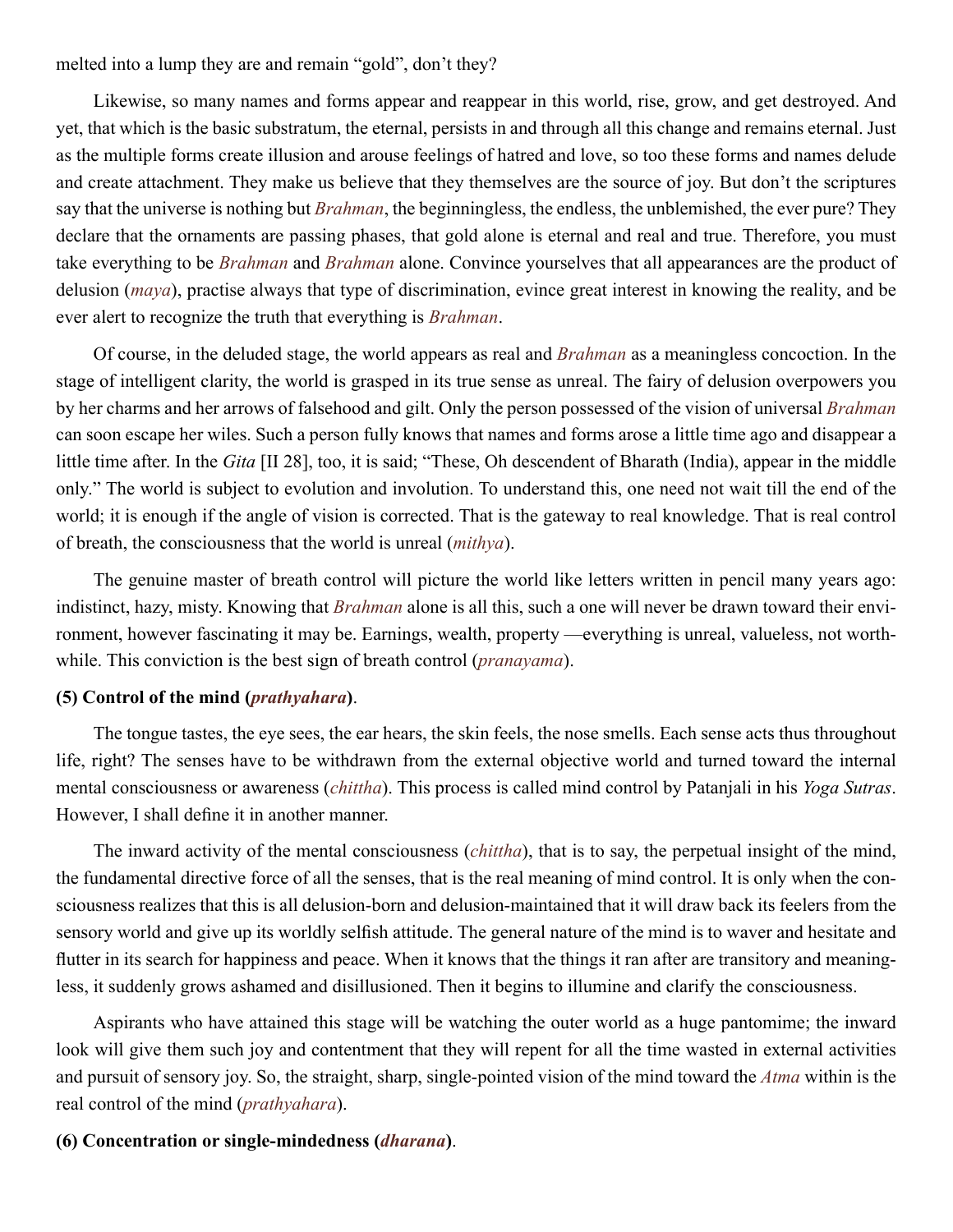[Patanjali](#page-48-21) has explained that when the awareness (*[chittha](#page-45-19)*) is fixed in one place, it is named concentration (*[dharana](#page-45-20)*). I would say that it means more the undeviating attitude of the mind, its unwavering character. When the mind gives up attachment to external objects, when it is saturated with repentance for past foolishness, when it is filled with remorse, renunciation, and understanding, when it directly fosters the development of progressive qualities of the head and heart, then it truly becomes fit to join the ideal. It contemplates only the ideal. Such fixed attention is what is meant by concentration.

To whichever place the mind may wander, instruct it to find only *[Brahman](#page-44-2)* there. Whatever ideas and pictures it may form, instruct it to find only *[Brahman](#page-44-2)* in those creations of the mind stuff.

Treat your consciousness (*[chittha](#page-45-19)*) as a little boy. Bring up that boy, training it to become wiser and wiser. Caress it into good ways. Make it aware that all objects that are "seen" are just products of one's own illusion. Remove all its fears and foibles and focus its attention steadily on the goal only. Never deal forcibly with the mind; it will yield easily to tenderness and patient training. Correct its waywardness by means of the attitude of renunciation. Destroy its ignorance by means of instruction in the knowledge of the *[Atma](#page-44-1)*. Strengthen the interest with which it is already endowed toward the realization of *[Brahman](#page-44-2)*. Let it give up the attraction toward the evanescent and the false, the mirages created by fancy and fantasy. Turn its face inward, away from the external world. By these three methods, concentration can be firmly established.

During both the waking and the dream stages, as well as during all the process of mental spinning and weaving of colourful pictures by the imagination, the mind has to be watched and trained. It must be made to flow, single-pointedly and steadily like water from a sluice, toward *[Brahman](#page-44-2)* and *[Brahman](#page-44-2)* only. That is real concentration (*[dharana](#page-45-20)*).

## **(7) Meditation on the Divine (***[dhyana](#page-45-17)***).**

Spiritual wisdom (*[jnana](#page-46-4)*) that flows in a single direction is meditation (*[dhyana](#page-45-17)*). I have already described its various characteristics in *Dhyana Vahini*. Meditation, in short, is the uninterrupted dwelling of the consciousness in wisdom, the consciousness itself becoming thereby the embodiment of wisdom.

All this is *[Brahman](#page-44-2)*. The ocean of divine nectar (*[amritha](#page-43-2)*) is everywhere divine nectar. Whether in the well, in the tank, in the river, or in the ocean, water is water. So too, when all is *[Brahman](#page-44-2)*, all is the same substance appearing under a multiplicity of names and forms. Space (*[akasa](#page-43-16)*) is inside as well as outside the pot, and it is the same space, although it appears as two, interior space and exterior space! The *[Brahman](#page-44-2)*, too, appearing as various bodies with their own individual characteristics, is One and One only. Like space inside as well as outside the pot, it is One. Experiencing that One and only *[Brahman](#page-44-2)*, avoiding all feelings of difference and distinction, that is the sign of meditation on the Divine, the essence of the meditation on the Divine experience, however much individuals may vary.

## **(8) Complete absorption in the reality (***[samadhi](#page-49-9)***)**.

When form is ignored and only meaning is felt, that is *[samadhi](#page-49-9)*. This is the opinion of [Patanjali](#page-48-21). *[Samadhi](#page-49-9)* can be explained in another manner also. When someone who is engaged in meditation on the Divine forgets both themself and the fact that one is engaged in meditation, then it becomes *[samadhi](#page-49-9)*. That is to say, when one is merged in the thing on which one meditates, one enters into the stage called *[samadhi](#page-49-9)*. Meditation on the Divine fulfils itself, becomes complete, in *[samadhi](#page-49-9)*. Meditation strives, proceeds through effort, but *[samadhi](#page-49-9)* comes effortlessly. It is the culmination of the eight-fold discipline.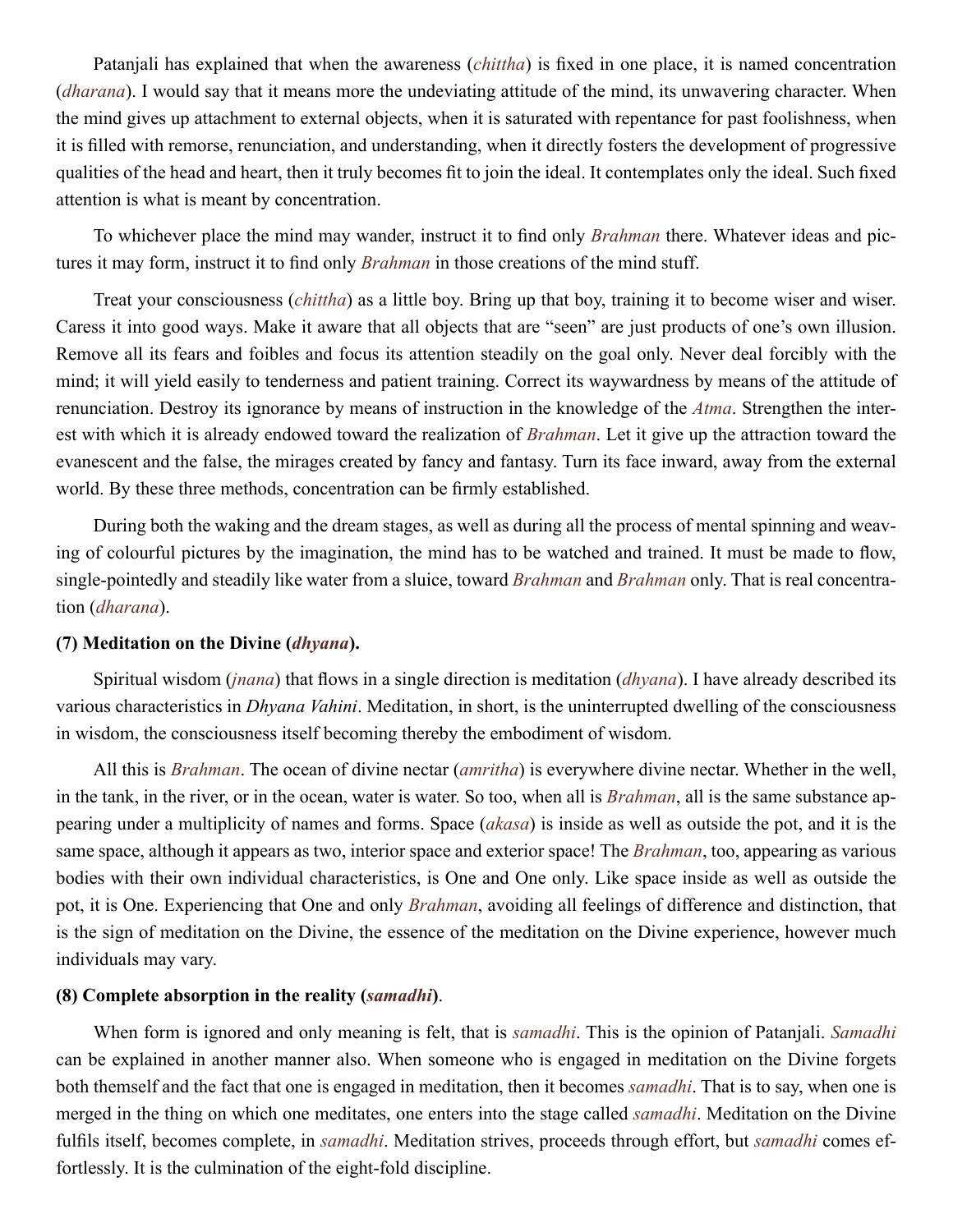When one knows that there is not one iota of distinction between the individual (*[jiva](#page-46-20)*) and the *[Atma](#page-44-1)*, that they are one and the same, then it is the highest *[samadhi](#page-49-9)*. It is the fruit of ripest meditation, the dearest moment of *yogis*, the destroyer of ignorance, the signal of the grace of God. Incessant thirst to know the *[Atma](#page-44-1)* as all is worthy to be encouraged and welcomed, for it is the path through which all doubts can be eliminated.

*[Samadhi](#page-49-9)* is of two types, differentiated and undifferentiated. In differentiated *[samadhi](#page-49-9)*, the threefold nature of knower, knowing, and knowee will still persist. When it is realized that the knower is *[Brahman](#page-44-2)*, knowing is also *[Brahman](#page-44-2)*, and the thing to be known is also *[Brahman](#page-44-2)*, then there is no more agitation or activity; that is undifferentiated *[samadhi](#page-49-9)*.

*[Samadhi](#page-49-9)* is the ocean to which all spiritual discipline flows. The seven streams of inner-sense control, outersense control, posture, regulation of the breath, mind control, concentration, and meditation on the Divine all find their consummation in *[samadhi](#page-49-9)*. Every trace of name and form disappear in that Ocean. The server and the one who is served, the meditator and the one who is meditated upon —all such duality is dispelled and destroyed. One won't even experience the experience, that is to say, one won't be aware that one is experiencing! Oneself alone, nothing else —that is *[samadhi](#page-49-9)*. If there is anything else, it cannot be *[samadhi](#page-49-9)*. It is something like a dream, a fantasy, a passing vision at best. *[Samadhi](#page-49-9)* can admit of nothing other than *[Brahman](#page-44-2)*.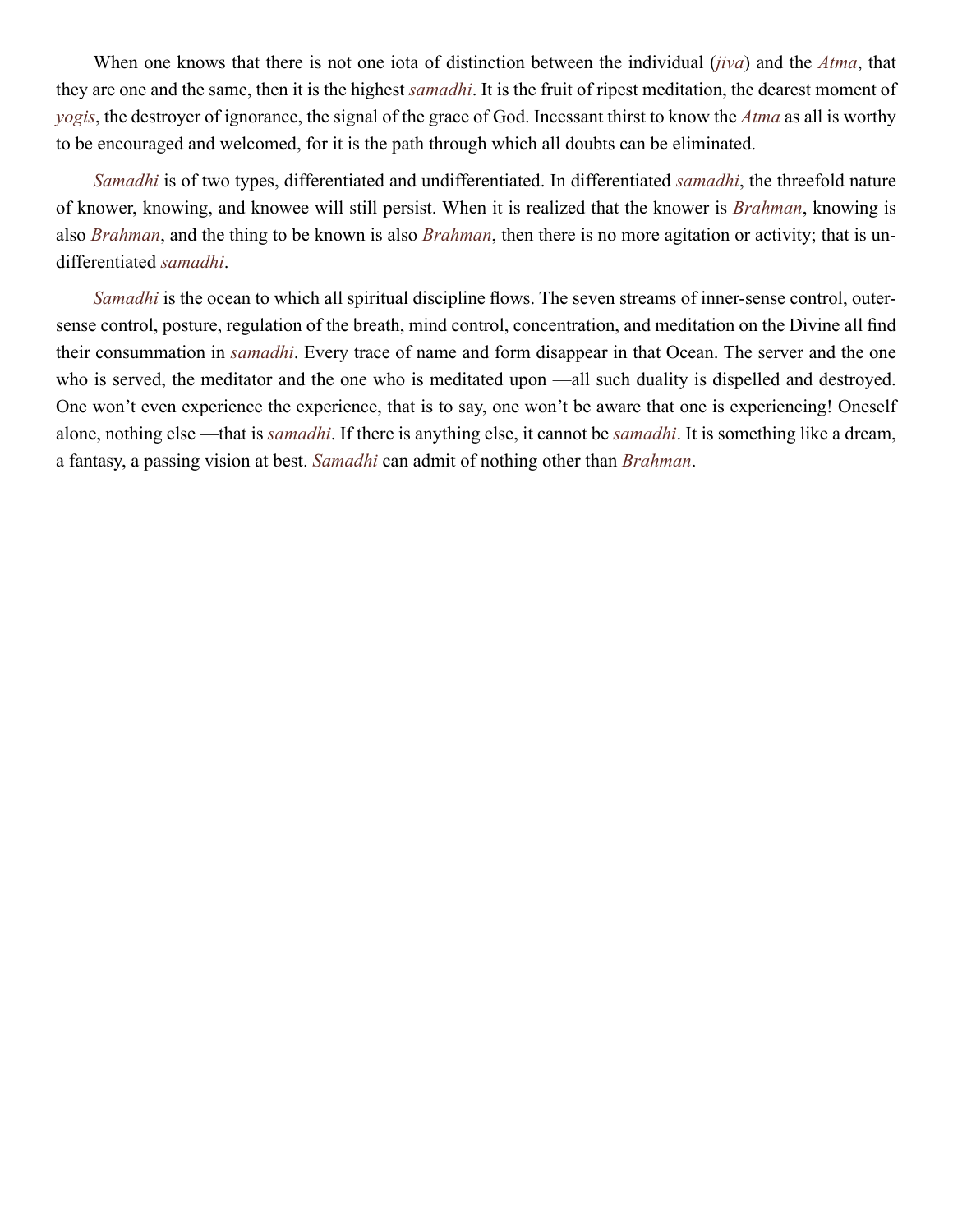# **Glossary**

<span id="page-43-0"></span>This glossary contains many Sanskrit words, people, places, and literature that Sathya Sai Baba uses in His **d** discourses, especially discourses appearing in this volume. The glossary attempts to provide comprehensive meanings and detailed explanations of the more important Sanskrit words, for the benefit of lay readers who are interested in Hindu religion and philosophy.

In an electronic version of this volume (e.g. an e-book for the Ipad, Kindle, or Nook), you can click on most names, places, people, and Sanskrit words within the text in order to immediately access the word in this glossary. Your device will also have an arrow or other link to press to get back to the text.

<span id="page-43-23"></span>*a-dwaitha*. Nondualism, monism, the doctrine that everything is God, the philosophy of absolute oneness of God, soul, and universe.

*agni*. Fire element.

**Agni**. God of Fire; the fire element; name for fire when it is out of sight range.

<span id="page-43-14"></span>*aham*. The knower, the "I".

<span id="page-43-5"></span>*ahamkara*. Ego, self-love, selfish individuality.

<span id="page-43-8"></span>*ahimsa*. Nonviolence.

<span id="page-43-6"></span>*aikya*. Oneness with God, union of the individual soul (*[jiva](#page-46-20)*) with God.

<span id="page-43-4"></span>*a-jnana*. Ignorance, stupidity.

<span id="page-43-16"></span>*akasa*. Space, ether, the subtlest form of matter.

<span id="page-43-2"></span>*amritha*. Divine nectar (literally, no death or immortal).

<span id="page-43-11"></span><span id="page-43-1"></span>*ananda*. Divine bliss. The Self is unalloyed, eternal bliss. Pleasures are but its faint and impermanent shadows. *an-atma*. Not *[Atma](#page-44-1)*, or not-Self.

<span id="page-43-21"></span>*anga*. Limb, part, fact, feature, "earth bit".

<span id="page-43-3"></span>*anritha*. Not true, false.

<span id="page-43-9"></span>*anthah-karana*. Inner psycho-somatic fourfold instruments of mind, intellect, memory, and ego.

<span id="page-43-20"></span>*a-parigraha*. Non-acceptance of gifts, renunciation.

<span id="page-43-13"></span>**Arjuna**. [Krishna](#page-46-8)'s disciple, in the *[Bhagavad Gita](#page-44-15)*; third of five [Pandava](#page-48-11) brothers. See *[Mahabharatha](#page-47-15)*.

<span id="page-43-22"></span>*artha*. Wealth, prosperity, material object, thing, aim, purpose, desire.

<span id="page-43-17"></span>*Aryan*. (a) Literally noble. (b) Follower of *[Vedic](#page-51-5)* or spiritual path. (c) Ancient dwellers of India who composed the *[Rig-veda](#page-49-19)*; the chief tribe was that of the Bharathas.

<span id="page-43-18"></span>*asana*. *Yoga* posture; sitting posture.

<span id="page-43-12"></span>*a-santhi*. Lack of peace; agitated mind; restlessness. Opposite of *santhi*.

<span id="page-43-15"></span>*a-sat*. Falsehood, unreal, non-existent, bad.

<span id="page-43-19"></span>*a-stheya*. Non-stealing.

<span id="page-43-7"></span>*asthika*. Believer; theist; God-revering person.

<span id="page-43-10"></span>*a-sura*. Demon; term arose when Diti's sons refused to drink the divine liquor (*suraa*) offered by Varuni, the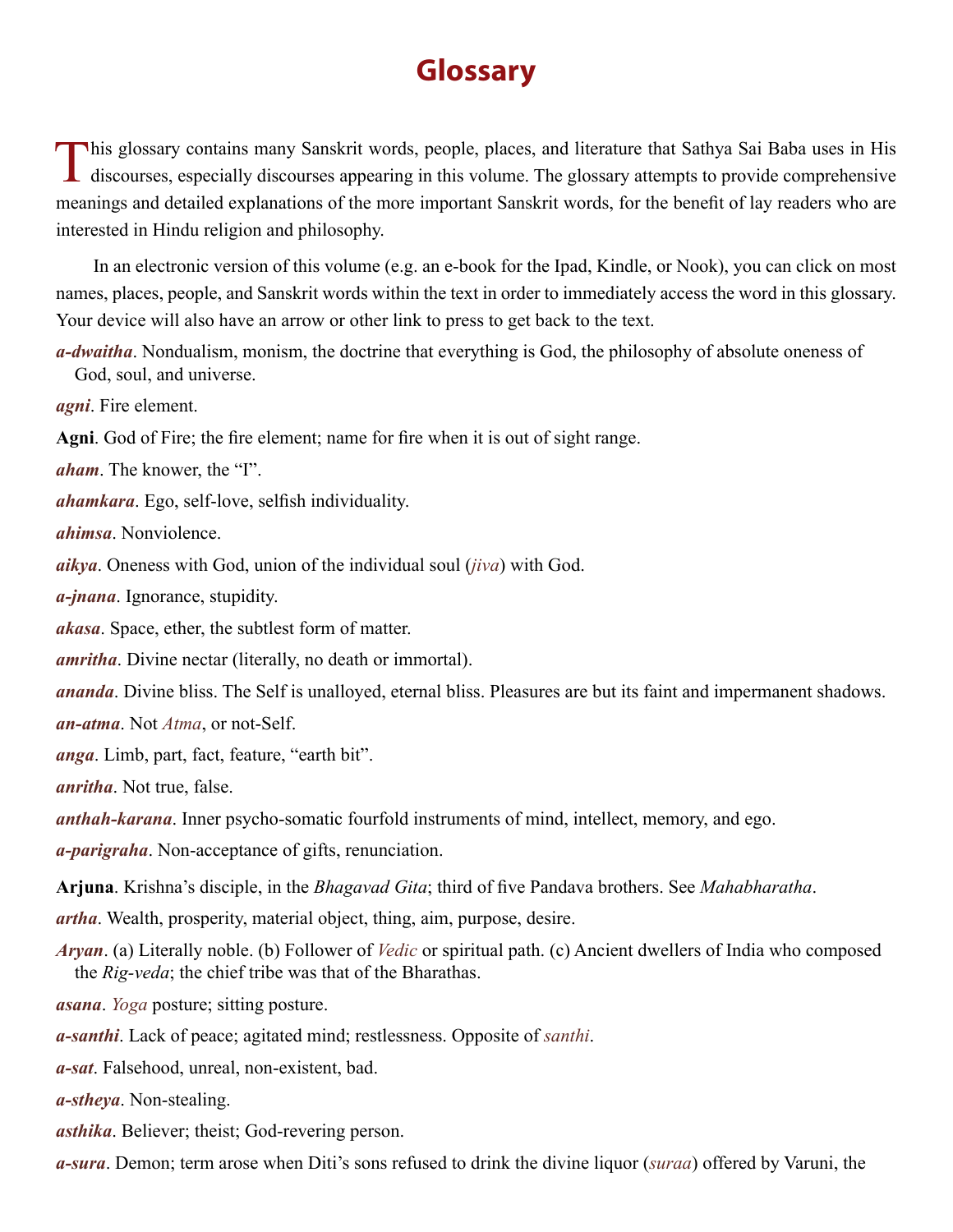daughter of [Varuna.](#page-51-7)

- <span id="page-44-1"></span>*Atma*. Self; Soul. Self, with limitations, is the individual soul. Self, with no limitations, is [Brahman,](#page-44-2) the Supreme Reality.
- <span id="page-44-9"></span>*Atma-ananda*. *[Atmic](#page-44-13)* bliss, bliss of Self-realization.

<span id="page-44-3"></span>*Atma-droha*. Self-tormenting, treason to the higher Self.

- <span id="page-44-8"></span>*Atma-rama*. Eternal bliss; [Rama](#page-49-20) in the heart.
- <span id="page-44-11"></span>*Atma-santhi*. Individual peace.
- <span id="page-44-10"></span>*Atma-swarupa*. Embodiment of the all-pervading divine Self.
- <span id="page-44-13"></span>*Atmic*. Of or relating to the *[Atma](#page-44-1)*.

<span id="page-44-18"></span>*Aum*. *[Om](#page-48-22)*; Designation of the Universal [Brahman;](#page-44-2) sacred, primordial sound of the universe.

<span id="page-44-0"></span>*Avatar*. Incarnation of God. Whenever there is a decline of *[dharma](#page-45-0)*, God comes down to the world assuming bodily form to protect the good, punish the wicked and re-establish *[dharma](#page-45-0)*. An *Avatar* is born and lives free and is ever conscious of His mission. By His precept and example, He opens up new paths in spirituality, shedding His grace on all.

**Ayodhya**. City where Rama was born and ruled.

- <span id="page-44-15"></span>*Bhagavad Gita*. Literally, Song of God. Portion of the *[Mahabharatha](#page-47-15)* that is a dialogue between [Arjuna](#page-43-13), one of the [Pandava](#page-48-11) brothers, and [Krishna.](#page-46-8)
- <span id="page-44-5"></span>*Bhagavatha*. A sacred book composed by Sage [Vyasa](#page-52-1) dealing with [Vishnu](#page-52-2) and His incarnations, especially [Krishna](#page-46-8). It also means those with attachment to God, or the Godly.
- *bhajans*. Congregational chant group worship by devotees with devotional music in which repetition of holy names predominates.
- <span id="page-44-12"></span>*bhakthi*. Devotion to God.
- <span id="page-44-6"></span>*Bharatha-desa*. India; region of God-loving people.
- <span id="page-44-7"></span>*bhashya*. Commentaries on spiritual texts by great sages.
- <span id="page-44-4"></span>**Bhishma**. The guardian and patriarch of the [Kauravas](#page-46-12) and [Pandavas](#page-48-11). Son of King Shantanu. Remarkable for his wisdom and unflinching devotion to God. Trapped by his fate to fight on side of evil [Kauravas](#page-46-12); bled to death

on a bed of arrows while thinking of God. See *[Mahabharatha](#page-47-15)*. He also vowed life-long celibacy to ensure that his offspring would not claim the throne.

- <span id="page-44-20"></span>**Brahma**. The Creator, the First of the Hindu Trinity of Brahma (the Creator), [Vishnu](#page-52-2) (the Preserver), and [Siva](#page-50-6)  (the Destroyer).
- <span id="page-44-14"></span>*brahma-charya*. Path to knowledge of [Brahman;](#page-44-2) state of an unmarried religious student; first stage of life of a *[brahmin](#page-44-16)*; spiritual studentship.
- <span id="page-44-2"></span>**Brahman**. The Supreme Being, the Absolute Reality, Impersonal God with no form or attributes. The uncaused cause of the Universe, Existence, Consciousness-Bliss Absolute (*Sat-Chit-Ananda*); The Eternal Changeless Reality — not conditioned by time, space, and causation.
- <span id="page-44-19"></span>*Brahma Sutra*. Spiritual text of *[Vedantic](#page-51-8)* teachings in short maxims, attributed to Badharayana or [Vyasa.](#page-52-1)

<span id="page-44-16"></span>*brahmin*. First of four [castes](#page-45-22) of social order, the priestly or teacher caste; a person belonging to this [caste.](#page-45-22)

<span id="page-44-17"></span>*Brihadaranyaka Upanishad*. The *[Upanishad](#page-51-2)* that sets forth teachings maintained by [Yajnavalkya](#page-52-3) regarding [Brahman](#page-44-2).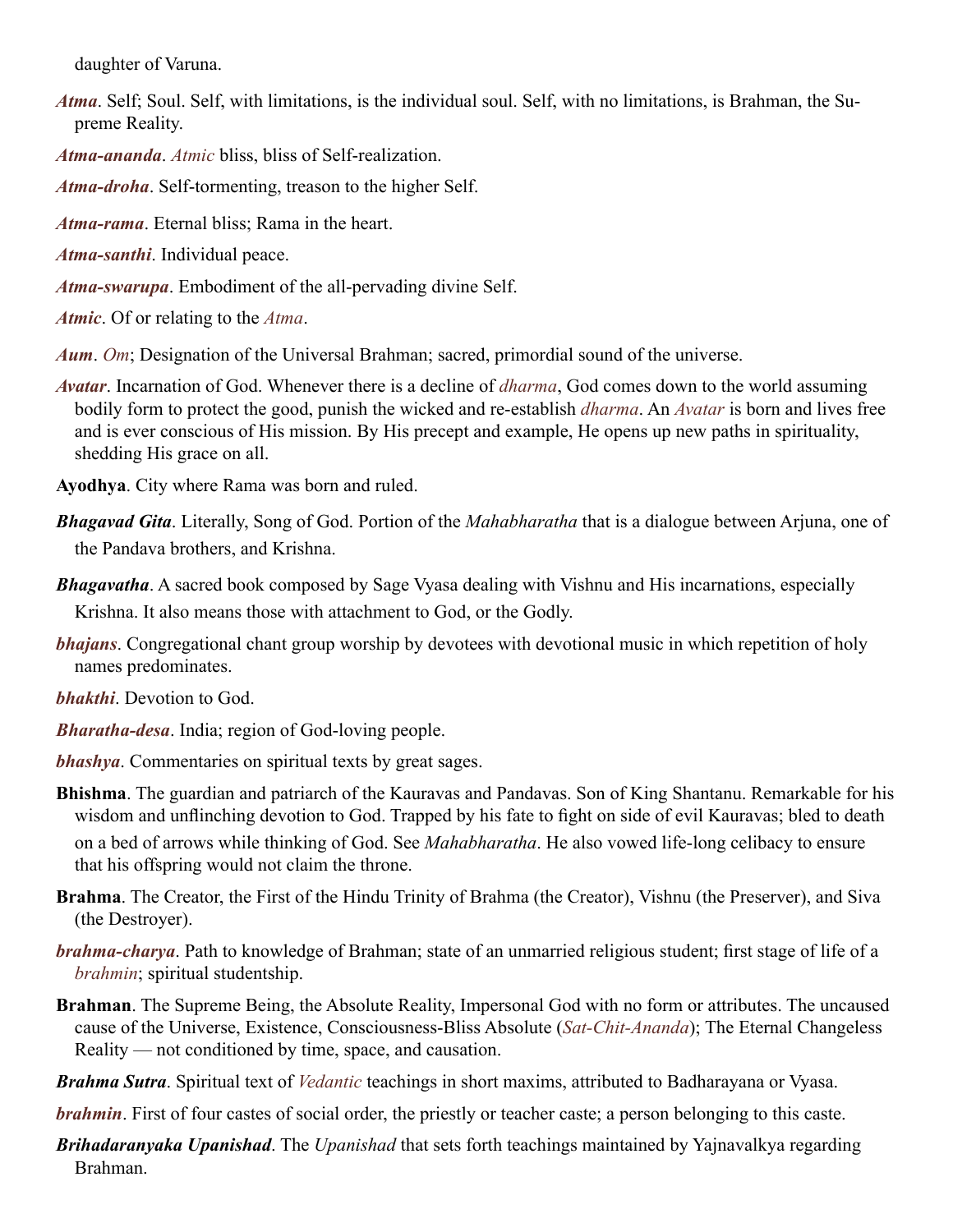<span id="page-45-16"></span>**Brindavan**. Forest and pastoral lands where Krishna played in his childhood.

<span id="page-45-11"></span>**Buddha**. Prince Gautama, circa 556–480 BC. Founder of Buddhism after attaining enlightenment.

<span id="page-45-2"></span>*buddhi*. Intellect, intelligence, faculty of discrimination.

<span id="page-45-22"></span>**caste**. The four castes of social order are: *brahmin* (priestly or teacher), *kshatriya* (warrior, protector), *vaisya* (trader, merchant, agriculturist), and *sudra* (worker, helper). See *[varna dharma](#page-45-22)*.

<span id="page-45-13"></span>*chaithanya*. Consciousness, intelligence, spirit.

<span id="page-45-25"></span>**Chidambaram**. Town 122 miles SSW of Chennai, noted for its temple dedicated to [Siva](#page-50-6) in his aspect of "cosmic dancer", Nataraja.

<span id="page-45-21"></span>*chinmaya-thathwa*. The science of ultra-consciousness, pure intelligence.

<span id="page-45-6"></span>*chith-sakthi*. Power of universal consciousness or intelligence.

<span id="page-45-19"></span>*chittha*. Mind stuff, memory, subconscious mind.

<span id="page-45-15"></span>Viveka Chudamani. A spiritual text, "Crest Jewel of Spiritual Wisdom" by [Sankara](#page-50-1).

<span id="page-45-18"></span>*dama*. Control of the outer senses.

<span id="page-45-10"></span>*darsana*. Any of the six principal systems of ancient Indian philosophy; insight or vision of truth.

<span id="page-45-9"></span>*Devi Bhagavatham*. The story of the glory of Universal Divine Mother. One of the *Puranas*.

<span id="page-45-20"></span>*dharana*. Concentration, fixed attention, support. One of 8 steps in Patanjali's *yoga* discipline.

<span id="page-45-0"></span>*dharma*. Righteousness, religion, code of conduct, duty, essential nature of a being or thing. It holds together the entire Universe. Man is exhorted to practise *dharma* to achieve material and spiritual welfare. The *[Vedas](#page-51-4)* contain the roots of *dharma*. God is naturally interested in the reign of *dharma*.

<span id="page-45-24"></span>*Dharma Sastras*. Codes of law and ethics concerning virtuous living.

<span id="page-45-23"></span>*dharmic*. According to *[dharma](#page-45-23)*, righteous.

<span id="page-45-17"></span>*dhyana*. Meditation.

<span id="page-45-14"></span>*drisya*. That which is perceived by the senses; the seen.

<span id="page-45-4"></span>**Droupadi**. Wife of [Pandavas.](#page-48-11) See *[Mahabharatha](#page-47-15)*.

*dwaitha*. Dualism, the doctrine that the individual and the Supreme Soul are two different principles or entities.

- <span id="page-45-3"></span>**Gajendra**. Elephant. In one discourse, Sai Baba mentions that the Gajendra or elephant (man) who was caught by the alligator (egotism) while frolicking in the lake (the objective world) was saved by the Lord (spiritual practices).
- <span id="page-45-7"></span>**Ganga**. The 1560-mile-long Ganges river; starts in the Himalayas and flows generally east into the Bay of Bengal; the most sacred river of India.
- *Gayatri mantra*. A very sacred *[Vedic](#page-51-5)* prayer for self-enlightenment; it is repeated piously at dawn, noon, and twilight devotions.

<span id="page-45-5"></span>*Gita*. See *Bhagavad Gita*.

<span id="page-45-8"></span>**Godavari**. Sacred river of south India; cuts across central south India, flowing from west to east.

<span id="page-45-12"></span>*guna*. Quality, property, trait; one of the three constituents of nature (*sathwa*, *[rajas](#page-49-10)*, and *thamas*). They bind the soul to the body. Man's supreme goal in life is to transcend the *gunas* and attain liberation from the cycle of birth and death.

<span id="page-45-1"></span>*guru*. Spiritual guide; a knower of [Brahman,](#page-44-2) who is calm, desireless, merciful, and ever ready to help and guide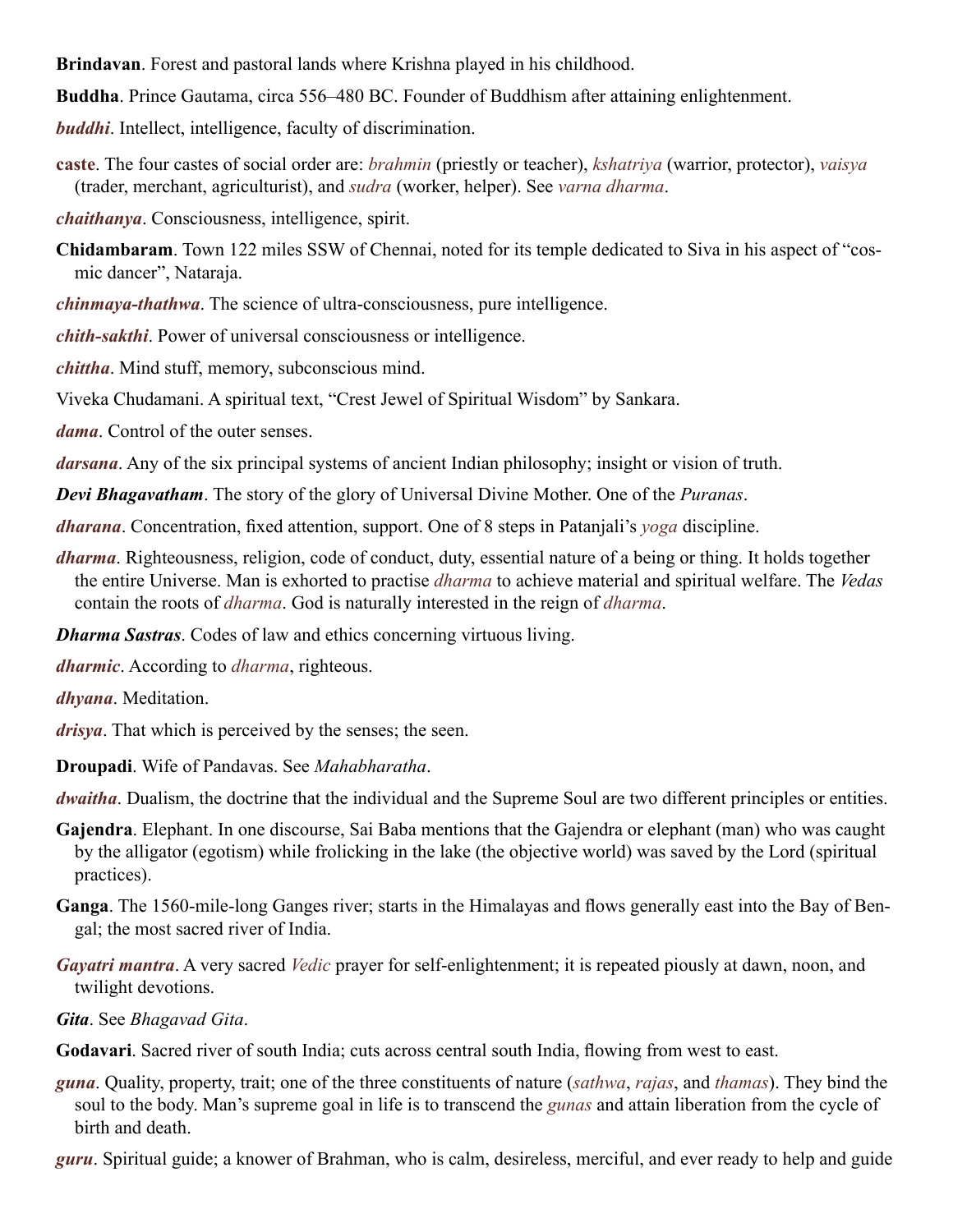spiritual aspirants who approach him.

<span id="page-46-15"></span>**Hari**. God; destroyer of sins; name for [Vishnu](#page-52-2).

<span id="page-46-21"></span>**Hiranyakasipu**. A demonic person who forbade mention of [Vishnu'](#page-52-2)s name, wicked father of [Prahlada](#page-48-4), who was a great devotee of the Lord; killed by the man-lion [Narashimha](#page-48-23), an *[Avatar](#page-44-0)* of [Vishnu](#page-52-2).

<span id="page-46-7"></span>*iccha-sakthi*. Will power.

*idam*. This.

<span id="page-46-19"></span>*Iswara-pranidhana*. Surrender to the Lord.

<span id="page-46-14"></span>*jagath*. Cosmos, world of change, creation.

<span id="page-46-22"></span>**Janaka**. A self-realized king; [Sita](#page-50-7)'s father and [Rama'](#page-49-20)s father-in-law. His ancestor was Nimi, a great emperor.

<span id="page-46-20"></span>*jiva*. Individual or soul, in a state of non-realisation of its identity with [Brahman](#page-44-2). It is unaware of its own nature and is subjected to sensations of pain and pleasure, birth and death, etc.

<span id="page-46-10"></span>*jivi*. Individual or soul.

<span id="page-46-4"></span>*jnana*. Sacred knowledge; knowledge of the spirit, pursued as a means to Self-realisation. It is direct experience of God, as the Soul of the souls. *Jnana* makes a man omniscient, free, fearless, and immortal.

<span id="page-46-17"></span>*jnana-yoga*. Path of inner contemplation, spiritual wisdom.

<span id="page-46-16"></span>*jnani*. Wise man, realized soul.

<span id="page-46-6"></span>**Kabir**. Also **Kabirdas**. 15th century mystic poet; preached equality before God of all creatures and the religion of love/devotion, which was aimed at the union of the soul with God. Born to a Muslim weaver family of **Benares** 

<span id="page-46-11"></span>*Kali-yuga*. Fourth in a cycle of four ages; the evil age; the one we are now in. See *yuga*.

<span id="page-46-0"></span>*kama*. Desire, lust, worldly fulfillment; one of four goals of humans.

<span id="page-46-9"></span>**Kapila**. Also Kapilamaharshi. Ancient sage-philosopher; prime exponent of the one of the six systems of philosophy known as [Sankhya,](#page-50-5) which emphasizes duality of spirit and nature.

<span id="page-46-18"></span>*karana*. Causal or cause.

<span id="page-46-3"></span>*karma*. Action, deed, work, religious rite, the totality of innate tendencies formed as a consequence of acts done in previous lives. Every *karma* produces a lasting impression on the mind of the doer, apart from affecting

others. Repetition of a particular *karma* produces a tendency (*vasanas*) in the mind. *Karma* is of three kinds: (i) *praarabdha*, which is being exhausted in the present life: (ii) *aagami*, which is being accumulated in the present life, and (iii) *samchitha*, which is being accumulated or stored to be experienced in future lives. *Akarma* is action that is done without any intention to gain the consequences; *vikarma* is action that is intentionally done.

<span id="page-46-13"></span>*karma-yoga*. Yoga of action.

<span id="page-46-12"></span>**Kauravas**. Family that fought [Pandavas.](#page-48-11) See *[Mahabharatha](#page-47-15)*.

<span id="page-46-2"></span>*kaya*. Body, feeling, temperament.

<span id="page-46-8"></span>**Krishna**. The *[Avatar](#page-44-0)* of [Vishnu](#page-52-2) in the *Dwapara yuga*, prior to the present *Kali yuga*.

**Krishna**. A holy river.

<span id="page-46-1"></span>*krodha*. Anger.

<span id="page-46-5"></span>*kuru-kshetra*. Field of battle or action.

*lobha*. Greed.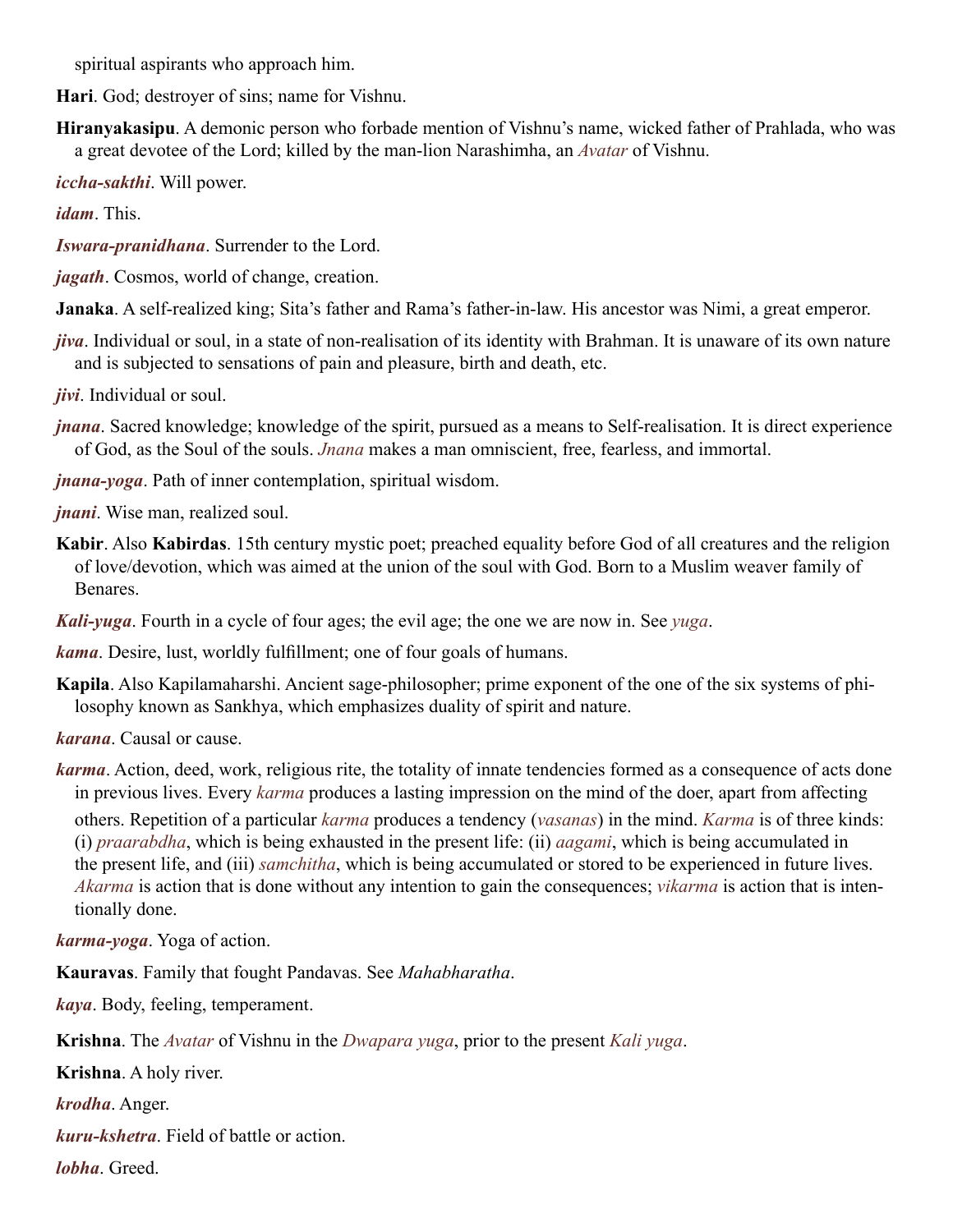- <span id="page-47-11"></span>*loka*. Region, world. Usually refers to the three worlds of earth, atmosphere, and sky, but it can mean 7 or even 14 worlds (7 above and 7 lower).
- <span id="page-47-10"></span>*loka-santhi*. World peace.
- <span id="page-47-15"></span>*Mahabharatha*. The Hindu epic composed by Sage [Vyasa,](#page-52-1) which deals with the deeds and fortunes of the cousins (the [Kauravas](#page-46-12) and [Pandavas\)](#page-48-11) of the Lunar race, with Lord [Krishna](#page-46-8) playing a significant and decisive role in shaping the events. The *[Bhagavad Gita](#page-44-15)* and *Vishnu Sahasranama* occur in this great epic. It is considered to be the Fifth *[Veda](#page-51-4)* by devout Hindus. Of this great epic, it is claimed that "what is not in it is nowhere.

<span id="page-47-8"></span>*mahatma*. Great soul.

<span id="page-47-7"></span>**Maitreyi**. Female consort of [Yajnavalkya](#page-52-3); one of greatest sage-philosophers in the *[Upanishads](#page-51-2)*. Maitreyi was known for her wisdom. See the *[Brihadaranyaka Upanishad](#page-44-17)*.

<span id="page-47-6"></span>*mama-kara*. Mine-ness.

- <span id="page-47-1"></span>*manas*. Mind, the inner organ, which has four aspects: (i) mind (*manas*), which deliberates, desires, and feels; (ii) intellect (*[buddhi](#page-45-2)*), which understands, reasons, and decides; (iii) the 'I' sense, and (iv) memory (*[chitha](#page-45-19)*). The mind, with all its desires and their broods, conceals the Divinity within man. Purification of the mind is essential for realisation of the Self.
- <span id="page-47-5"></span>*mantra*. A sacred formula, mystic syllable or word symbol uttered during the performance of the rituals or meditation. They represent the spiritual truths directly revealed to the *[rishis](#page-49-2)* (seers). The section of the *[Veda](#page-51-4)* that contains these hymns (*mantras*) is called the *Samhitha*.
- <span id="page-47-17"></span>**Manu**. The first father of mankind; author of the codes of righteous conduct (*[Dharma Sastras](#page-45-24)*); son of [Surya](#page-50-8)  (the sun) and father of Vaivaswatha Manu, the present progenitor of mankind.
- <span id="page-47-2"></span>*maya*. Delusion. The mysterious, creative, and delusive power of [Brahman](#page-44-2) through which God projects the appearance of the Universe. *Maya* is the material cause and [Brahman](#page-44-2) is the efficient cause of the Universe. [Brahman](#page-44-2) and *maya* are inextricably associated with each other like fire and its power to heat. *Maya* deludes the individual souls in egoism, making them forget their true spiritual nature.
- <span id="page-47-13"></span>*mithya*. Mixture of truth and falsehood; neither true nor untrue, but something in between. The world is not untrue (*asat*) but *mithya*.
- <span id="page-47-0"></span>*moksha*. Liberation from all kinds of bondage, especially the one to the cycle of birth and death. It is a state of absolute freedom, peace, and bliss, attained through Self-realisation. This is the supreme goal of human endeavour, the other three being, righteousness (*[dharma](#page-45-0)*), wealth and power (*[artha](#page-43-22)*), and sense-pleasure (*[kama](#page-46-0)*).

<span id="page-47-12"></span>*mounam*. Silence.

## <span id="page-47-9"></span>*mukthi*. See *[moksha](#page-47-0)*.

- <span id="page-47-4"></span>*nama-smarana*. Remembrance of God's name — one of the important steps of spiritual discipline to obtain God's grace and to make progress in the spiritual journey.
- <span id="page-47-3"></span>**Nandanar**. Great 13th century devotee of [Siva,](#page-50-6) born in the labourer (*sudra*) caste. Through devotion, he overcame all obstacles and merged with God in the temple in [Chidambaram](#page-45-25).
- <span id="page-47-16"></span>**Narada**. Sage-bard; traveled the world chanting [Narayana](#page-48-15). Famous for creating disputes, resulting in solutions for the spiritual advancement or victory of the virtuous. Expert in law and author of texts on *[dharma](#page-45-0)*.
- <span id="page-47-14"></span>*Narada Bhakthi Sutra*. A text of aphorisms on devotion; attributed to [Narada,](#page-47-16) the celestial sage who traveled the world chanting [Narayana.](#page-48-15)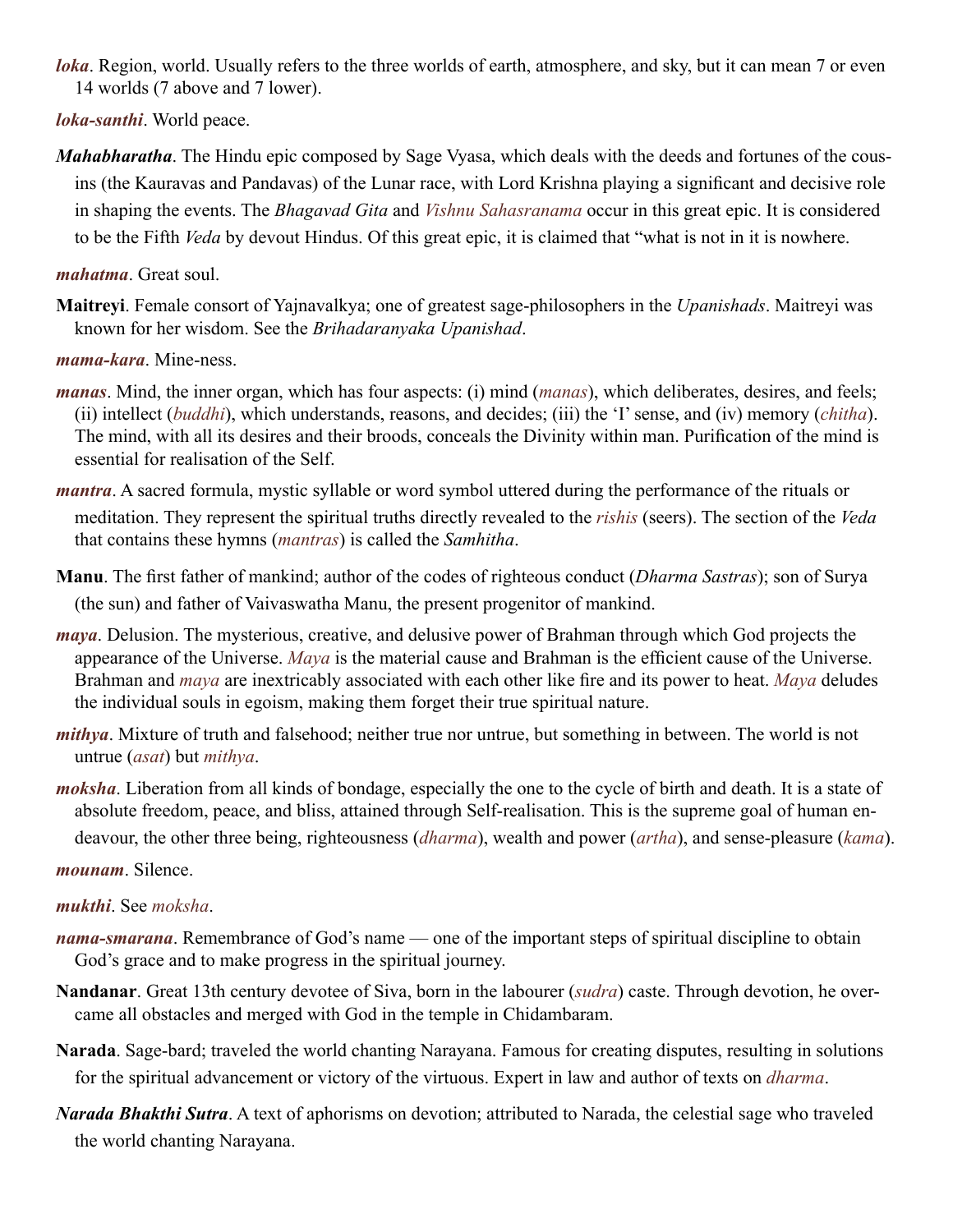<span id="page-48-23"></span>**Narasimha**. Man-lion. One of the ten *[Avatars](#page-44-0)* of [Vishnu](#page-52-2).

<span id="page-48-15"></span>**Narayana**. The Primal Person, the Lord, [Vishnu](#page-52-2).

<span id="page-48-5"></span>*nethi*. Not this.

<span id="page-48-14"></span>*nir-vikalpa-mounam*. Silence without agitation or ideation.

<span id="page-48-9"></span>*nir-vikalpa-samadhi*. Undifferentiated deep communion, transcendental absorption.

<span id="page-48-8"></span>*nir-vishaya*. Contentless objectless.

<span id="page-48-18"></span>*niyama*. Control of the outer senses.

<span id="page-48-22"></span>*Om*. Designation of the Universal [Brahman](#page-44-2); sacred, primordial sound of the Universe.

*Omkara*. The form of *[AUM](#page-44-18)*, or *Om*.

- <span id="page-48-11"></span>**Pandavas**. Sons of Pandu; family of 5 brothers that fought the [Kauravas:](#page-46-12) Dharmaraja, Bhima, [Arjuna,](#page-43-13) Nakula, and Sahadeva. See *[Mahabharatha](#page-47-15)*.
- <span id="page-48-13"></span>*Para-brahman*. Universal Absolute [Brahman.](#page-44-2)

<span id="page-48-2"></span>*Param-ananda*. Highest bliss.

<span id="page-48-10"></span>*Param-atma*. Supreme Self, Supreme *[Atma](#page-44-1)*.

<span id="page-48-17"></span>*Param-jyothi*. Highest revelation, supreme light, divine intelligence.

<span id="page-48-6"></span>*Para-thathwa*. Absolute supreme principle.

- <span id="page-48-21"></span>**Patanjali**. Author of the *[Yoga Sutras](#page-52-0)*, which form the foundation of the *yoga* system of Indian philosophy. See *[raja-yoga](#page-49-18)*.
- <span id="page-48-4"></span>**Prahlada**. Son of the demon king [Hiranyakasipu.](#page-46-21) As a boy, he was beaten, trampled, and cast into fire and water. But he saw only God everywhere, and repetition of the Name of God saved him. Once, [Prahlada](#page-48-4) asserted that God was everywhere, and [Narayana](#page-48-15) appeared in his man-lion form from within a pillar to destroy the king.

<span id="page-48-16"></span>*prakanthi*. Radiance, spiritual effulgence.

- <span id="page-48-12"></span>*prakriti*. Nature, the Divine Power of Becoming. Also known as *[maya](#page-47-2)*, *avidya*, and *[sakthi](#page-49-6)*; the world of matter and mind as opposed to the spirit. *Prakriti* has three dispositions or *[gunas](#page-45-12)* (*sathwa*, *[rajas](#page-49-10)*, and *thamas*), which go into the make-up of all living and non-living beings in the Universe, in varying proportions leading to the appearance of infinite multiplicity in form, nature, and behaviour.
- <span id="page-48-3"></span>*prana*. Life-breath, life force, vital energy, the five vital airs of the body. English doesn't seem to have names for these vital airs, so we list them with their Sanskrit names: *prana* (located in lungs), *apana* (flatus, which moves downward through the rectum), *vyana* (diffused throughout the whole body), *samana* (navel; essential to digestion), and *udana* (rises through throat to head).
- *Pranava*. *Om*; the sacred seed-sound and symbol of [Brahman.](#page-44-2) "The most exalted syllable in *[Vedas](#page-51-4)*". It is used in meditation on God. It is uttered first before a *[Vedic](#page-51-5) mantra* is chanted.

<span id="page-48-19"></span>*pranayama*. Breath control.

- <span id="page-48-0"></span>*prasanthi*. Supreme peace, equanimity.
- <span id="page-48-20"></span>*prathyahara*. Control of mind; withdrawing senses from external world and turning them toward a higher consciousness.
- <span id="page-48-1"></span>*prema*. Ecstatic love of God; divine love of the most intense kind.

<span id="page-48-7"></span>*Puranas*. Any of a number of collections of ancient legends and lore embodying the principles of the universal,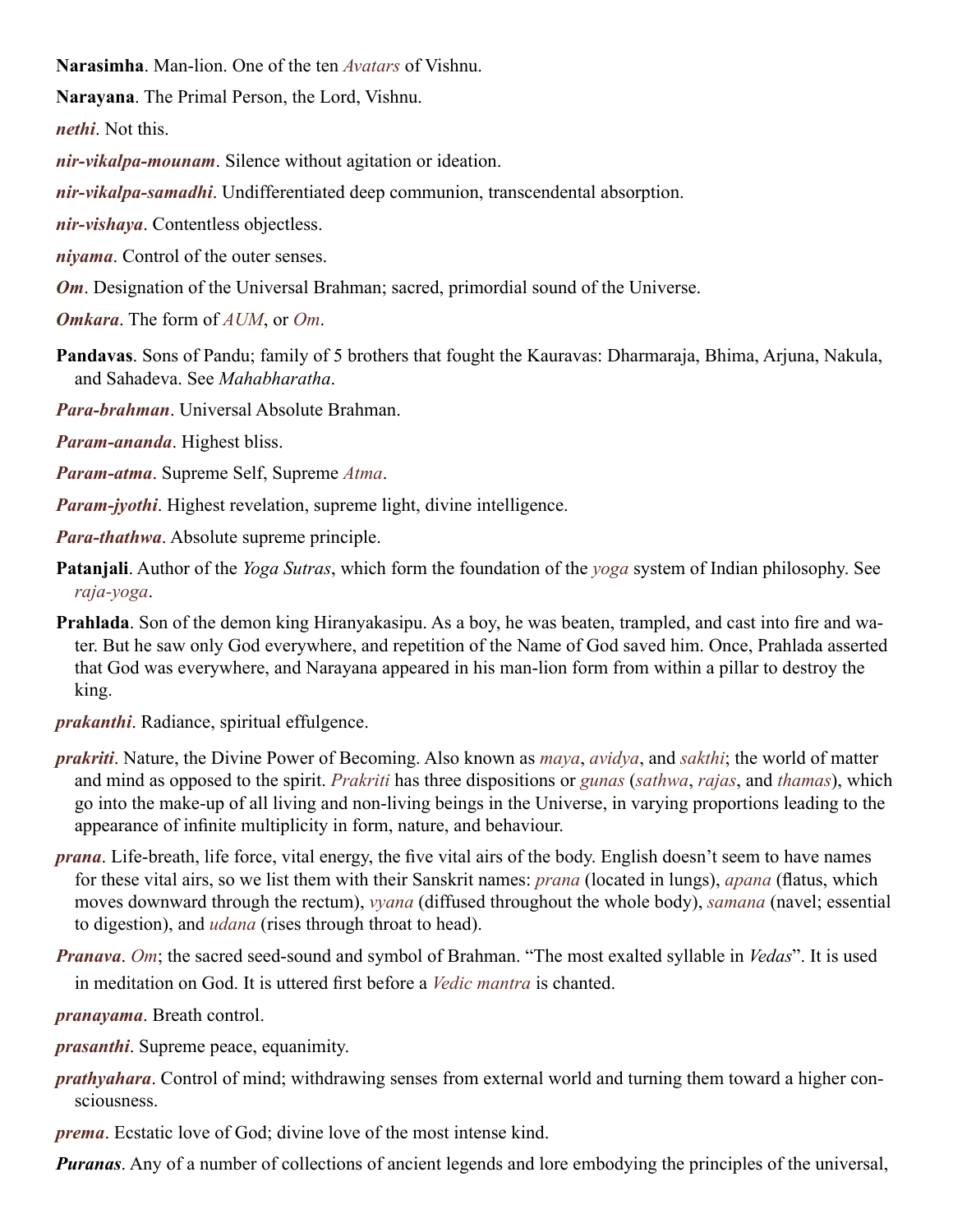eternal religion and ethics. There are 18 *Puranas*, the most famous being the *Mahabhagavatham* and the *Devi Bhagavatham*.

<span id="page-49-11"></span>*raga*. Sense of attachment, passion, affection.

- <span id="page-49-10"></span>*rajas*. One of the three *[gunas](#page-45-12)* (qualities or dispositions) of *[maya](#page-47-2)* or *[prakriti](#page-48-12)*. Passion, restlessness, aggressiveness, emotions such as anger, greed, grief. Associated with colour red. See *[guna](#page-45-12)*.
- <span id="page-49-14"></span>*rajasic*. Adjective form of *[rajas](#page-49-10)*, passionate, emotional.
- <span id="page-49-18"></span>*raja-yoga*. Royal *yoga* of meditation, detachment, and desirelessness. Eight-fold path of *yoga* developed by [Patanjali,](#page-48-21) which includes control of the mind and withdrawal of the senses from the external world.
- *rajoguna*. Quality of passion, restlessness, aggressiveness. Associated with colour red. See *[guna](#page-45-12).*
- <span id="page-49-20"></span>**Rama**. *[Avatar](#page-44-0)* of the *Thretha yuga*. Hero of the *[Ramayana](#page-49-21)*; killed the wicked Ravana to rescue his wife [Sita](#page-50-7), who had been kidnapped. "Rama" means "he who pleases".
- <span id="page-49-5"></span>**Ramanuja**. Eleventh century teacher and interpreter of the *[Brahma-sutra](#page-44-19)*; proponent of the ultimate oneness of the differentiated (*visishta-adwaitha*). Believed in a personal God reached by devotion and faith and the everlasting self-identity of the individual soul in communion with God as the goal of life.
- <span id="page-49-21"></span>*Ramayana*. This sacred epic, composed by Sage Valmiki, deals with the incarnation of [Vishnu](#page-52-2) as Sri [Rama](#page-49-20), who strove all his life to reestablish the reign of *[dharma](#page-45-0)* in the world. The *Ramayana* has played an important role in influencing and shaping the Hindu ethos over the centuries.
- <span id="page-49-3"></span>**Ramdas**. Maratha 17th century saint; author of work on religious duty; guru of the great King Sivaji.

<span id="page-49-17"></span>*rasa*. Taste, sweetness, essence of enjoyment.

<span id="page-49-19"></span>*Rig-veda*. First *[Veda](#page-51-4)* composed by the sages, consisting of 1028 hymns. Oldest religious text in world.

<span id="page-49-2"></span>*rishi*. Sage, wise man.

<span id="page-49-0"></span>*sadhaka*. Spiritual aspirant.

<span id="page-49-13"></span>*sahana*. Tolerance, fortitude.

<span id="page-49-6"></span>*sakthi*. Great universal power, divine energy, strength. *Maha* means *Great*, so *Mahasakthi* is great *sakthi*.

<span id="page-49-1"></span>*sama*. Control of the senses, peace, equanimity, tranquility.

<span id="page-49-9"></span>*samadhi*. Literally, total absorption. The state of super consciousness resulting in union with or absorption in the ultimate reality, the *[Atma](#page-44-1)*; perfect equanimity. The state that transcends the body, mind, and intellect. In that state of consciousness, the objective world and the ego vanish and Reality is perceived or communed with, in utter peace and bliss. When people realise in this state their oneness with God, it is called *nirvikalpa samadhi*.

<span id="page-49-4"></span>*sama-rasa*. Enjoyment in equanimity.

- <span id="page-49-8"></span>*samsara*. Worldly life; life of the individual soul through repeated births and deaths. Liberation means getting freed from this cycle.
- <span id="page-49-12"></span>*samskara*. Inborn desire, mental impression of acts done in a former state of existence. Also, purificatory ceremony or sacrament.
- <span id="page-49-15"></span>**Sanaka**. A rishi, one of four mental sons of the Creator, [Brahma](#page-44-20).
- <span id="page-49-16"></span>**Sananda**. A *[rishi](#page-49-2)*, one of four mental sons of the Creator, [Brahma](#page-44-20), (the others are Sanathana, Sanatkumara, and Sanaka).

<span id="page-49-7"></span>*Sanathana Dharma*. Eternal religion. A descriptive term for what has come to be called Hinduism. It has no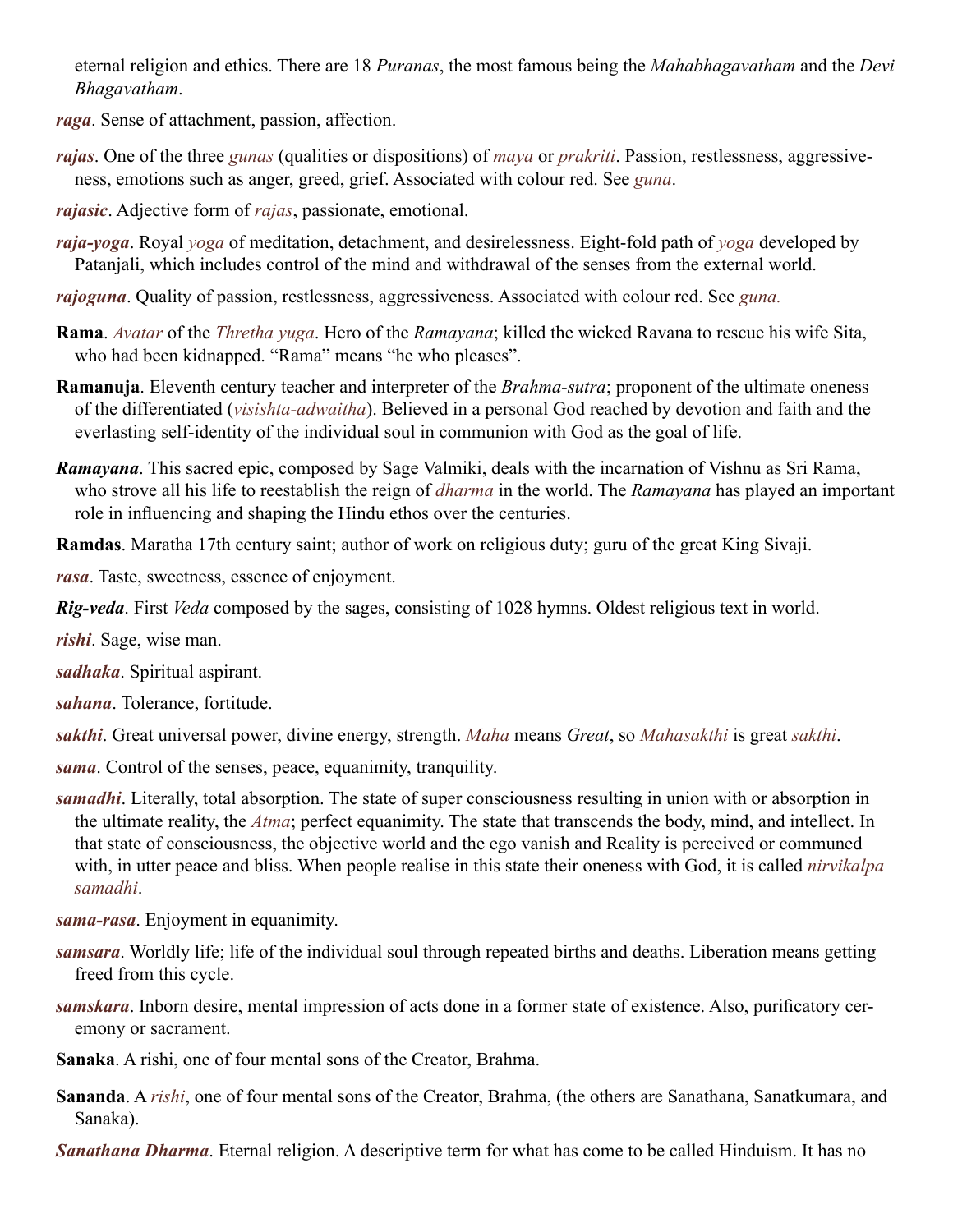single founder or text of its own. It is more a commonwealth of religious faiths and a way of life.

**Sankara**. Another name for [Siva](#page-50-6) (means beneficent, conferring happiness).

- <span id="page-50-1"></span>**Sankara**. Also **Sankaracharya**. Celebrated philosopher, preceptor of non-dualistic *[Vedanta](#page-51-1)*. Defeated all religious opponents in debates throughout India.
- <span id="page-50-5"></span>*sankhya*. One of six leading systems of spiritual *[Vedic](#page-51-5)* philosophy, attributed to [Kapila.](#page-46-9) Chief object: the emancipation of soul from the bonds of worldly existence. Measurement, calculation, number.

<span id="page-50-0"></span>*santha-bhakthi*. Peaceful devotion.

*santhi*. Peace, equanimity, serenity, tranquility.

*santhosha*. Peace, contentment, happiness.

*sanyasa*. Renunciation-detachment, mendicancy.

*sanyasi*. Also *sanyasin*. Renunciant, mendicant.

*sat*. Existence, being, good, real.

*sat-chit-ananda*. Existence-knowledge-bliss, or being-awareness-bliss.

*sat-guna*. Virtuous quality.

*sathwa*. One of the three *[gunas](#page-45-12)* (qualities and dispositions) of *[maya](#page-47-2)* or *prakriti*. It is the quality of purity, brightness, peace, and harmony. It leads to knowledge. Man is exhorted to overcome *thamas* by *[rajas](#page-49-10)* and *rajas* by *sathwa* and finally to go beyond *sathwa* itself to attain liberation.

*sathwic*. Adjective form of *sathwa*; serene, pure, good, balanced.

*sathya*. Truth.

*savam*. Corpse.

<span id="page-50-7"></span>**Sita**. Wife of [Rama](#page-49-20); brought up by King [Janaka](#page-46-22) who found her in a box in the earth. Also, a tributary of the Ganga, flowing westward.

*siva*. Also *sivam*. Temple, the divine; refers to [Siva.](#page-50-6) Also, grace, auspiciousness, goodness.

<span id="page-50-6"></span>**Siva**. The Destroyer, the Third of the Hindu Trinity of [Brahma](#page-44-20) (the Creator), [Vishnu](#page-52-2) (the Preserver), and Siva (the Destroyer).

<span id="page-50-3"></span>*Sivam*. The divine —Siva. Also temple; see *siva*.

<span id="page-50-2"></span>*Sivanandalahari*. Spiritual poetic work in adoration of [Siva](#page-50-6) by [Sankaracharya.](#page-50-1)

*soucha*. Purity, cleanliness.

*sraddha*. Faith.

*sthula*. Gross, material, superficial.

- *sudra*. Labourer, the fourth caste of workers. See [Caste](#page-45-22).
- <span id="page-50-4"></span>**Suka**. Divine son of author of the *[Mahabharatha](#page-47-15)*, [Vyasa](#page-52-1). Visited King [Janaka](#page-46-22), who instructed him in the path to liberation.

*sukshma*. Subtle.

*surya*. The sun.

<span id="page-50-8"></span>**Surya**. The sun god, the father of time. A name for the sun. Also, son of Kasyapa and father of [Manu.](#page-47-17)*swadhyaya*. Study of religious scriptures, especially the *Vedas*.

*tapas*. Concentrated spiritual exercises to attain God, penance, severe austerities.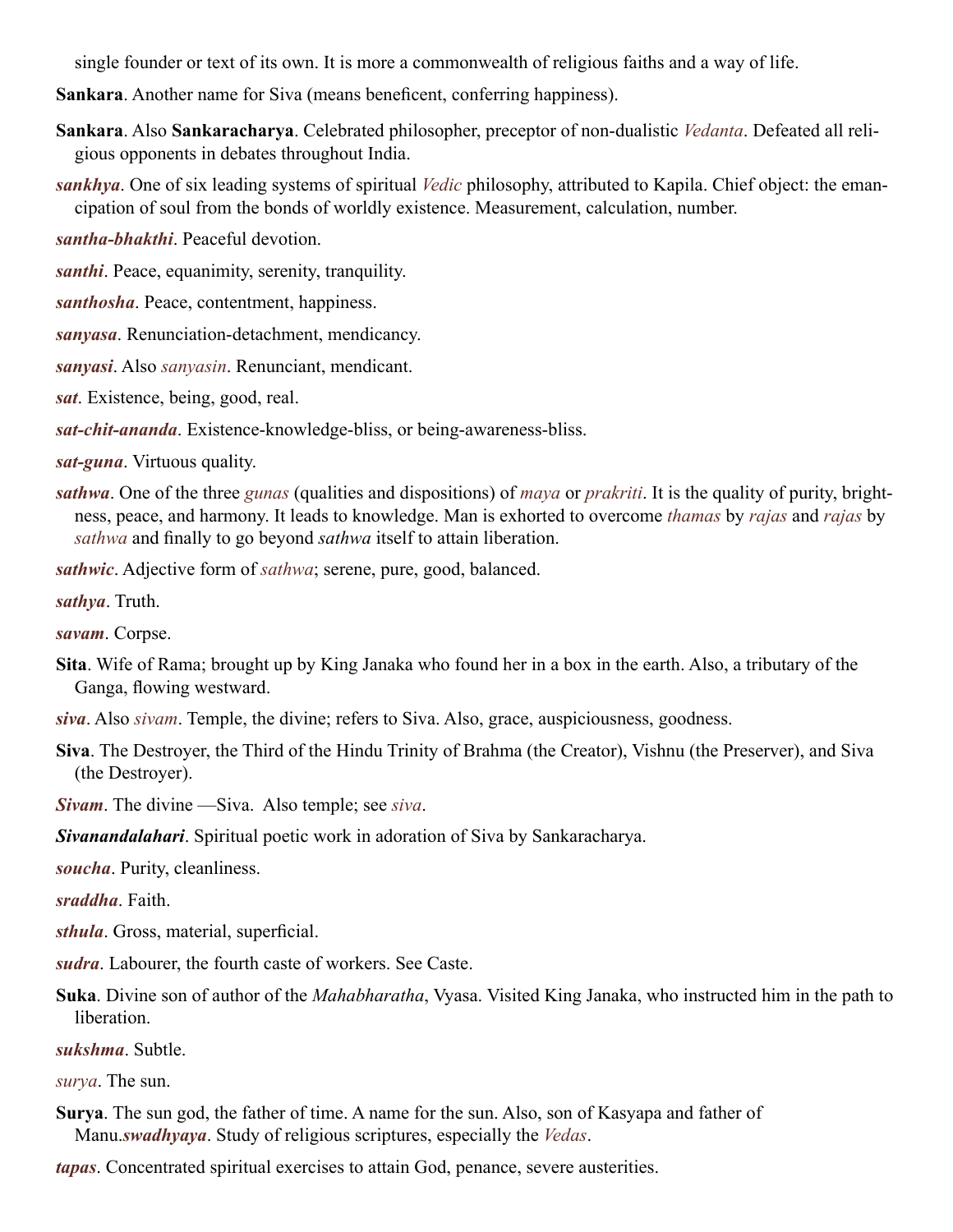*tejas*. Spiritual power, splendour.

- *thamas*. One of the *[gunas](#page-45-12)* (qualities and dispositions) of *[maya](#page-47-2)* or *[prakriti](#page-48-12)*. It is the quality of dullness, inertia, darkness and tendency to evil. It results in ignorance.
- *thamasic*. Adjective form of *thamas*, dull, ignorant, passive.
- *thamoguna*. Quality of dullness, ignorance, delusion, inactivity, inertia, sloth. Associated with colour black. See *[guna](#page-45-12)*.
- <span id="page-51-9"></span>*Thath*. That, the Godhead.
- <span id="page-51-6"></span>*Thathwa*. Principle, truth, essence. That-this entity. *Thathwa* is regarded as made up of That (*[Thath](#page-51-9)*) and you (*twam*).

*thwam*. Thou, You, This, the individual.

<span id="page-51-0"></span>**Thyagaraja**. 18th and 19th century mystic singer/ composer. Leader in Karnatak tradition of classical Indian music. Born in Thanjavur District of south India.

<span id="page-51-3"></span>**Tukaram**. Well-known Maratha 17th century writer. He abandoned the world and became a wandering ascetic.

<span id="page-51-2"></span>*Upanishads*. The very sacred portions of the *[Vedas](#page-51-4)* that deal with God, humanity, and universe, their nature and interrelationships. Spiritual knowledge (*[jnana](#page-46-4)*) is their content, so they form the *Jnana-kanda* of the *[Vedas](#page-51-4)*.

*vaak*. Vocal organs, word, word of mouth.

*vahini*. Stream or flow.

*vairagya*. Detachment, renunciation.

*varna*. [Caste](#page-45-22).

*varna dharma*. The Hindu community is divided into four social groups, or [castes](#page-45-22) (*varnas*), based on qualities (*[gunas](#page-45-12)*) and vocations: (1) *Brahmana* (the *brahmins*), the custodian of spiritual and moral role), (2) *kshatriya*, the warrior group, which rules and defends the land), (3) *vaisya*, the group dealing with commerce, business, and trade, and (4) *sudra*, the group devoted to labour and service to the community. Each *varna* has its own *[dharmic](#page-45-23)* restrictions and regulations that strive to canalise impulses and instinct into fields that are special to their place in society, controls pertaining to the duties of the caste.

<span id="page-51-7"></span>**Varuna**. Chief *Rig-vedic* god associated with Mitra; god of rain, water, the ocean, night; a great sage.

*vasana*. Inclination, impression of anything remaining in the subconscious mind from past action.

*Veda*. Knowledge, wisdom. This knowledge is generally viewed as being given in the *Vedas*.

<span id="page-51-1"></span>*Vedanta*. Means "the end of the *Vedas*". It is the essence of the *Vedas* enshrined in the *[Upanishads](#page-51-2)*. The philosophy of non-dualism, or qualified non-dualism, or dualism based on the *[Upanishadic](#page-51-2)* teachings, is denoted by this term.

<span id="page-51-8"></span>*Vedantic*. Of or pertaining to *[Vedanta](#page-51-1)*.

*vedanthin*. Knower of *Vedanta*.

<span id="page-51-4"></span>*Vedas*. The oldest and the holiest of the Hindu scriptures, the primary source of authority in Hindu religion and philosophy. They are four in number: the *[Rig-Veda](#page-49-19)*, *Sama-Veda*, *Yajur-Veda*, and *Atharva-Veda*.

<span id="page-51-5"></span>*Vedic*. Of your relating to the *Vedas*.

*vichakshana*. Discriminating intellect.

*vichara*. Inquiry, analysis and reflection of the nature of the Self or truth.

*vidya*. Spiritual education, spiritual knowledge, learning, that which illumines, that which gives light, supreme